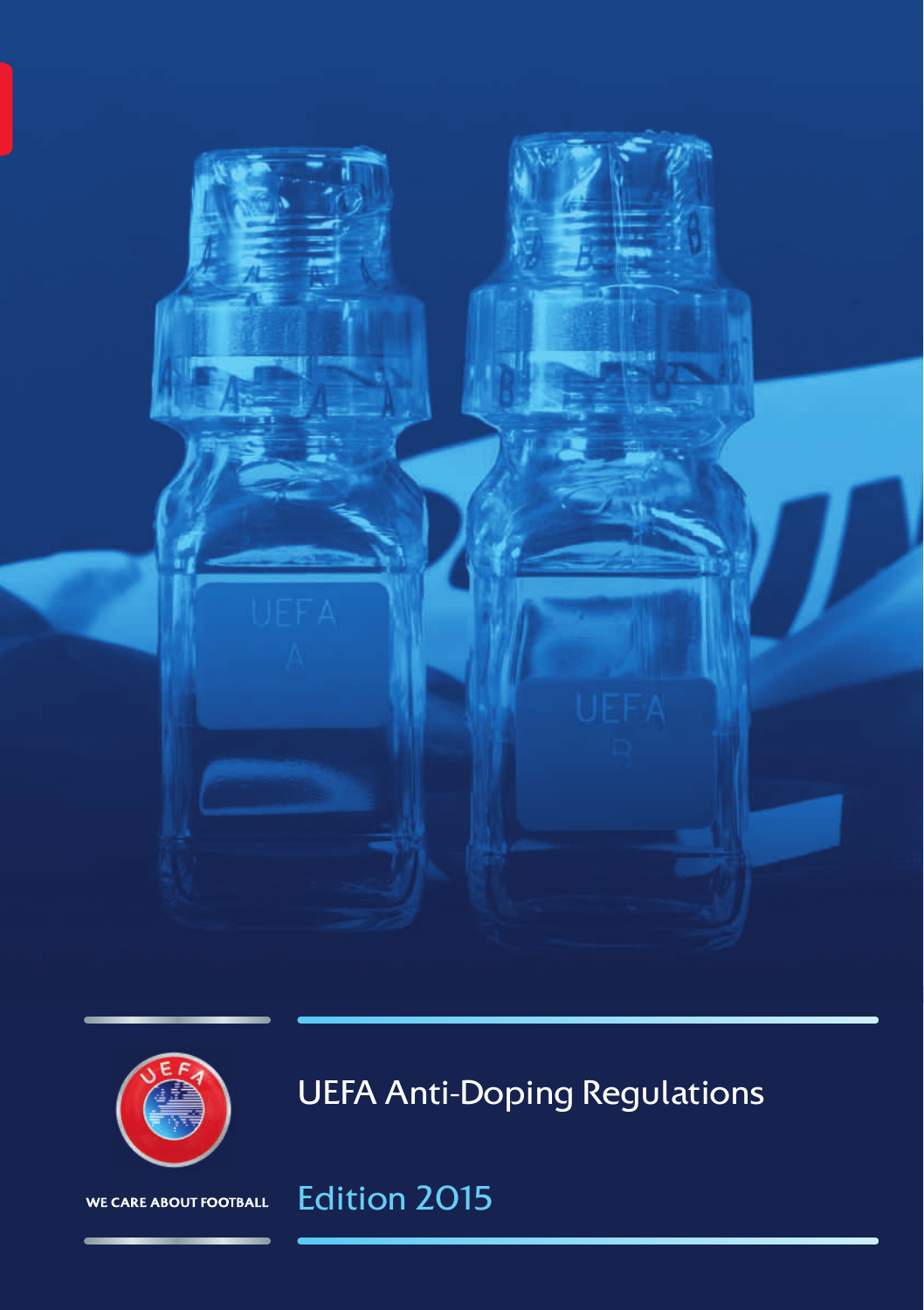## **CONTENTS**

|    | PREAMBLE                                                           | 1                   |
|----|--------------------------------------------------------------------|---------------------|
| I. | <b>General provisions</b>                                          | 1                   |
|    | <b>Article 1</b>                                                   | 1                   |
|    | DOPING AND SCOPE OF APPLICATION                                    | 1                   |
|    | <b>Article 2</b>                                                   | 1                   |
|    | ANTI-DOPING RULE VIOLATIONS                                        | 1                   |
|    | <b>Article 3</b><br>BURDEN AND STANDARD OF PROOF                   | 4<br>$\overline{4}$ |
|    |                                                                    | $\overline{4}$      |
|    | METHODS OF ESTABLISHING FACTS AND PRESUMPTIONS<br><b>Article 4</b> | 6                   |
|    | PROHIBITED SUBSTANCES AND PROHIBITED METHODS                       | 6                   |
|    | Article 5                                                          | 6                   |
|    | THERAPEUTIC USE EXEMPTION (TUE)                                    | 6                   |
| Ш  | <b>Doping Control Organisation</b>                                 | 8                   |
|    | <b>Article 6</b>                                                   | 8                   |
|    | <b>UEFA COMPETENCIES</b>                                           | 8                   |
|    | <b>Article 7</b>                                                   | 9                   |
|    | OBLIGATIONS OF NATIONAL ASSOCIATIONS, CLUBS AND PLAYERS            | 9                   |
| Ш  | Disciplinary procedure in the event of anti-doping rule violations | 11                  |
|    | <b>Article 8</b>                                                   | 11                  |
|    | <b>GENERAL PROVISIONS</b>                                          | 11                  |
|    | <b>Article 9</b>                                                   | 11<br>11            |
|    | FIRST VIOLATIONS AND INCREASING SUSPENSIONS                        | 13                  |
|    | <b>Article 10</b><br>LIFTING, REDUCING, OR SUSPENDING A SANCTION   | 13                  |
|    | <b>Article 11</b>                                                  | 16                  |
|    | <b>MULTIPLE VIOLATIONS</b>                                         | 16                  |
|    | <b>Article 12</b>                                                  | 17                  |
|    | <b>TEAM CONSEQUENCES</b>                                           | 17                  |
|    | <b>PUBLIC DISCLOSURE</b>                                           | 17                  |
|    | DATA PRIVACY                                                       | 18                  |
| IV | <b>Further provisions</b>                                          | 18                  |
|    | <b>Article 13</b>                                                  | 18                  |
|    | <b>COURT OF ARBITRATION FOR SPORT</b>                              | 18                  |
|    | <b>Article 14</b>                                                  | 18                  |
|    | <b>CLOSING PROVISIONS</b>                                          | 18                  |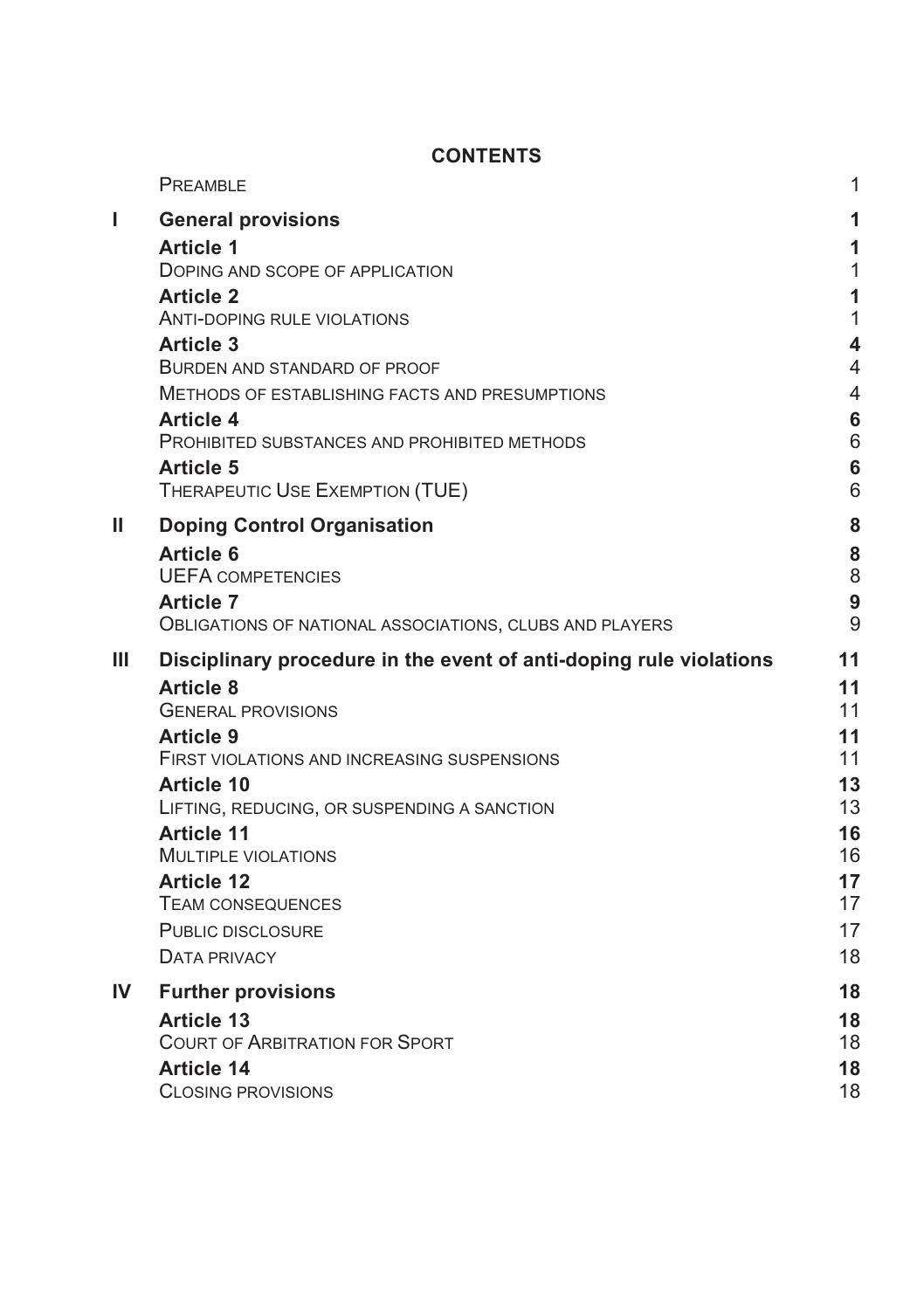| 19 |
|----|
| 21 |
| 22 |
| 28 |
| 28 |
| 29 |
| 30 |
| 31 |
| 32 |
| 33 |
| 40 |
| 51 |
|    |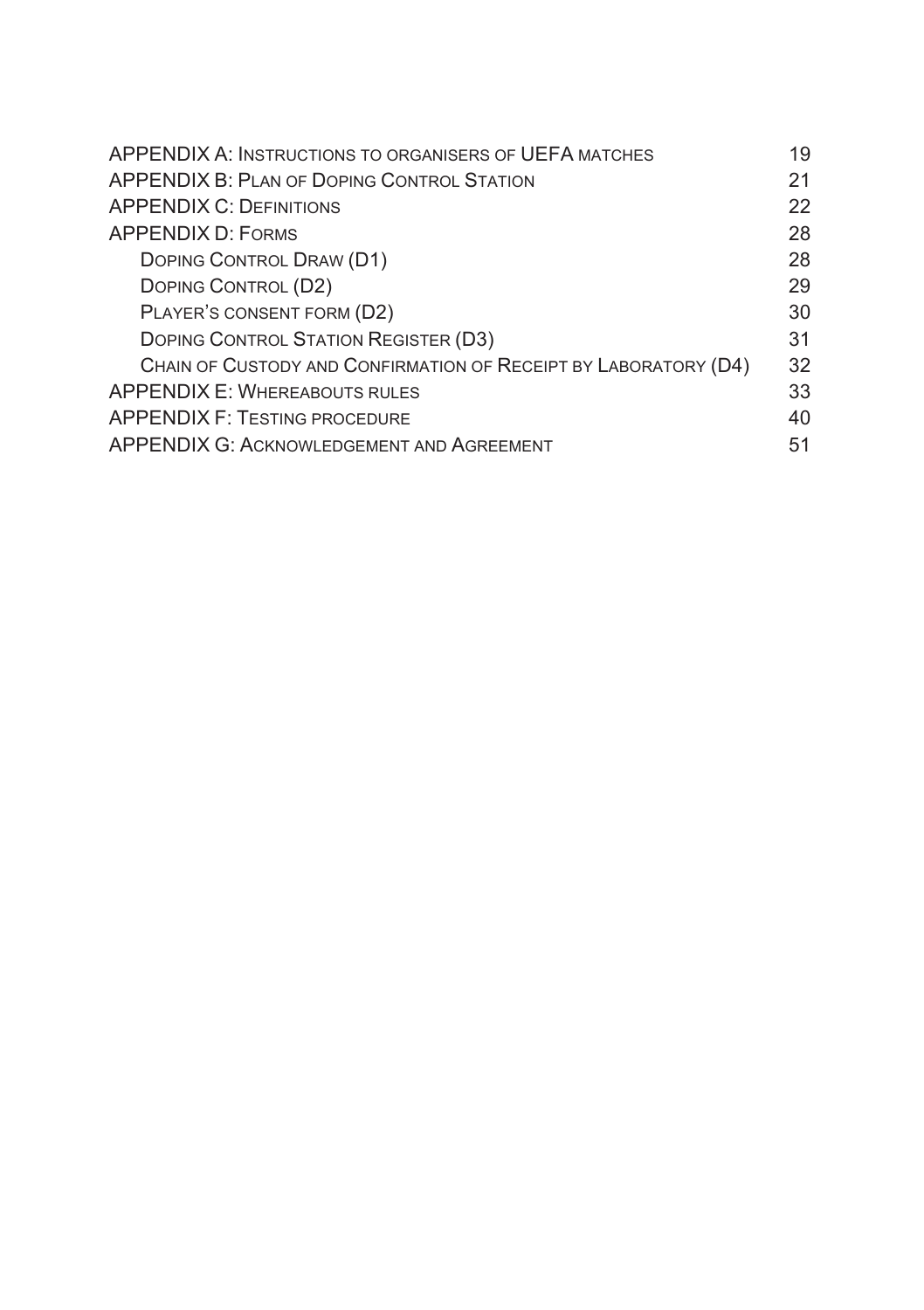#### **Preamble**

The following regulations have been adopted by the UEFA Executive Committee on the basis of Article 50(1) of the *UEFA Statutes*.

Doping is a constant preoccupation of international sports organisations and national governments.

The fundamental aims of UEFA's anti-doping programme are:

- to uphold and preserve the ethics of sport:
- $-$  to safeguard the physical health and mental integrity of football players;
- $-$  to ensure that all competitors have an equal chance.

Doping controls were introduced to ensure that the results of the matches in UEFA's competitions are a fair reflection of the strength of the contenders.

#### **I General provisions**

#### **Article 1**

#### **Doping and scope of application**

- 1.01 Doping is defined as the occurrence of one or more of the anti-doping rule violations set forth under paragraph 2.01 below.
- 1.02 These regulations apply whenever expressly referred to by specific regulations governing a competition to be played under the auspices of UEFA.

#### **Article 2**

#### **Anti-doping rule violations**

- 2.01 The following constitute anti-doping rule violations:
	- a) Presence of a prohibited substance or its metabolites or markers in a player's sample
		- i) It is each player's personal duty to ensure that no prohibited substance enters his body. Players are responsible for any prohibited substance or its metabolites or markers found to be present in their samples. Accordingly, it is not necessary that intent, fault, negligence or knowing use on the player's part be demonstrated in order to establish an anti-doping rule violation.
		- ii) Sufficient proof of an anti-doping rule violation is established by any of the following: presence of a prohibited substance or its metabolites or markers in the player's A sample where the player waives analysis of the B sample and the B sample is not analysed; or, where the player's B sample is analysed and the analysis of the player's B sample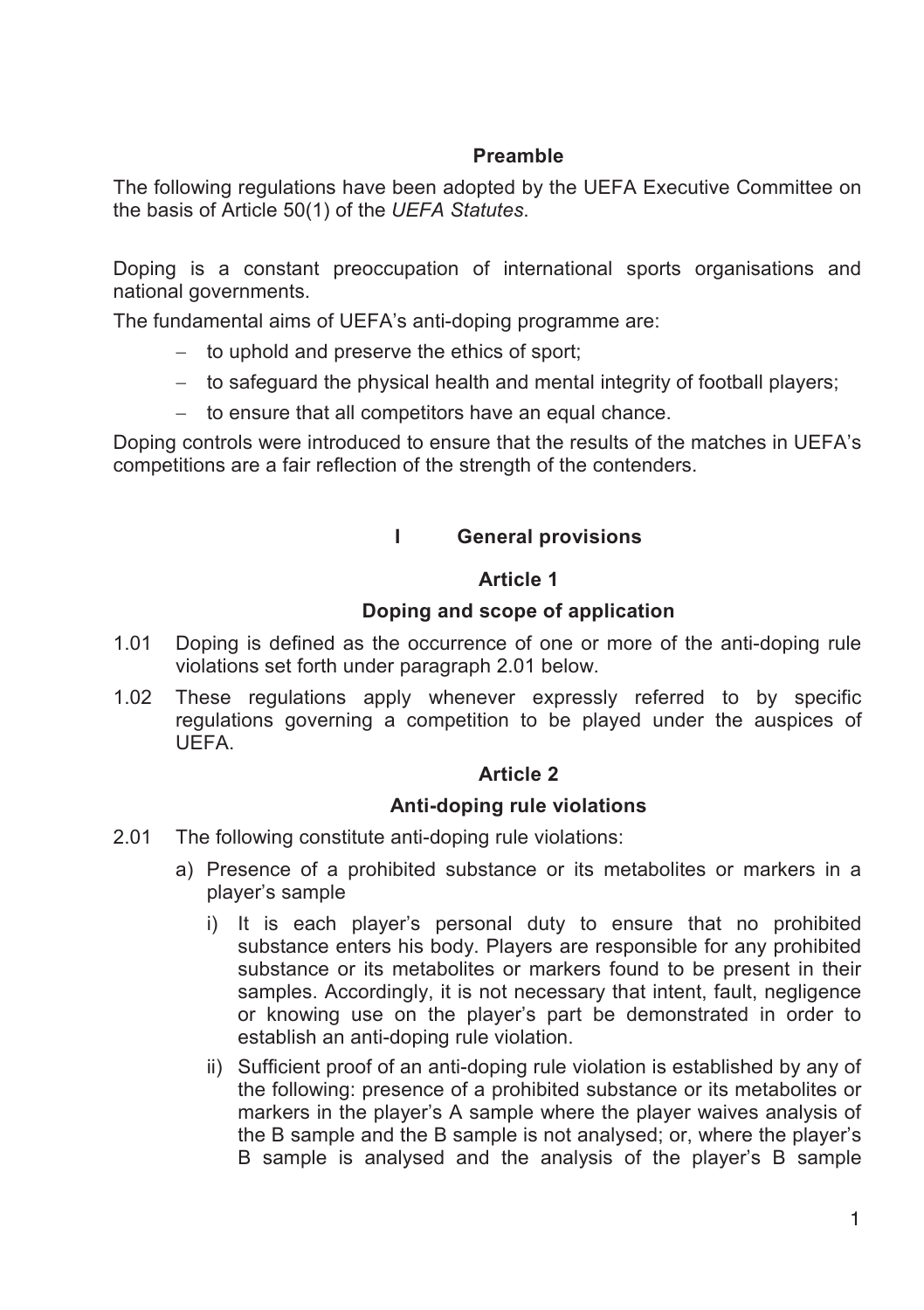confirms the presence of the prohibited substance or its metabolites or markers found in the player's A sample; or, where the player's B sample is split into two bottles and the analysis of the second bottle confirms the presence of the prohibited substance or its metabolites or markers found in the first bottle.

- iii) Excepting those substances for which a quantitative threshold is specifically identified on the Prohibited List, the presence of any quantity of a prohibited substance or its metabolites or markers in a player's sample constitutes an anti-doping rule violation.
- iv) As an exception to the general rule of this paragraph 2.01a, the Prohibited List or international standards may establish special criteria for the evaluation of prohibited substances that can also be produced endogenously.
- b) Use or attempted use by a player of a prohibited substance or prohibited method
	- i) It is each player's personal duty to ensure that no prohibited substance enters his body and that no prohibited method is used. Accordingly, it is not necessary that intent, fault, negligence or knowing use on the player's part be demonstrated in order to establish an anti-doping rule violation for use of a prohibited substance or prohibited method.
	- ii) The success or failure of the use or attempted use of a prohibited substance or prohibited method is not material. It is sufficient that the prohibited substance or prohibited method was used or attempted to be used for an anti-doping rule violation to be committed.
- c) Evading, refusing, or failing to submit to sample collection

Evading sample collection, or refusing or failing to submit to sample collection without compelling justification, after notification in accordance with these regulations.

d) Whereabouts failure

Any combination of three missed tests and/or filing failures by a player within a 12-month period, as set out in Appendix E and in the International Standard for Testing and Investigations.

e) Tampering or attempted tampering with any part of a doping control

Conduct which subverts the doping control process but which would not otherwise be included in the definition of prohibited methods. Tampering includes, without limitation, intentionally interfering or attempting to interfere with a doping control official, providing fraudulent information to an anti-doping organisation, or intimidating or attempting to intimidate a potential witness.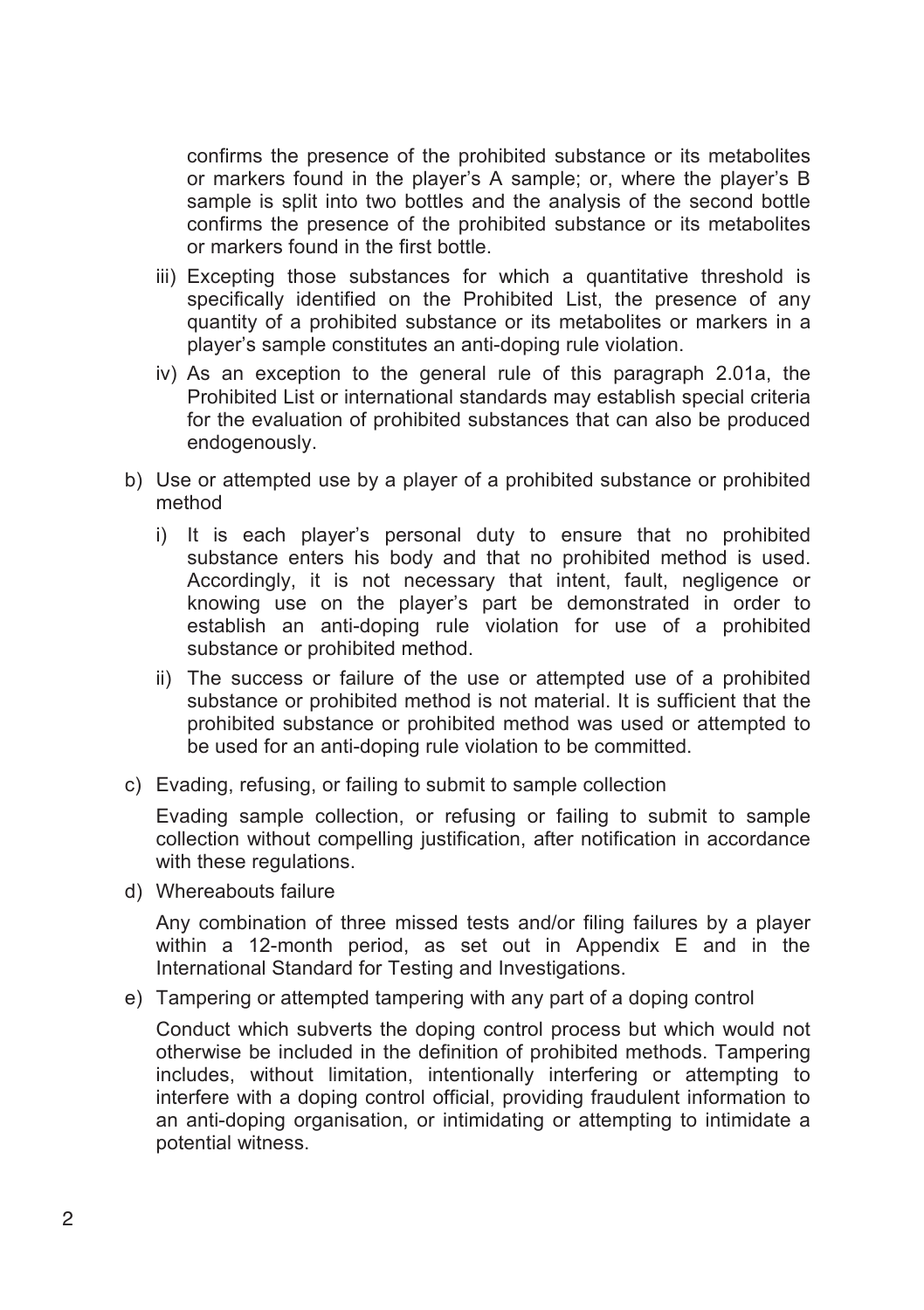- f) Possession of a prohibited substance or a prohibited method:
	- i) Possession by a player in-competition of any prohibited substance or any prohibited method, or possession by a player out-of-competition of any prohibited substance or any prohibited method which is prohibited out-of-competition unless the player establishes that the possession is consistent with a Therapeutic Use Exemption (TUE) granted in accordance with the procedure defined in the circular referred to under Article 5 of the present regulations or other acceptable justification.
	- ii) Possession by a player support person in-competition of any prohibited substance or any prohibited method, or possession by a player support person out-of-competition of any prohibited substance or any prohibited method which is prohibited out-of-competition in connection with a player, competition or training, unless the player support person establishes that the possession is consistent with a TUE granted to a player in accordance with the procedure defined in the circular referred to under article 5 of the present regulations or other acceptable justification.
- g) Trafficking or attempted trafficking in any prohibited substance or prohibited method
- h) Administration or attempted administration to any player in-competition of any prohibited substance or prohibited method, or administration or attempted administration to any player out-of-competition of any prohibited substance or any prohibited method that is prohibited out-ofcompetition
- i) Complicity

Assisting, encouraging, aiding, abetting, conspiring, covering up or any other type of intentional complicity involving an anti-doping rule violation or attempted anti-doping rule violation.

j) Prohibited association

Association by a player or other person subject to the authority of an antidoping organisation in a professional or sport-related capacity with any player support person who:

- i) if subject to the authority of an anti-doping organisation, is serving a period of ineligibility; or
- ii) if not subject to the authority of UEFA, and where ineligibility has not been addressed in a results management process pursuant to the Code, has been convicted or found in a criminal, disciplinary or professional proceeding to have engaged in conduct which would have constituted a violation of anti-doping rules if Code-compliant rules had been applicable to such person. The disqualifying status of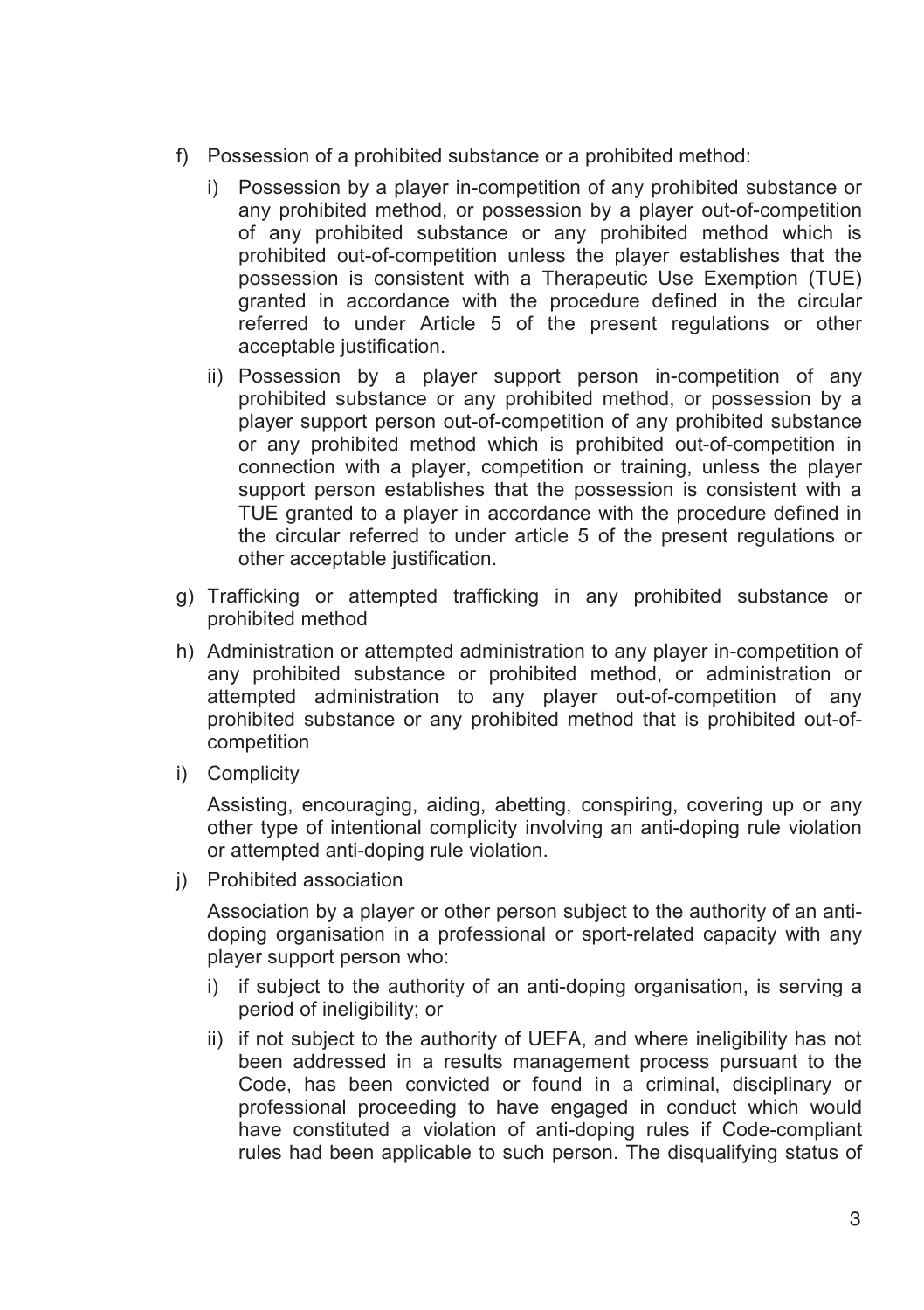such person shall be in force for the longer of six years from the criminal, professional or disciplinary decision or the duration of the criminal, disciplinary or professional sanction imposed; or

iii) is serving as a front or intermediary for an individual described in subparagraphs i and ii above.

In order for this provision to apply, it is necessary that the player or other person has previously been advised in writing by an anti-doping organisation with jurisdiction over the player or other person, or by WADA, of the player support personnel's disqualifying status and the potential consequence of prohibited association and that the player or other person can reasonably avoid the association. The anti-doping organisation shall also use reasonable efforts to advise the player support personnel who is the subject of the notice to the player or other person that the player support person may, within 15 days, come forward to the anti-doping organisation to explain in what way the criteria described in sub-paragraphs i and ii above do not apply to him.

Notwithstanding the ten-year statute of limitations on anti-doping rule violations, this paragraph applies even when the player support personnel's disqualifying conduct occurred prior to 1 January 2015.

The burden is on the player or other person to establish that any association with player support personnel described in sub-paragraphs i and ii above is not in a professional or sport-related capacity.

UEFA will submit to WADA information it becomes aware of regarding player support personnel who meet criteria described in sub-paragraphs i, ii and iii above.

#### **Article 3**

#### **Burden and standard of proof**

3.01 UEFA has the burden of establishing that an anti-doping rule violation has occurred. The standard of proof is whether UEFA has established an antidoping rule violation to the comfortable satisfaction of the hearing panel, bearing in mind the seriousness of the allegation which is made. Where a player or other person alleged to have committed an anti-doping rule violation has the burden of rebutting a presumption or establishing specified facts or circumstances, the standard of proof is the balance of probability.

#### **Methods of establishing facts and presumptions**

- 3.02 Facts related to anti-doping rule violations may be established by any reliable means, including admissions. The following rules of proof are applicable in doping cases:
	- a) Analytical methods or decision limits approved by WADA after consultation within the relevant scientific community and which have been the subject of peer review are presumed to be scientifically valid. Any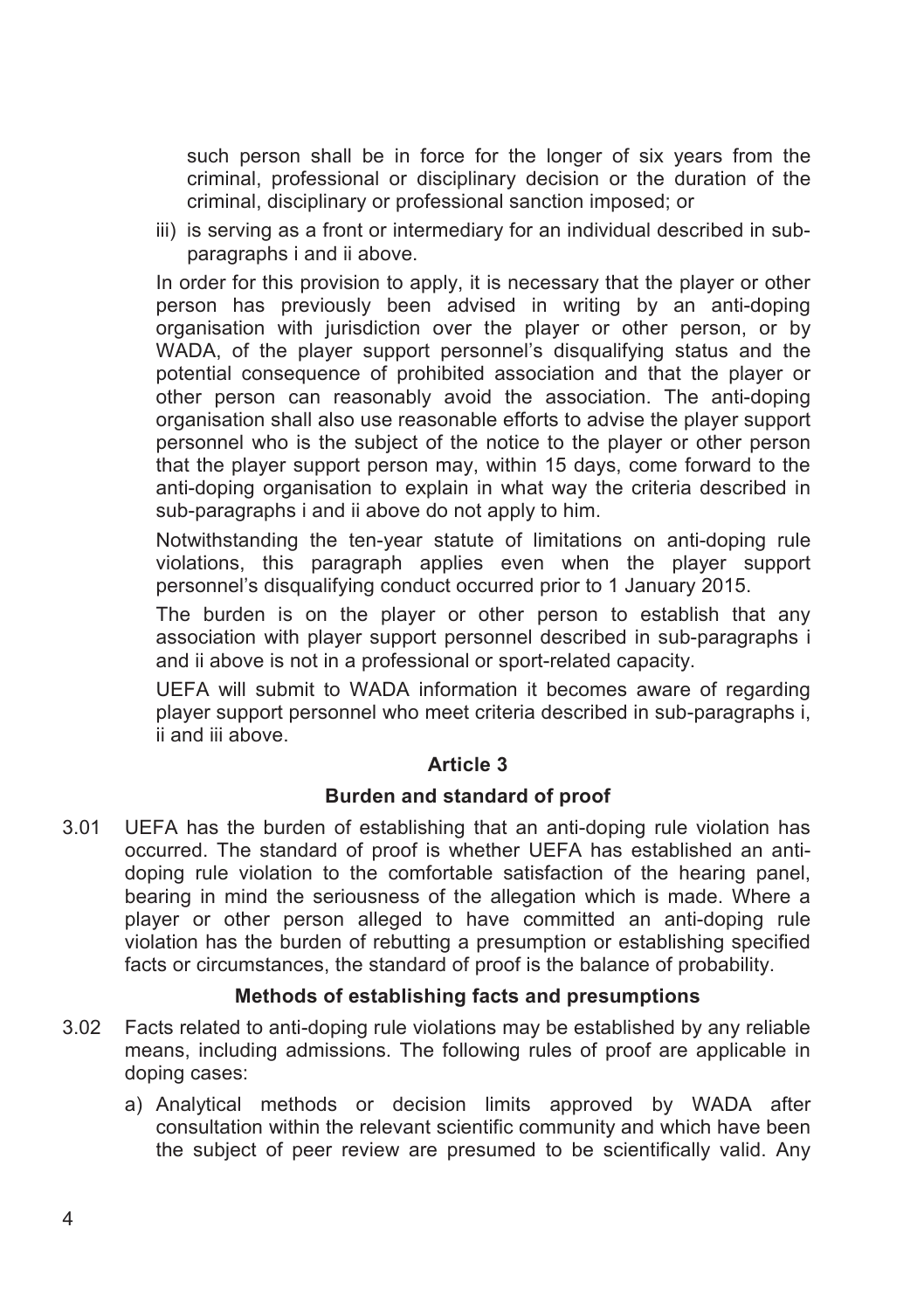player or other person seeking to rebut this presumption of scientific validity shall, as a condition precedent to any such challenge, first notify WADA of the challenge and the basis of the challenge. CAS on its own initiative may also inform WADA of any such challenge. At WADA's request, the CAS panel appoints an appropriate scientific expert to assist the panel in its evaluation of the challenge. Within 10 days of WADA's receipt of such notice, and WADA's receipt of the CAS file, WADA also has the right to intervene as a party, appear amicus curiae or otherwise provide evidence in such proceeding.

- b) WADA-accredited laboratories and other laboratories approved by WADA are presumed to have conducted sample analysis and custodial procedures in accordance with the International Standard for Laboratories. A player or other person may rebut this presumption by establishing that a departure from the International Standard for Laboratories occurred which could reasonably have caused the adverse analytical finding.
- c) If a player or other person rebuts the aforementioned presumption by showing that a departure from the international standard occurred which could reasonably have caused the adverse analytical finding, then UEFA has the burden of establishing that such departure did not cause the adverse analytical finding.
- d) Departures from any other international standard or other anti-doping rule or policy set forth in the Code or UEFA regulations which have not caused an adverse analytical finding or other anti-doping rule violation do not invalidate such evidence or results. If the player or other person establishes that a departure from such standard or such rules occurred which could reasonably have caused an anti-doping rule violation based on an adverse analytical finding or other anti-doping rule violation, then UEFA has the burden of establishing that the departure did not cause the adverse analytical finding or the factual basis for the anti-doping rule violation.
- e) The hearing panel in a hearing on an anti-doping rule violation may draw an inference adverse to the player or other person who is asserted to have committed an anti-doping rule violation based on the player's or other person's refusal, after a request made in a reasonable time in advance of the hearing, to appear at the hearing (either in person or telephonically as directed by the hearing panel) and to answer questions from the hearing panel or UEFA.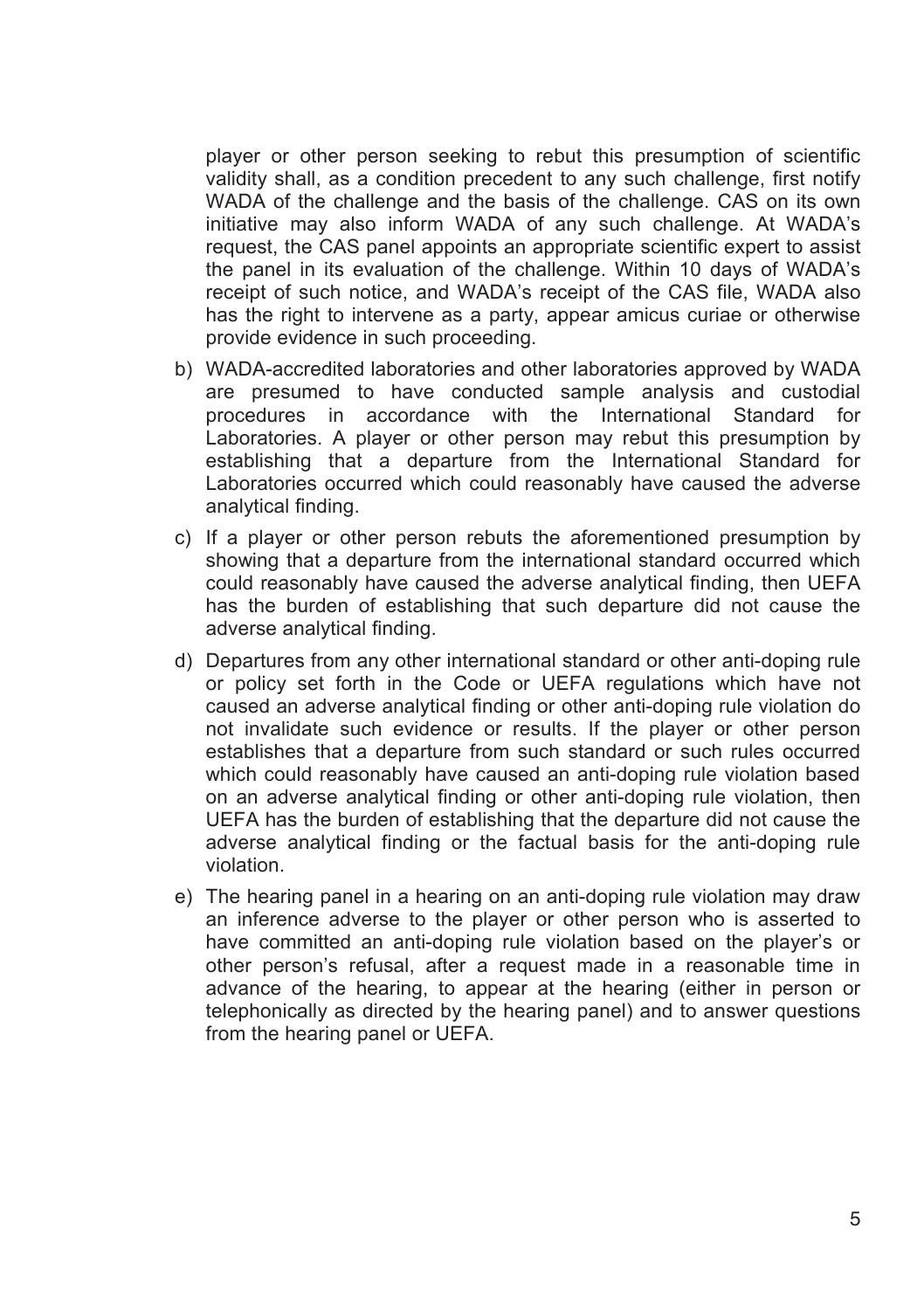#### **Article 4**

#### **Prohibited substances and prohibited methods**

- 4.01 Prohibited substances and prohibited methods comprise everything on the Prohibited List published by WADA from time to time. Unless provided otherwise in the Prohibited List or a revision, the Prohibited List and revisions go into effect under these regulations three months after publication by WADA, without requiring further action by UEFA. All players and other persons are bound by the Prohibited List and any revisions from the date they go into effect, without further formality. It is the responsibility of all players and other persons to familiarise themselves with the most up-to-date version of the Prohibited List and all revisions. The Prohibited List in force is available on WADA's website at www.wada-ama.org. In addition, UEFA notifies national associations and clubs participating in UEFA competitions of any revisions to the Prohibited List in due time.
- 4.02 WADA's determination of the prohibited substances and prohibited methods that are included on the Prohibited List, the classification of substances into categories on the Prohibited List and the classification of a substance as prohibited at all times or in-competition only are final and cannot be challenged by a player or other person on the grounds that the substance or method was not a masking agent or did not have the potential to enhance performance, represent a health risk or violate the spirit of sport.
- 4.03 For purposes of the application of Articles 9, 10 and 11, all prohibited substances are considered as specified substances, except substances in the classes of anabolic agents and hormones and those stimulants and hormone antagonists and modulators so identified on the Prohibited List. The category of specified substances does not include prohibited methods.

#### **Article 5**

#### **Therapeutic Use Exemption (TUE)**

- 5.01 The presence of a prohibited substance or its metabolites or markers (paragraph 2.01a), and/or the use or attempted use (paragraph 2.01b), possession (paragraph 2.01f) or the administration or attempted administration (paragraph 2.01h) of a prohibited substance or prohibited method is not considered an anti-doping rule violation if it is consistent with the provisions of a TUE granted in accordance with the UEFA TUE policy and the International Standard for Therapeutic Use Exemptions.
- 5.02 UEFA only considers TUE applications for players of clubs and national associations participating in UEFA competitions or in senior-level international friendly matches. The UEFA administration issues a circular in due time to notify national associations and clubs participating in UEFA competitions about the specific criteria, conditions and procedure for submitting TUE applications to UEFA. UEFA TUE forms are enclosed with the circular.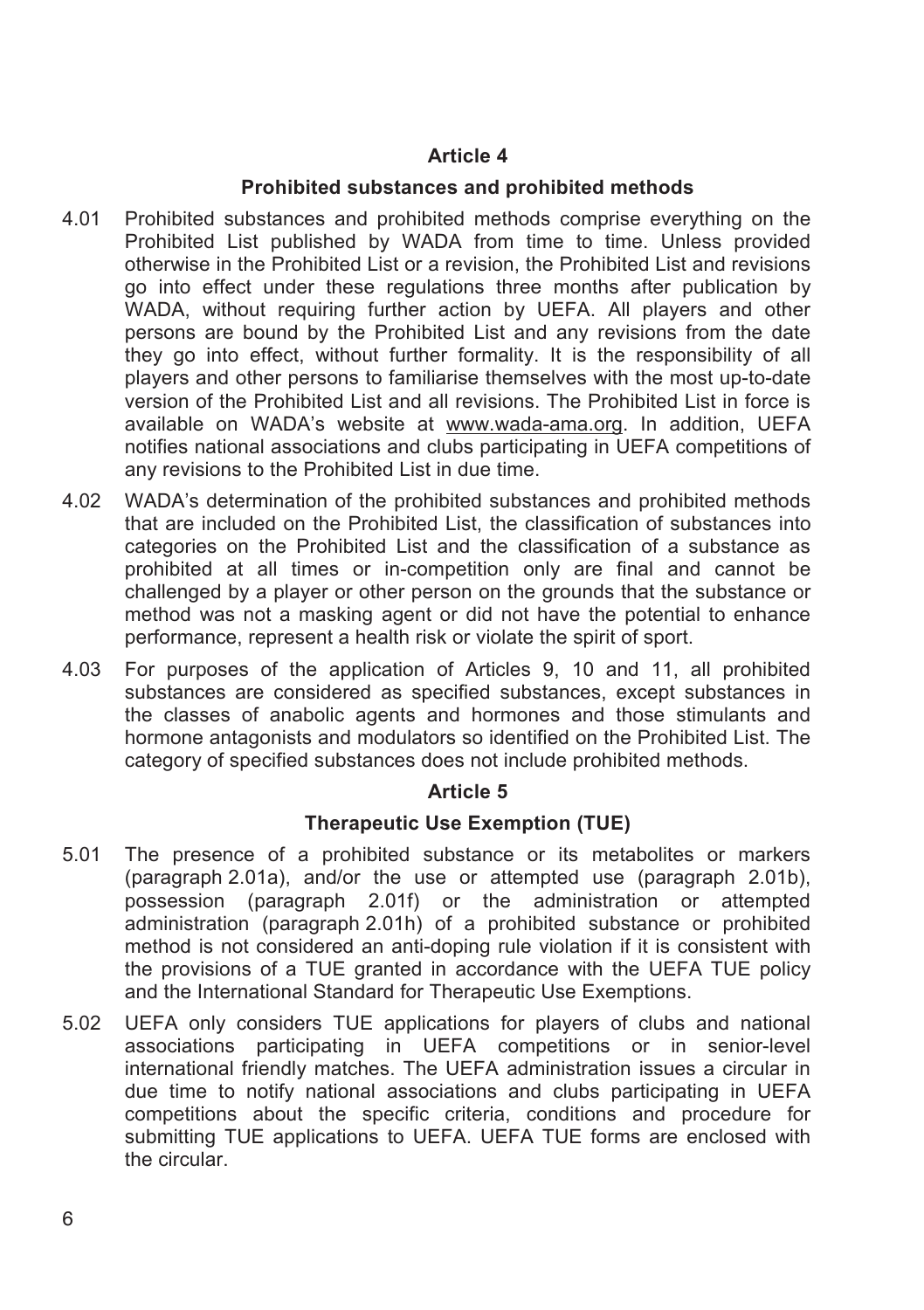- 5.03 TUEs granted by UEFA are automatically recognised by FIFA and vice versa.
- 5.04 A player who already has a TUE granted by the NADO must ask UEFA for recognition of said TUE. UEFA will recognise it if it fulfils the criteria set out in the International Standard for Therapeutic Use Exemptions.
- 5.05 Should UEFA consider that the TUE granted by his NADO does not fulfil the criteria set out in the International Standard for Therapeutic Use Exemptions and refuses to recognise it, UEFA notifies the player and his NADO promptly, with reasons.
- 5.06 The player and the NADO have 21 days from such notification to refer the matter to WADA for review.
- 5.07 If the matter is referred to WADA for review, the TUE granted by the NADO remains valid for national-level competition and out-of-competition testing but is not valid for UEFA competitions or senior-level international friendly matches pending WADA's decision.
- 5.08 If the matter is not referred to WADA for review, the TUE becomes invalid for any purpose when the 21-day review deadline expires.
- 5.09 If a player does not already have a TUE granted by the NADO for a particular substance or method, he must apply directly to UEFA for a TUE as soon as the need arises.
- 5.10 If UEFA denies the player's application, it notifies the player promptly, with reasons.
- 5.11 If UEFA grants the player's application, it notifies the player and the NADO.
- 5.12 If the NADO considers that the TUE does not meet the criteria set out in the International Standard for Therapeutic Use Exemptions, it has 21 days from such notification to refer the matter to WADA for review.
- 5.13 If the NADO refers the matter to WADA for review, the TUE granted by UEFA remains valid for international-level competitions and out-of-competition testing but it is not valid for national-level competition pending WADA's decision.
- 5.14 If the NADO does not refer the matter to WADA for review, the TUE granted by UEFA becomes also valid for national-level competition when the 21-day review deadline expires.
- 5.15 WADA must review any decision by UEFA not to recognise a TUE granted by the NADO if the matter is referred to it by the player or the NADO.
- 5.16 In addition, WADA must review any decision by UEFA to grant a TUE if the matter is referred to it by the NADO.
- 5.17 WADA may review any other TUE decisions at any time, whether at the request of those affected or on its own initiative.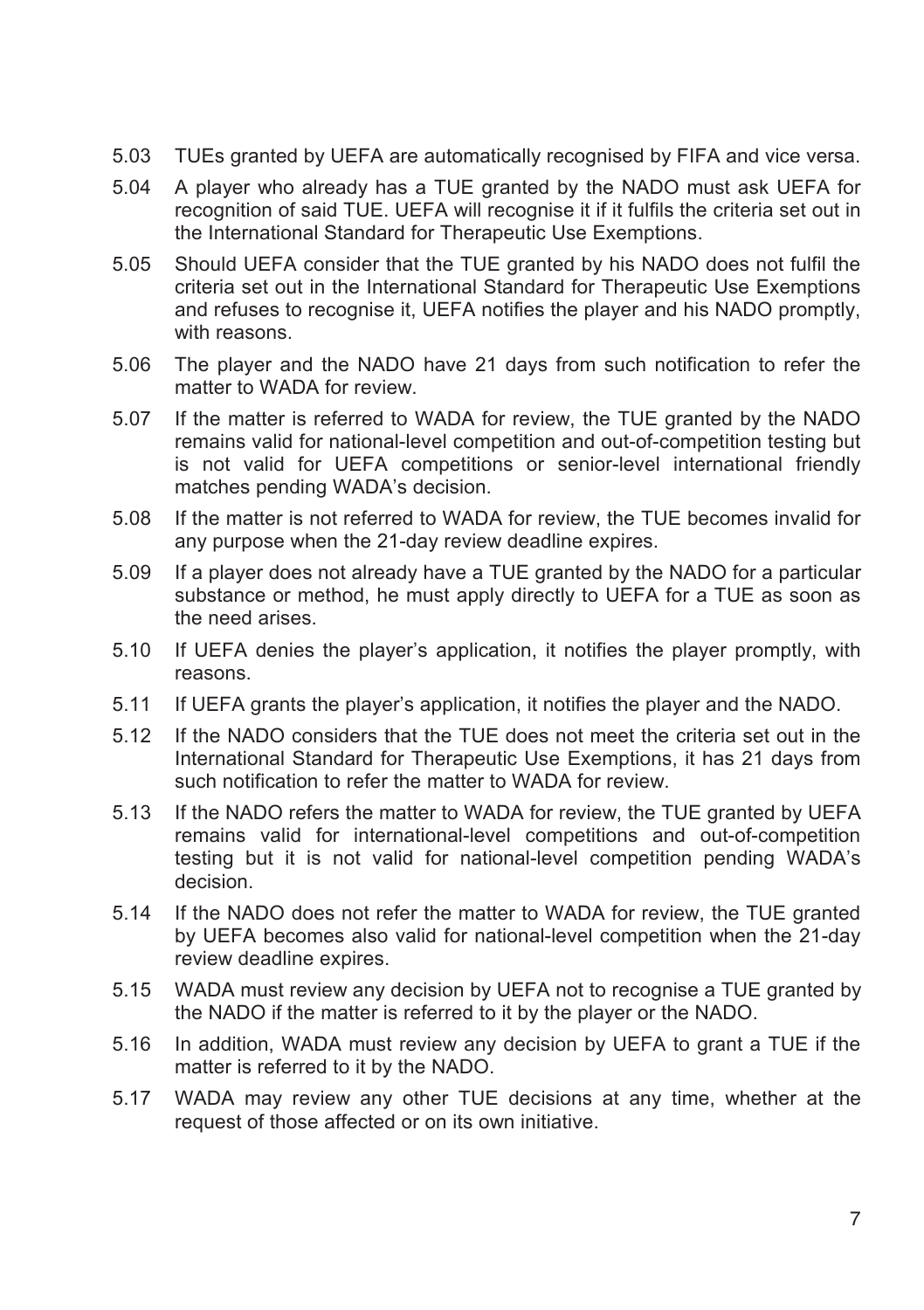- 5.18 If a TUE decision under review meets the criteria set out in the International Standard for Therapeutic Use Exemptions, WADA will not interfere with it. If it does not meet those criteria, WADA will reverse it.
- 5.19 A player may appeal exclusively to CAS against any TUE decision by UEFA that is not reviewed by WADA or is reviewed by WADA but not reversed upon review.
- 5.20 A player, the NADO and/or UEFA may appeal exclusively to CAS against a decision by WADA to reverse a TUE decision.
- 5.21 Failure to take action within a month on a properly submitted application for a TUE, for recognition of a TUE or for a review of a TUE decision is considered denial of the application.

#### **II Doping Control Organisation**

#### **Article 6**

#### **UEFA competencies**

- 6.01 The UEFA administration, through its Medical and Anti-Doping Unit, deals with the following matters:
	- a) Planning and organisation of in-competition and out-of-competition controls. No advance notice is given of such controls. The unit may order target testing to be conducted.
	- b) Gathering, assessment and analysis of intelligence to develop an effective anti-doping strategy and testing programme.
	- c) Appointment of Doping Control Officers (DCOs) and Blood Collection Officers (BCOs) for doping controls.
	- d) Providing DCOs and BCOs with the necessary equipment for their tasks and supporting them in administrative matters.
	- e) DCO and BCO training courses.
	- f) Selection of a laboratory accredited or approved by WADA for the analysis of samples. B samples are analysed by the same laboratory that analysed the respective A samples.
	- g) Administration of TUE applications. The Medical and Anti-Doping Unit refers the TUE applications to the UEFA TUE Committee.
	- h) Sharing of test results and other doping-related information with WADA and other anti-doping organisations for the purpose of UEFA's antidoping programme and, where required under these regulations, the Code or any applicable international standard.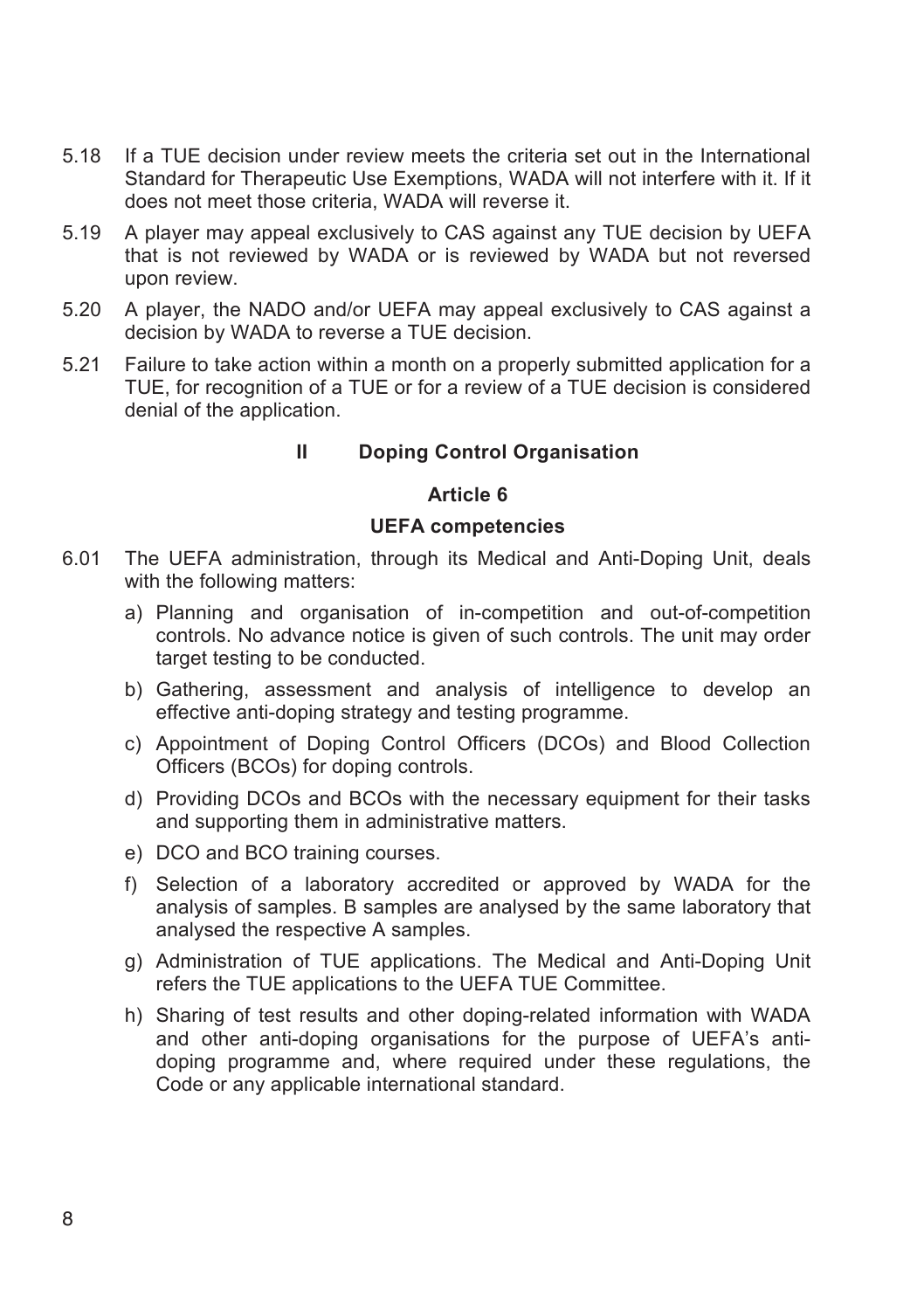- 6.02 The UEFA administration, through its Medical and Anti-Doping Unit, is also responsible for results management and, more specifically, reviews:
	- a) any applicable TUE process (as defined in the Prohibited List and the International Standard for Therapeutic Use Exemptions);
	- b) any alleged irregularity of the testing process or laboratory analysis;
	- c) the explanation of the player tested or other relevant person;
	- d) adverse analytical findings and atypical findings;
	- e) atypical and adverse passport findings as defined in the International Standard for Testing and Investigations and the International Standard for Laboratories;
	- f) possible follow-up investigations;
	- g) potential filing failures and missed tests as defined in Appendix E and the International Standard for Testing and Investigations;
	- h) intelligence or evidence (in particular non-analytical evidence) gathered in relation to other indications of potential anti-doping rule violations to determine whether an anti-doping rule violation has occurred under any of paragraphs 2.01a to 2.01j.

#### **Retirement from football**

6.03 If a player or other person retires while a results management process is underway, the anti-doping organisation conducting the results management process retains jurisdiction to complete its results management process. If a player or other person retires before any results management process has begun, the anti-doping organisation which would have had results management authority over the player or other person at the time the player or other person committed an anti-doing rule violation has authority to conduct results management.

#### **Article 7**

#### **Obligations of national associations, clubs and players**

7.01 Associations and clubs participating in UEFA competitions undertake to assist UEFA in the implementation of its anti-doping programme described in these regulations. Associations and clubs are responsible for ensuring that any correspondence they receive about anti-doping matters is forwarded to the individual addressee concerned. In particular, all communication with individuals is addressed to their national associations or clubs, which must inform the individuals personally. Communications are sent by fax or email in one of UEFA's official languages (English, French or German). Should an addressee wish to receive communication in another UEFA language, he must inform UEFA without delay.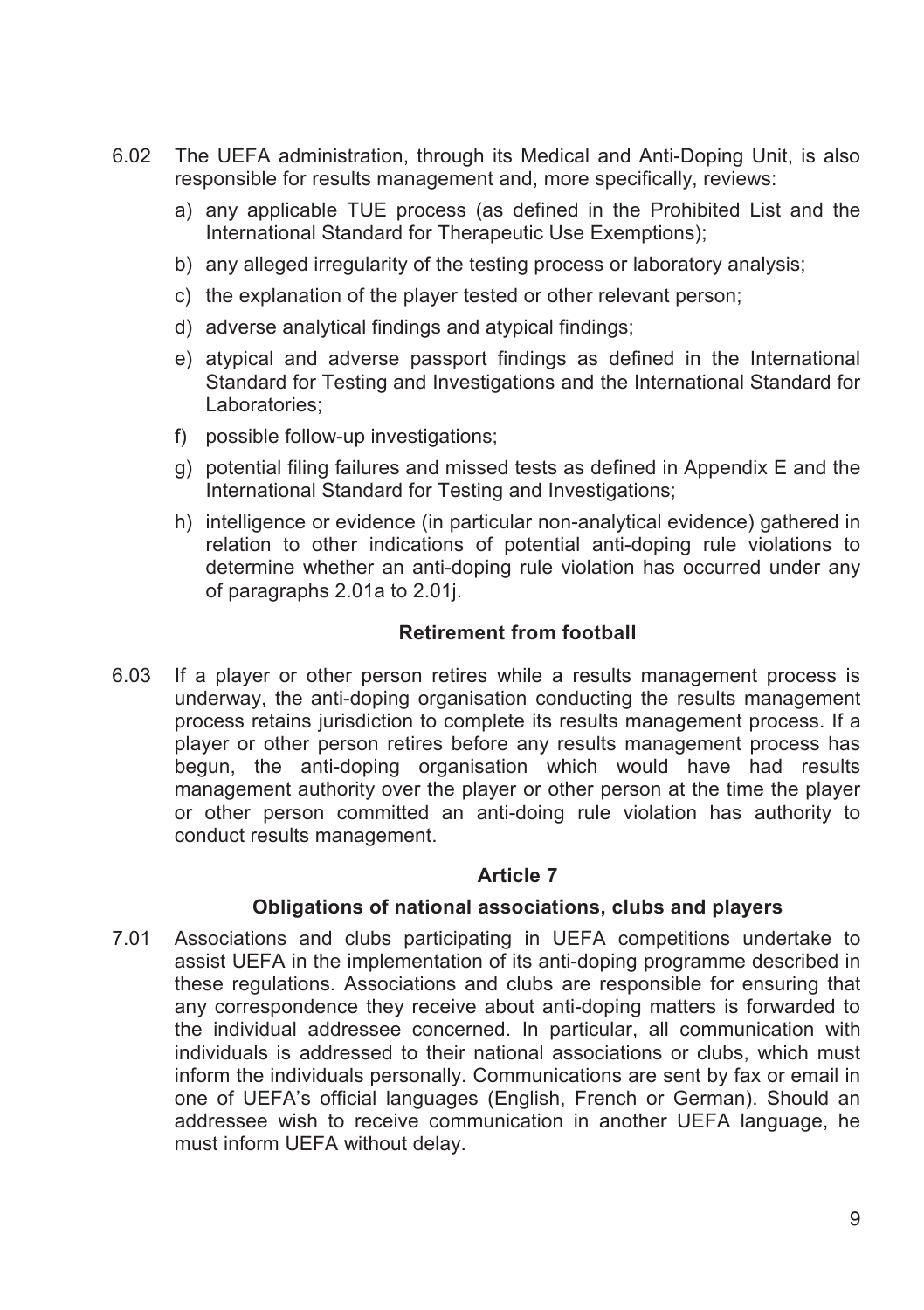- 7.02 Players and player support personnel from national associations and clubs participating in UEFA competitions undertake to assist UEFA in the implementation of its anti-doping programme described in these regulations.
- 7.03 Any player participating in a UEFA competition may be required to undergo a doping control after a match and therefore must remain available until 30 minutes after the end of the match. He may also be required to undergo outof-competition controls and target testing, even if he is under a period of suspension or provisional suspension. Doping controls may include blood and/or urine samples and/or samples of any other biological material.
- 7.04 Every player and team representative must comply with any instructions given by the DCO.
- 7.05 Every player designated to undergo a doping control:
	- a) is personally responsible for reporting immediately to the doping control station as notified. For out-of-competition testing, the time for reporting is defined under paragraphs 28 and 34b of Appendix F;
	- b) is obliged to undergo any medical examination considered necessary by the DCO and to cooperate with the latter in this respect;
	- c) is obliged to provide a sample as directed by the DCO.
- 7.06 Players from national associations and clubs participating in UEFA competitions must provide whereabouts information at UEFA's request. The ultimate responsibility for providing whereabouts information rests with each player. Teams and players in the UEFA out-of-competition testing pool are required to provide up-to-date whereabouts information and, in the case of teams, an up-to-date list of players if requested. Full details of whereabouts information requirements are given in Appendix E.
- 7.07 National associations and/or clubs must obtain whereabouts information concerning teams and/or players if requested by UEFA.
- 7.08 Each national association must assist its national anti-doping organisation in establishing the latter's testing pool of national representative teams and/or players.
- 7.09 Associations and clubs participating in UEFA competitions undertake to ensure that the Acknowledgement and Agreement form (see Appendix G) is duly completed and signed for each minor participating. These forms must be kept by the associations or clubs and submitted to UEFA upon request.
- 7.10 Associations and clubs undertake to verify in accordance with their respective domestic laws who is considered a minor and what requirements the form has to fulfil to be legally binding.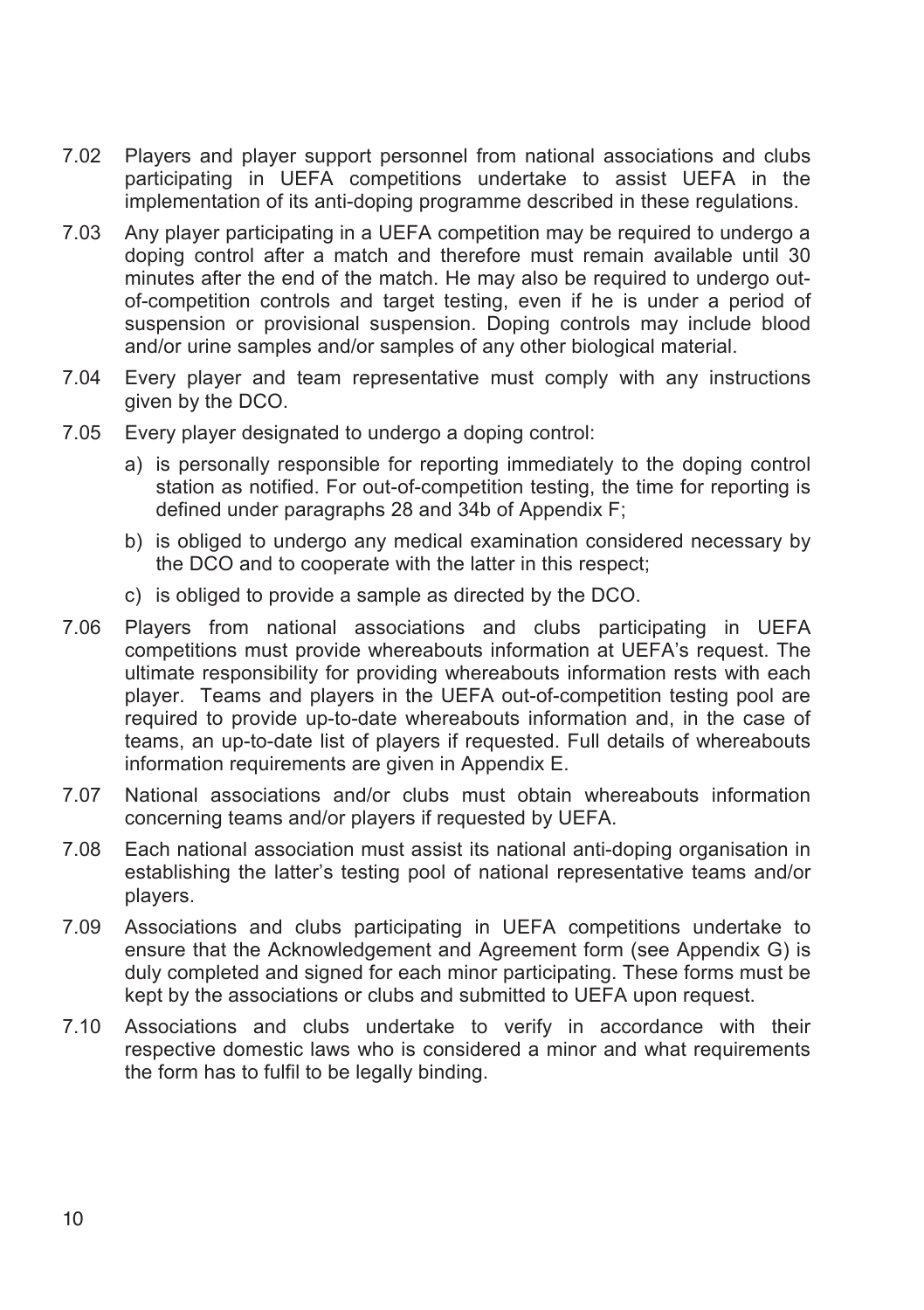#### **III Disciplinary procedure in the event of anti-doping rule violations**

#### **Article 8**

#### **General provisions**

- 8.01 In cases of any apparent anti-doping rule violations, UEFA instigates disciplinary proceedings against the parties concerned in accordance with the *UEFA Disciplinary Regulations* and the present regulations. This may include the imposition of provisional measures.
- 8.02 Any player found guilty of an anti-doping rule violation may be ordered to undergo further doping controls.
- 8.03 UEFA reserves the right to publicise anti-doping rule violations and their consequences.

#### **Article 9**

#### **First violations and increasing suspensions**

9.01 Suspension for presence, use, attempted use, or possession of a prohibited substance or a prohibited method

The period of suspension for a first violation under paragraph 2.01a (presence of a prohibited substance or its metabolites or markers), 2.01b (use or attempted use of a prohibited substance or prohibited method) or 2.01f (possession of a prohibited substance or prohibited method) is as follows, subject to any reduction or suspension of this period pursuant to paragraph 10.01, 10.02 or 10.03.

- a) The period of suspension is four years if:
	- i) the anti-doping rule violation does not involve a specified substance (unless the player or other person can establish that it was not intentional); or
	- ii) the anti-doping rule violation involves a specified substance and UEFA can establish that it was intentional.
- b) If paragraph a) does not apply, the period of suspension is two years.
- c) As used under paragraphs 9.01 and 9.02, the term "intentional" is meant to identify those players who cheat. The term, therefore, requires that the player or other person engaged in conduct which he knew constituted an anti-doping rule violation or knew that there was a significant risk that the conduct might constitute or result in an anti-doping rule violation and manifestly disregarded that risk. An anti-doping rule violation resulting from an adverse analytical finding for a substance which is only prohibited in-competition is rebuttably presumed to be "not intentional" if the substance is a specified substance and the player can establish that the prohibited substance was used out-of-competition.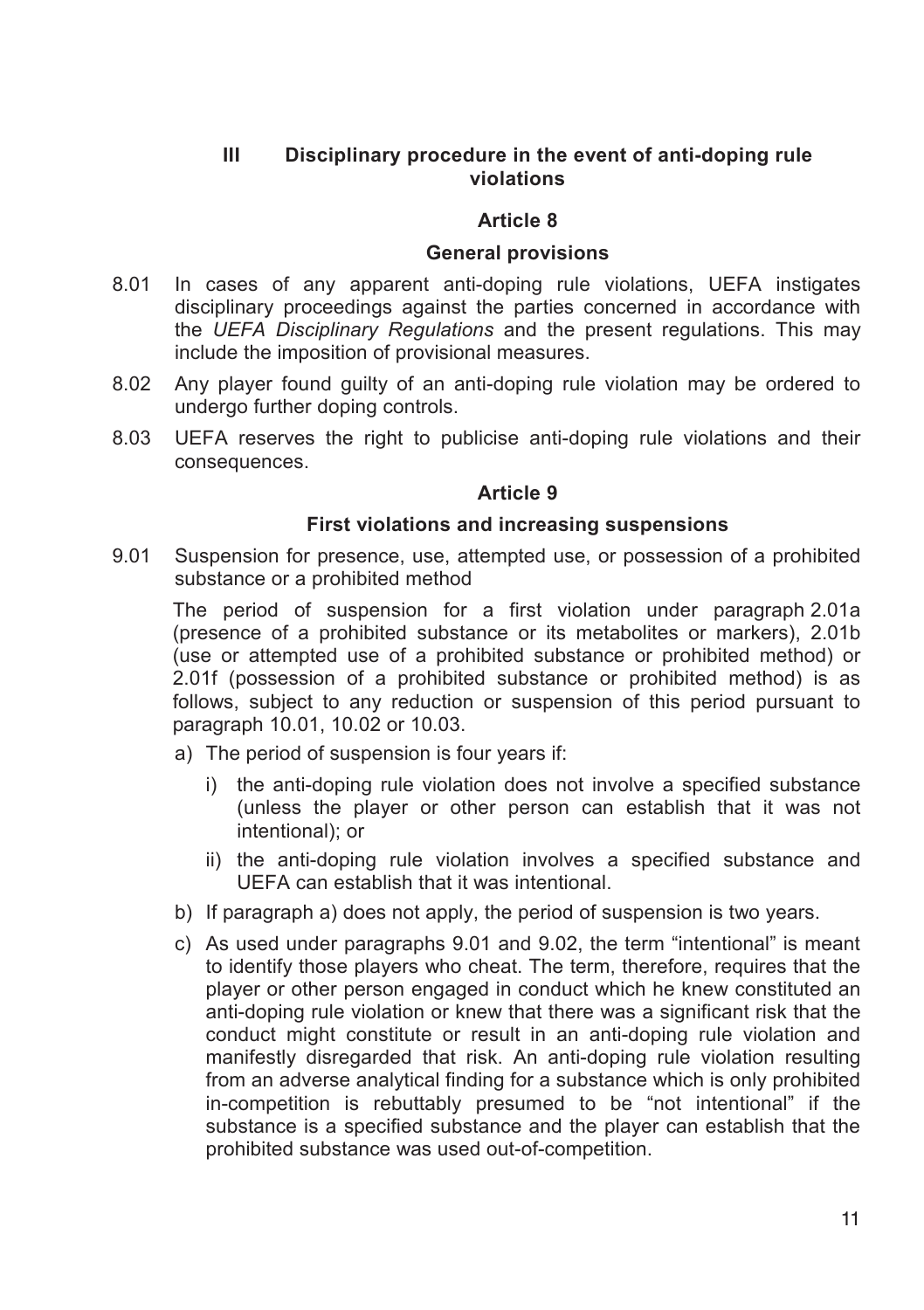- 9.02 The periods of suspension for first anti-doping rule violations other than those described under paragraph 9.01 are as follows, unless paragraph 10.02 or paragraph 10.03 applies:
	- a) For violations under paragraph 2.01c (evading, refusing or failing to submit to a sample collection) or 2.01e (tampering or attempted tampering with any part of doping control), the period of suspension is four years, except in cases of failing to submit to sample collection where the player can establish that the commission of the anti-doping rule violation was not intentional (as defined under paragraph 9.01c), in which case the period of suspension is two years.
	- b) For violations under paragraph 2.01d (whereabouts failure), the period of suspension is two years. Depending on the player's degree of fault this may be reduced to a minimum of one year. The flexibility between two years and one year of suspension provided for in this paragraph is not available to players whose pattern of last-minute whereabouts changes or other conduct raises a serious suspicion that the player was trying to avoid being available for testing.
	- c) For violations under paragraph 2.01g (trafficking or attempted trafficking in any prohibited substance or prohibited method) or 2.01h (administration or attempted administration of a prohibited substance or prohibited method), the period of suspension is a minimum of four years up to a lifetime, depending on the seriousness of the violation. A paragraph 2.01g or 2.01h violation involving a minor is considered a particularly serious violation and for violations not involving specified substances, committed by player support personnel results in a lifetime suspension for the player support person. In addition, significant violations of paragraph 2.01g or 2.01h which also violate state laws and regulations are reported to the competent administrative, professional or judicial authorities.
	- d) For violations under paragraph 2.01i (complicity), the period of suspension is a minimum of two years up to four years, depending on the seriousness of the violation.
	- e) For violations under paragraph 2.01j (prohibited association), the period of suspension is two years. Depending on the player or other person's degree of fault and other circumstances of the case this may be reduced to a minimum of one year.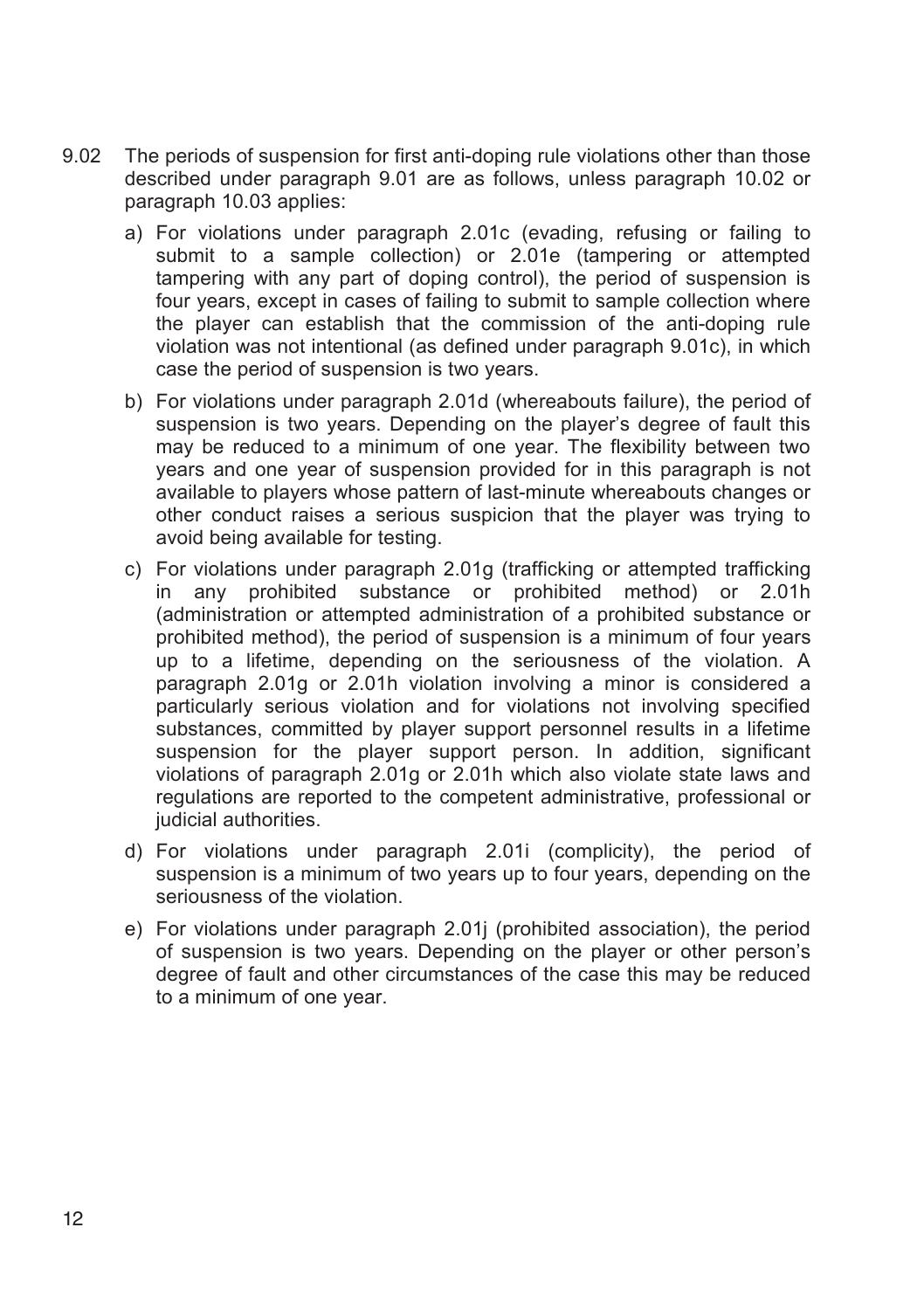#### **Article 10**

#### **Lifting, reducing, or suspending a sanction**

10.01 Lifting the period of suspension where there is no fault or negligence

If a player or other person establishes in an individual case that he bears no fault or negligence, then the otherwise applicable period of suspension is lifted.

- 10.02 Reducing the period of suspension based on no significant fault or negligence
	- a) Reducing suspensions for violations of paragraph 2.01a (presence of prohibited substance or its metabolites or markers), 2.01b (use or attempted use of a prohibited substance or method), or 2.01f (possession of a prohibited substance or prohibited method) involving specified substances or contaminated products.
		- i) Specified substances

Where the anti-doping rule violation involves a specified substance, and the player or other person can establish no significant fault or negligence, then the minimum sanction is a reprimand and no period of suspension and the maximum sanction two years of suspension, depending on the player or other person's degree of fault.

ii) Contaminated products

In cases where the player or other person can establish no significant fault or negligence and that the detected prohibited substance came from a contaminated product, then the minimum sanction is a reprimand and no period of suspension and the maximum sanction two years of suspension, depending on the player's or other person's degree of fault.

b) Application of no significant fault or negligence beyond the application of paragraph 10.02a

Where paragraph 10.02a does not apply, if a player or other person establishes in an individual case that he bears no significant fault or negligence then, subject to any further reduction or lifting of the period pursuant to paragraph 10.03, the otherwise applicable period of suspension may be reduced based on the player or other person's degree of fault, but the reduced period of suspension may not be less than half of the period of suspension otherwise applicable. If the otherwise applicable period of suspension is a lifetime, the reduced period under this paragraph may be no less than eight years.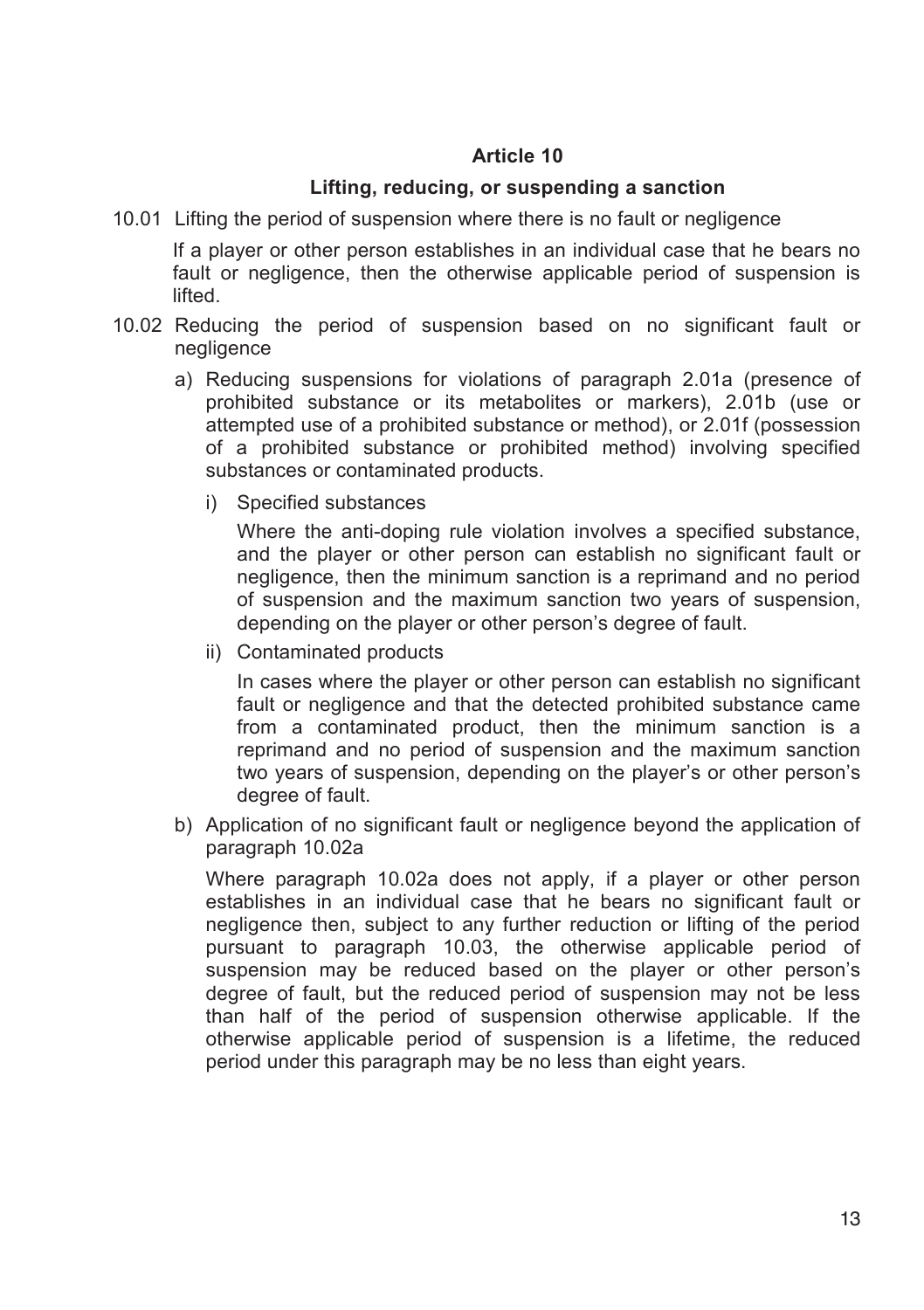- 10.03 Lifting, reducing or suspending a period of suspension or other consequences for reasons other than fault
	- a) Substantial assistance in discovering or establishing an anti-doping rule violation

UEFA may, prior to a final appellate decision or the expiration of the time to appeal, suspend a part of the period of suspension imposed in an individual case where the player or other person has provided substantial assistance to an anti-doping organisation, criminal authority or professional disciplinary body which results in:

- i) the anti-doping organisation discovering or bringing forward an antidoping rule violation by another person; or
- ii) a criminal or disciplinary body discovering or bringing forward a criminal offence or the breach of professional rules committed by another person, if the information provided by the person providing substantial assistance is made available to UEFA.

After a final appellate decision or the expiration of the time to appeal, UEFA may only suspend a part of the otherwise applicable sanction of suspension with the approval of WADA and FIFA. The extent to which the otherwise applicable sanction may be suspended is based on the seriousness of the anti-doping rule violation committed by the player or other person and the significance of the substantial assistance provided by the player or other person to the effort to eliminate doping in football. No more than three-quarters of the otherwise applicable sanction may be suspended. If the otherwise applicable sanction is a lifetime, the nonsuspended period under this paragraph must be no less than eight years. If the player or other person fails to continue to cooperate and to provide the complete and credible substantial assistance upon which the suspension of the sanction was based, UEFA will reinstate the original sanction. If UEFA decides to reinstate or not to reinstate a suspended sanction, that decision may be appealed against by any person entitled to appeal.

To further encourage players and other persons to provide substantial assistance to anti-doping organisations, at the request of UEFA or at the request of the player or other person who has or has been asserted to have committed an anti-doping rule violation, WADA may agree at any stage of the results management process, including after a final appellate decision, to what it considers to be an appropriate suspension of the otherwise applicable sanction and other consequences. In exceptional circumstances, WADA may agree to suspensions of the sanction and other consequences for substantial assistance greater than those otherwise provided in this paragraph, or even no sanction, and/or no return of prize money or payment of fines or costs. WADA's approval is subject to reinstatement of sanction, as otherwise provided for in this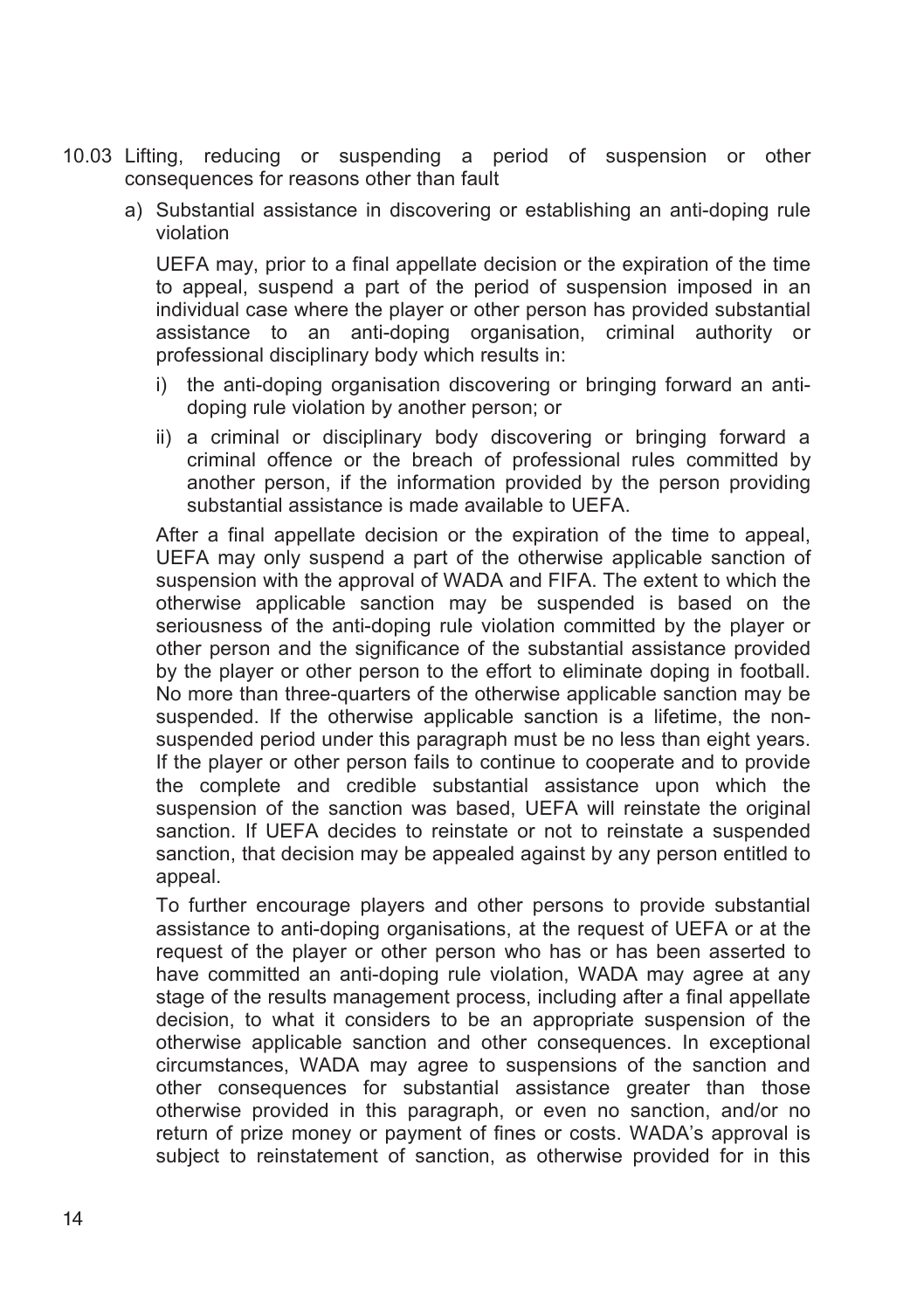paragraph. WADA's decisions in the context of this paragraph may not be appealed against by any other anti-doping organisations.

If UEFA suspends any part of an otherwise applicable sanction because of substantial assistance, then notice providing justification for the decision is provided to the other anti-doping organisations with a right to appeal. In unique circumstances where WADA determines that it would be in the best interest of anti-doping, WADA may authorise an anti-doping organisation to enter into appropriate confidentiality agreements limiting or delaying the disclosure of the substantial assistance agreement or the nature of substantial assistance being provided.

b) Admission of an anti-doping rule violation in the absence of other evidence

Where a player or other person voluntarily admits the commission of an anti-doping rule violation before having received notice of a sample collection which could establish the anti-doping rule violation (or, in the case of an anti-doping rule violation other than paragraph 2.01a, before receiving first notice of the admitted violation) and if that admission is the only reliable evidence of the violation at the time of admission, then the period of suspension may be reduced, but not to below half of the period of suspension otherwise applicable.

c) Prompt admission of an anti-doping rule violation after being confronted with a violation punishable under paragraph 9.01a or 9.02a

If a player or other person potentially subject to a four-year sanction under paragraph 9.01a or 9.02a (for evading or refusing sample collection or tampering with sample collection) promptly admits the asserted antidoping rule violation after being confronted by an anti-doping organisation, he may, upon the approval and at the discretion of both WADA and UEFA, receive a reduction in the period of suspension down to a minimum of two years, depending on the seriousness of the violation and the player or other person's degree of fault.

d) Application of multiple grounds for reduction of a sanction

If a player or other person establishes his entitlement to a reduction in sanction under more than one provision of paragraph 10.01, 10.02 and 10.03 before applying any reduction or suspension under paragraph 10.03 the otherwise applicable period of suspension is to be determined in accordance with paragraphs 9.01, 9.02, 10.01 and 10.02. If the player or other person establishes his entitlement to a reduction or suspension of the sanction under paragraph 10.03, then the sanction may be reduced or suspended, but not to below one-quarter of the otherwise applicable sanction.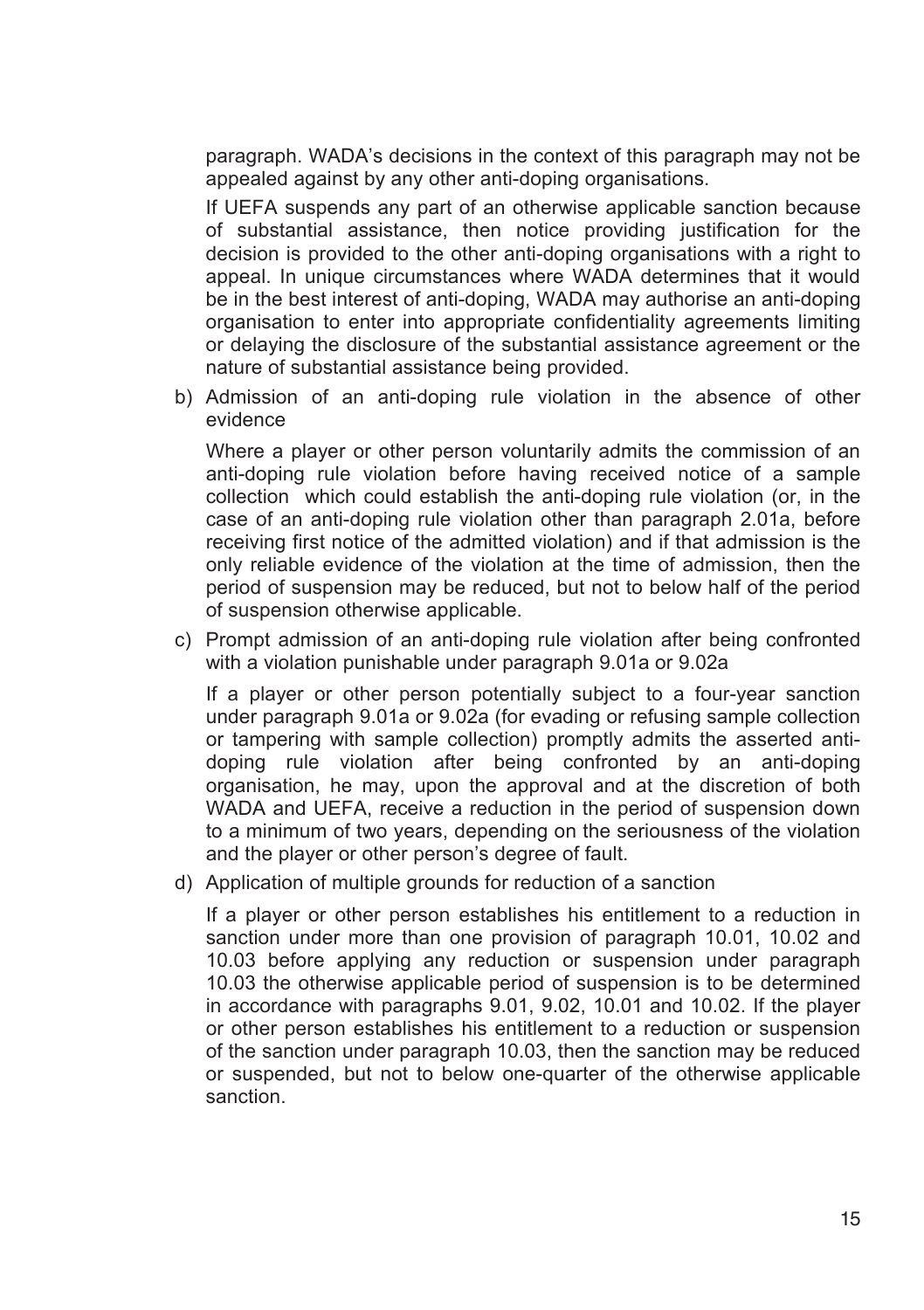## **Article 11**

#### **Multiple violations**

- 11.01 For a player or other person's second anti-doping rule violation, the period of suspension is the greater of:
	- a) six months;
	- b) half the period of suspension imposed for the first anti-doping rule violation, not including any reduction under paragraph 10.03; or
	- c) twice the period of suspension otherwise applicable to the second antidoping rule violation treated as if it were a first violation, not including any reduction under paragraph 10.03.
- 11.02 A third anti-doping rule violation always results in a lifetime period of suspension, except if the third violation fulfils the conditions for lifting or reduction of the period of suspension under paragraph 10.01 or 10.02, or involves a violation of paragraph 2.01d. In these particular cases, the period of suspension is from eight years to a lifetime.
- 11.03 An anti-doping rule violation for which a player or other person has established no fault or negligence is not considered a prior violation for the purposes of this paragraph.
- 11.04 Additional rules for certain potential multiple violations
	- a) For the purposes of imposing sanctions under Article 11, an anti-doping rule violation is considered a second violation if UEFA can establish that the player or other person committed the second anti-doping rule violation after the player or other person received notice, or after UEFA made reasonable efforts to give notice, of the first anti-doping rule violation. If UEFA cannot establish this, the violations are considered together as a single, first violation and the sanction imposed is based on the violation that carries the more severe sanction.
	- b) If, after the imposition of a sanction for a first anti-doping rule violation, UEFA discovers facts involving an anti-doping rule violation by the player or other person which occurred prior to notification regarding the first violation, UEFA will impose an additional sanction based on the sanction that could have been imposed if the two violations had been adjudicated at the same time.
- 11.05 Multiple anti-doping rule violations during ten-year period

For the purposes of Article 11 each anti-doping rule violation must take place within the same ten-year period in order to be considered multiple violations.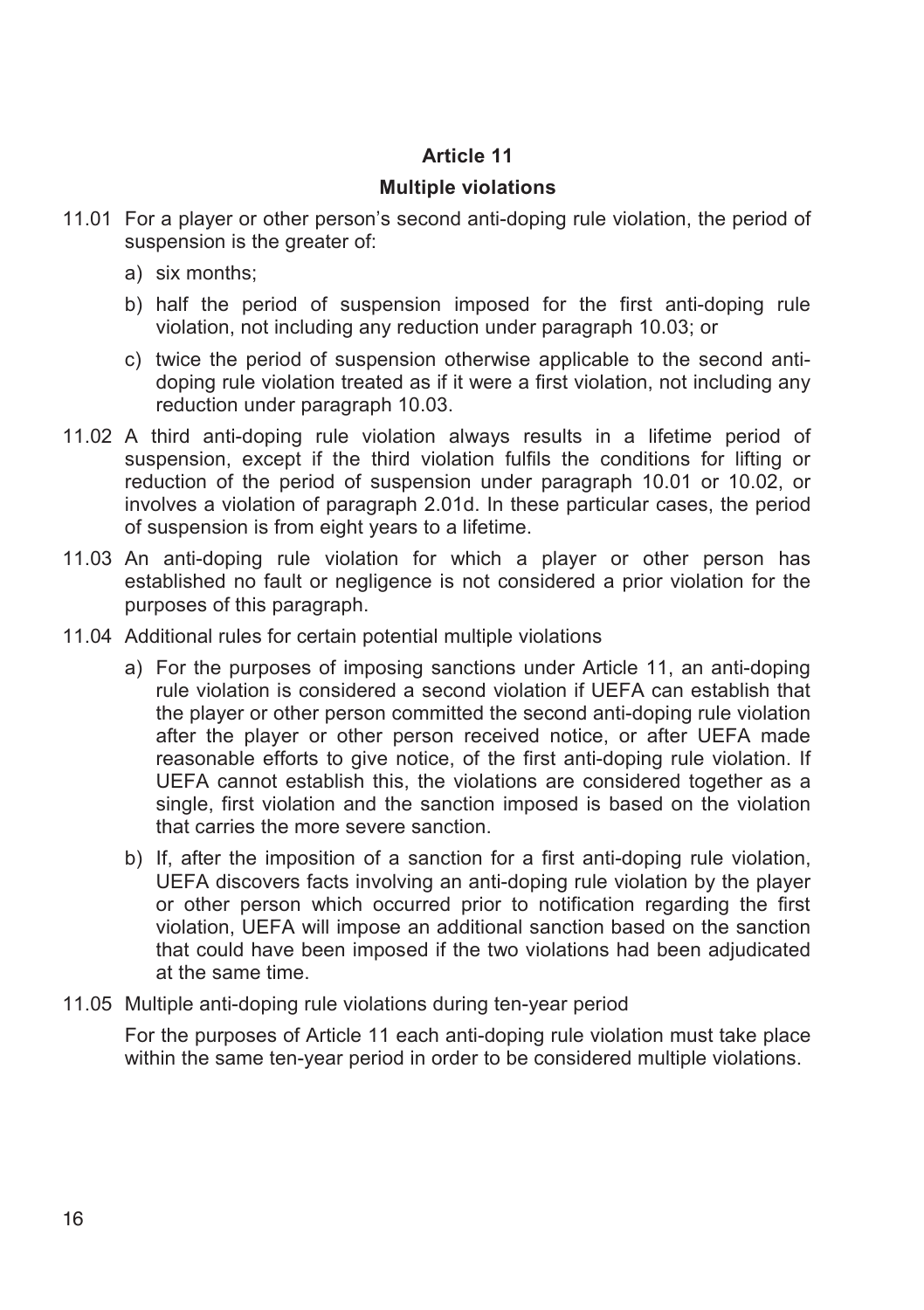#### **Article 12**

#### **Team consequences**

#### 12.01 Team testing

Where more than one player of the same team is notified of a possible antidoping rule violation in conformity with the present regulations, the UEFA administration conducts appropriate target testing of the team during the competition period.

12.02 Team disqualification

If more than two players from the same team are found to have committed an anti-doping rule violation during a competition period, UEFA imposes the appropriate sanction(s) in accordance with the *UEFA Disciplinary Regulations* and the present regulations on the team to which the players belong, in addition to the consequences imposed on the individual player(s) found to have committed the anti-doping rule violation. The sanction(s) imposed on the team may include disqualification from the competition in progress and/or exclusion from future competitions.

#### **Public disclosure**

- 12.03 WADA acts as a central clearinghouse for doping control testing data and results, including, in particular, athlete biological passport data for international-level athletes and national-level athletes and whereabouts information for athletes, including those in registered testing pools. To facilitate coordinated test distribution planning and to avoid unnecessary duplication in testing by various anti-doping organisations, UEFA reports all in-competition and out-of-competition tests it conducts on players, test results and other test-related data to the WADA clearinghouse, using ADAMS or another system approved by WADA, as soon as possible after such tests have been conducted. This information will be made accessible, where appropriate and in accordance with the applicable rules, to the player, the player's NADO, the NADO of the player's club, and FIFA and any other antidoping organisations with testing authority over the player.
- 12.04 To enable it to serve as a clearinghouse for doping control testing data and results management decisions, WADA has developed a database management tool, ADAMS. WADA has developed ADAMS with the aim of being consistent with data privacy statutes and norms applicable to WADA and other organisations using ADAMS. Private information regarding a player, player support personnel, or other person involved in anti-doping activities is maintained by WADA, which is supervised by Canadian privacy authorities, in strict confidence and in accordance with the International Standard for Protection of Privacy and Personal Information.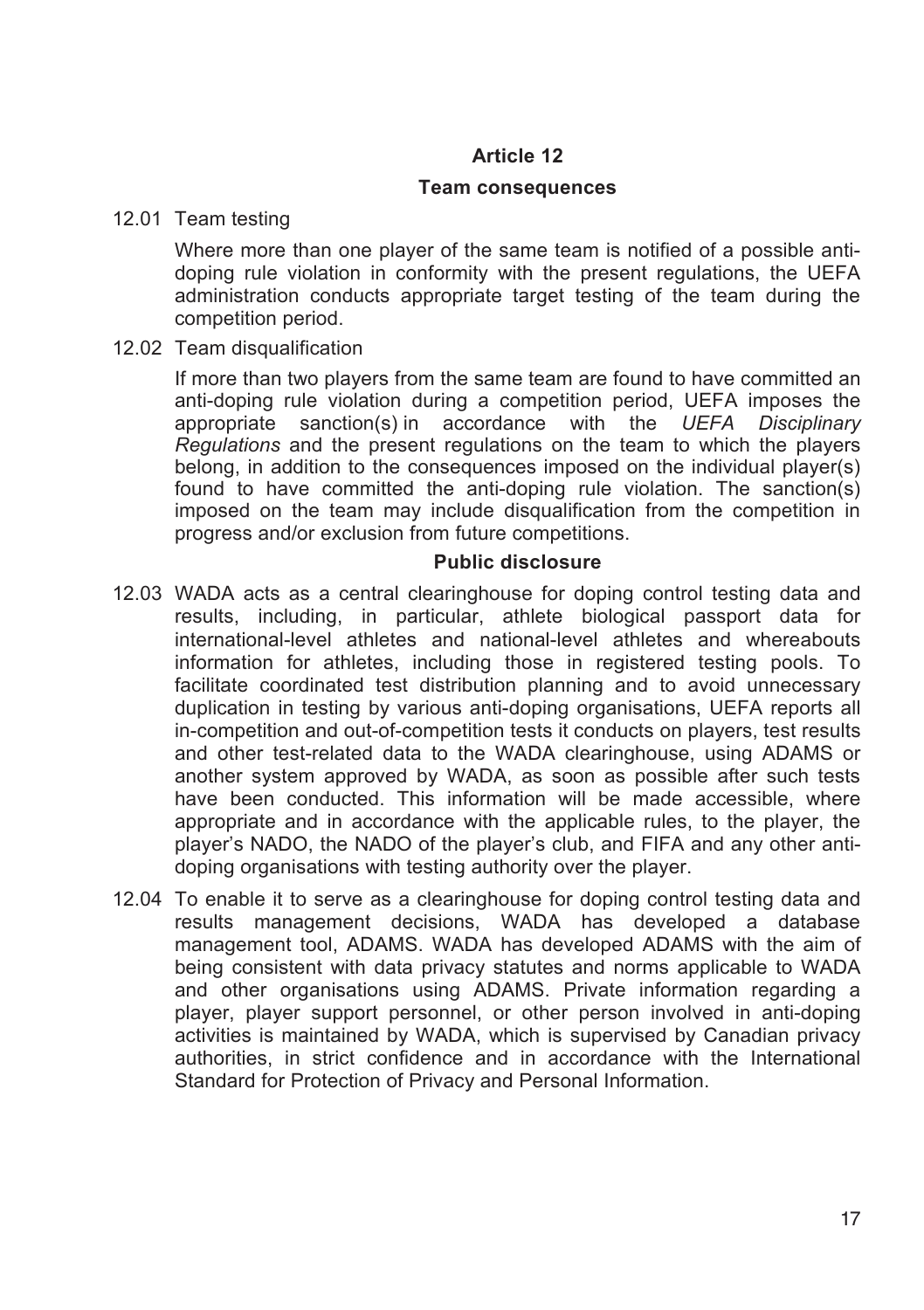#### **Data privacy**

12.05 UEFA and other anti-doping organisations may collect, store, process or disclose personal information relating to players and other persons where necessary and appropriate to conduct their anti-doping activities under the Code and international standards (in particular the International Standard for Protection of Privacy and Personal Information), and in compliance with applicable law.

#### **IV Further provisions**

#### **Article 13**

#### **Court of Arbitration for Sport**

13.01 In case of litigation resulting from or in relation to these regulations, the provisions regarding the Court of Arbitration for Sport (CAS) laid down in the *UEFA Statutes* apply.

#### **Article 14**

#### **Closing provisions**

- 14.01 In the present regulations, the masculine form refers to both sexes.
- 14.02 Any matter not provided for in these regulations is settled by the UEFA General Secretary in consultation with the Anti-Doping Panel. All such decisions are final.
- 14.03 The UEFA administration in consultation with the Anti-Doping Panel is entitled to take the decisions and adopt the detailed provisions necessary for the implementation of these regulations.
- 14.04 If there is any discrepancy in the interpretation of the English, French or German versions of these regulations, the English version prevails.
- 14.05 All appendixes to these regulations form an integral part thereof. Appendix D may be amended by the UEFA administration during the sporting season.
- 14.06 The present regulations apply to any anti-doping rule violation committed after they have come into force.
- 14.07 The present regulations come into force on 1 January 2015.

For the UEFA Executive Committee:

| Michel Platini | Gianni Infantino         |
|----------------|--------------------------|
| President      | <b>General Secretary</b> |

Nyon, 4 December 2014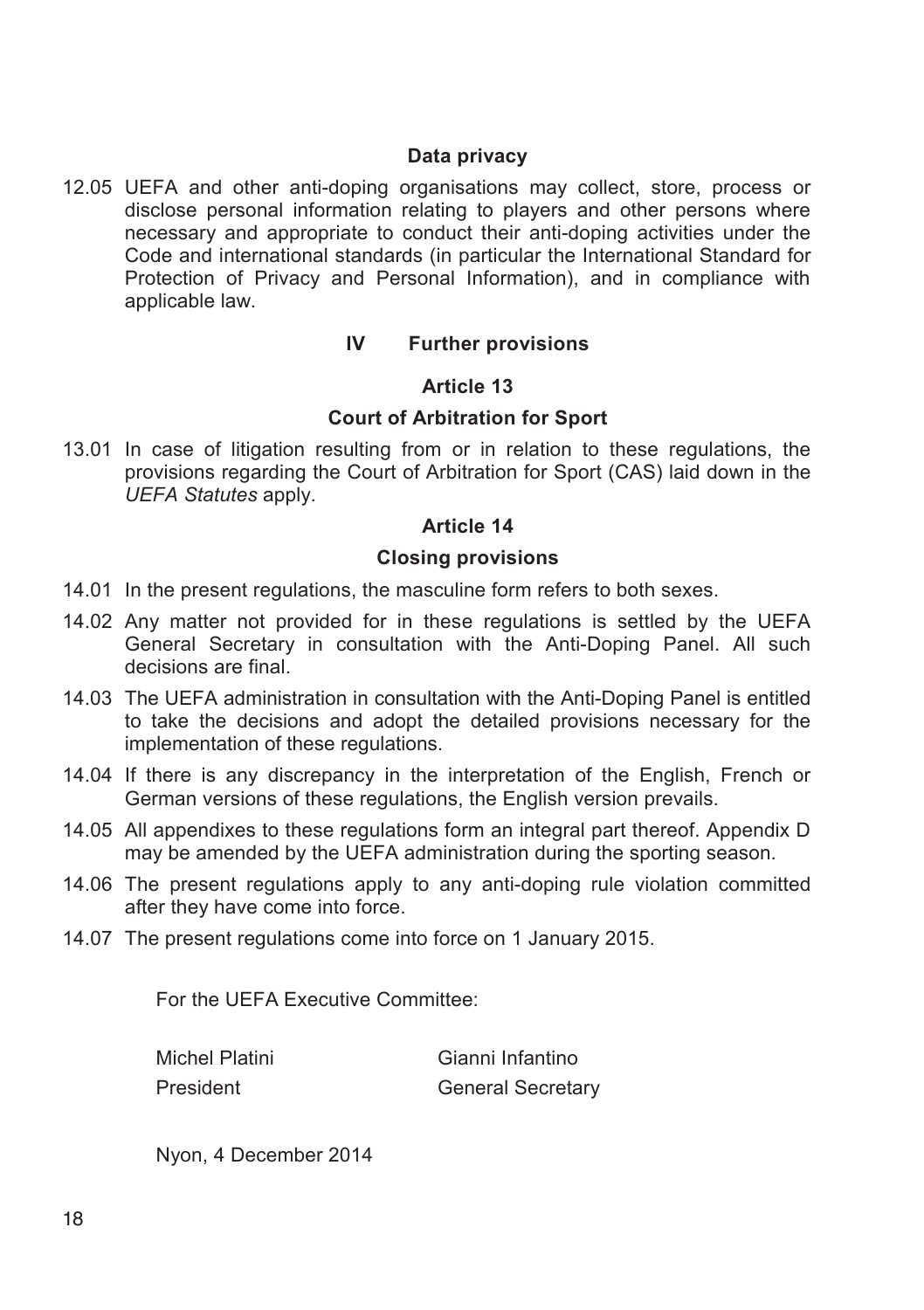#### **APPENDIX A: Instructions to organisers of UEFA matches**

- 1. For each match, the home team appoints a Doping Control Liaison Officer whose duty is to remain at the disposal of the DCO. The Doping Control Liaison Officer does not need to be medically trained. He should, however, be able to speak English and must remain available until the doping control has been completed. His main task is to ensure that the doping control station and all necessary materials and equipment are available and ready for the purposes of the doping control, as described in the present Appendix and in Appendix B. He must also organise transport for the DCO back to his hotel on completion of the doping control.
- 2. The home team must provide a clean room to be used exclusively for doping control purposes (doping control station). It must be near the players' dressing rooms and inaccessible to the public and the media. It must be at least  $20m^2$  and comprise a waiting room, a testing room and a toilet, all adjoining. The doping control station must exceed  $20m^2$  for some competitions, but the teams concerned are notified accordingly and in due time.
	- a) The testing room should contain:
		- $-$  table (1)
		- $-$  chairs  $(4)$
		- $-$  sink with running water
		- $-$  toiletries (soap, towels, etc.)
		- lockable cabinet
		- $-$  toilet (adjacent to the room or in the room itself).
	- b) The toilet area should be within the testing room, or immediately next to it and with direct private access to the testing room, and must contain:
		- $-$  toilet with seat
		- $-$  sink with running water
		- shower (if possible).
	- c) The waiting room should be immediately adjacent to the testing room (a partition dividing the two areas is also acceptable) and must contain:
		- $-$  sufficient seating for eight
		- clothes-hanging facilities or lockers for four (if possible)
		- $-$  refrigerator
		- $-$  television set (if possible).
- 3. An assortment of non-alcoholic drinks, free of prohibited substances, in their original, unopened and sealed bottles or cans must be provided in a refrigerator in the waiting room of the doping control station (approx. 10 litres of still mineral water, 12 cans of caffeine-free soft drinks and approx. 12 cans of non-alcoholic beer).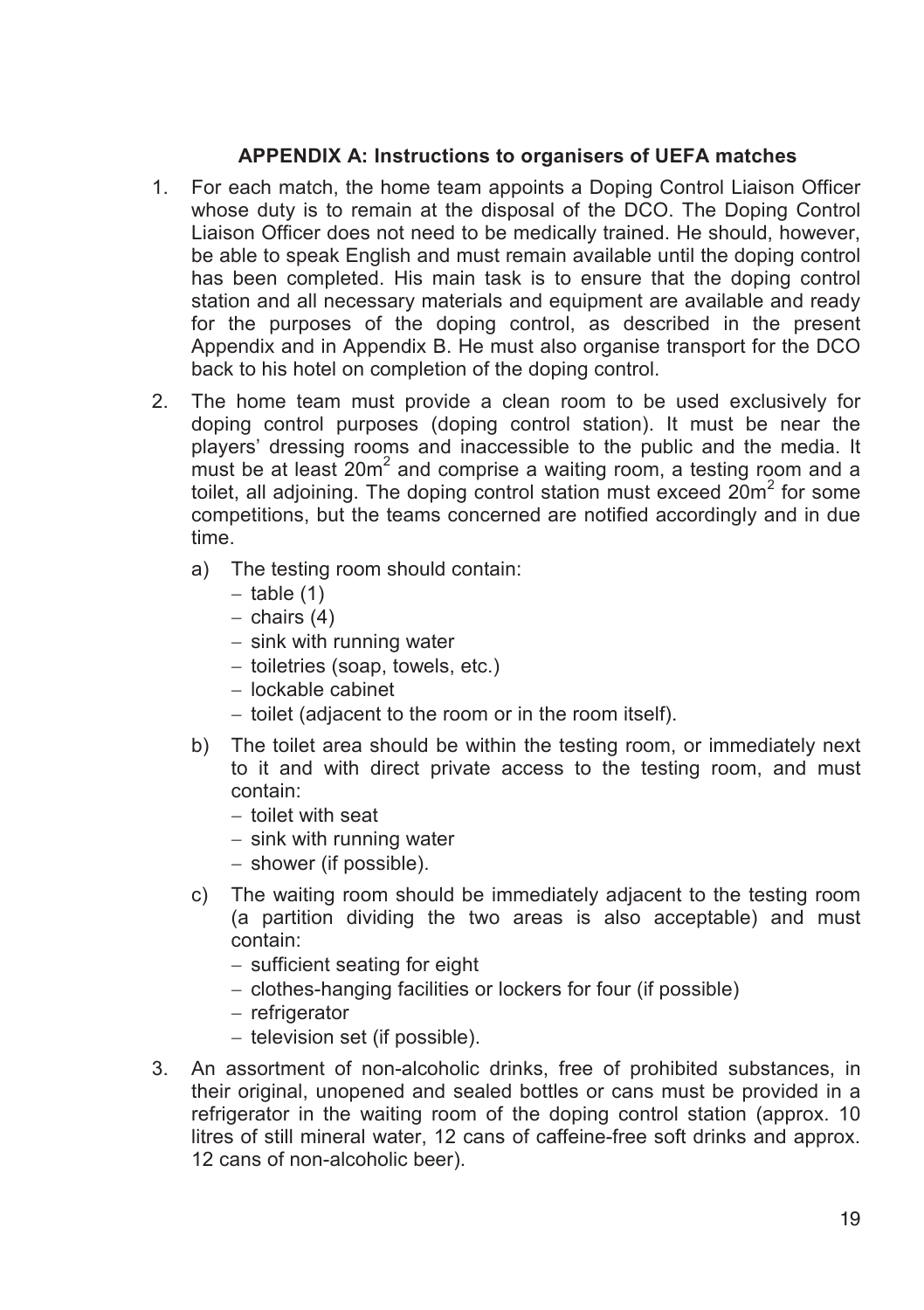- 4. A top-category seat must be reserved for the DCO in the directors' box or equivalent. This seat should be located near the seat reserved for the UEFA match delegate and must provide easy access to the doping control station.
- 5. Stewards at the main stadium gates must be informed that persons who identify themselves as DCOs and who show special UEFA passes with their photograph are to be granted free access to the stadium.
- 6. The DCO may order security officers or stewards to ensure that nonauthorised persons do not enter the doping control station.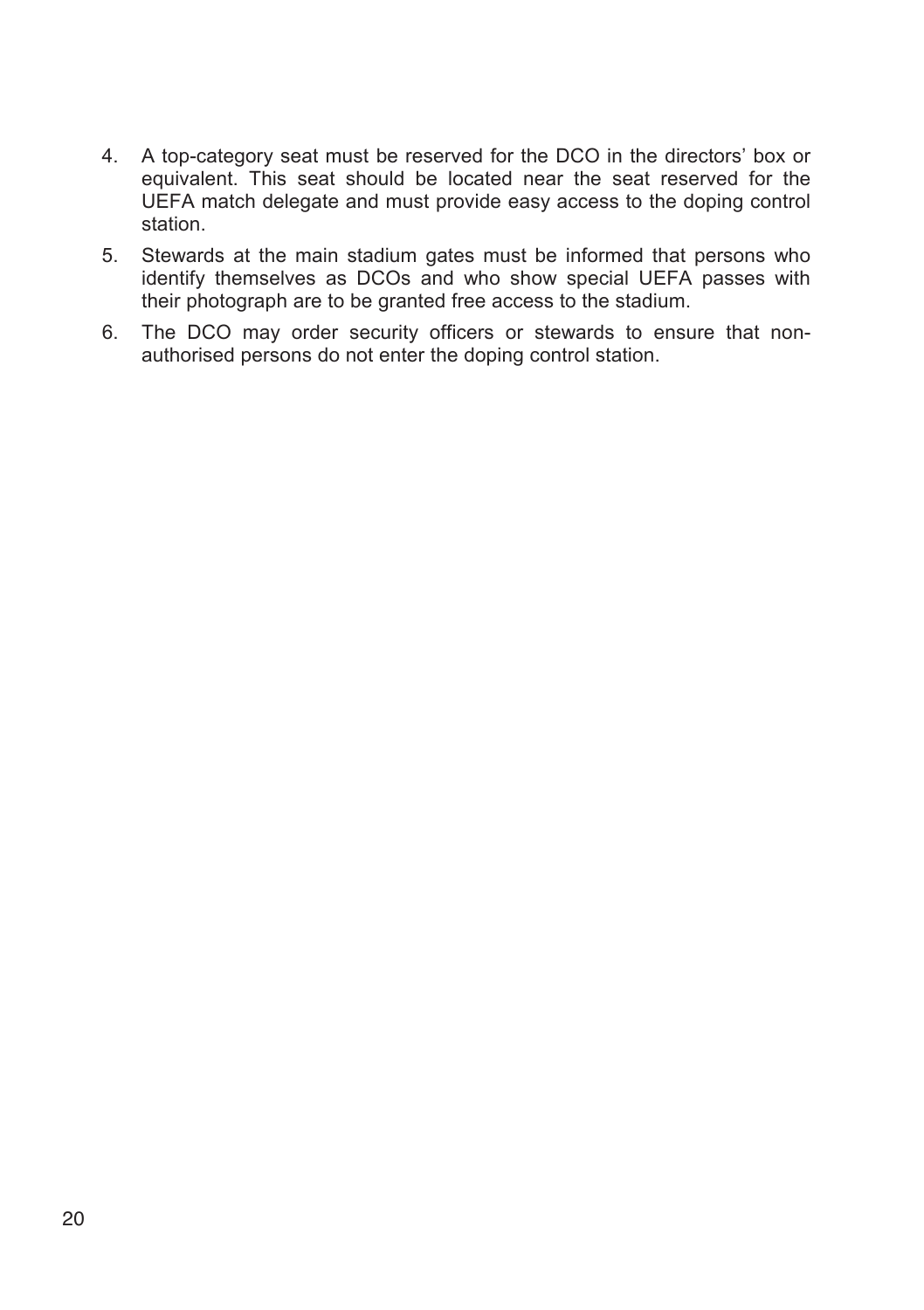Minimum size: 20 m2 E TESTING ROOM<br>TOILET  $\frac{395 \text{ m}}{N$ AITING ROOM **HA SHEATHER CHAIR BENOWS** 書 DESK u 06 L 6 REFRIGERATOR LOCKERS SEATING L35 NOISIA3731

 $575m$ 

# **APPENDIX B: Plan of Doping Control Station**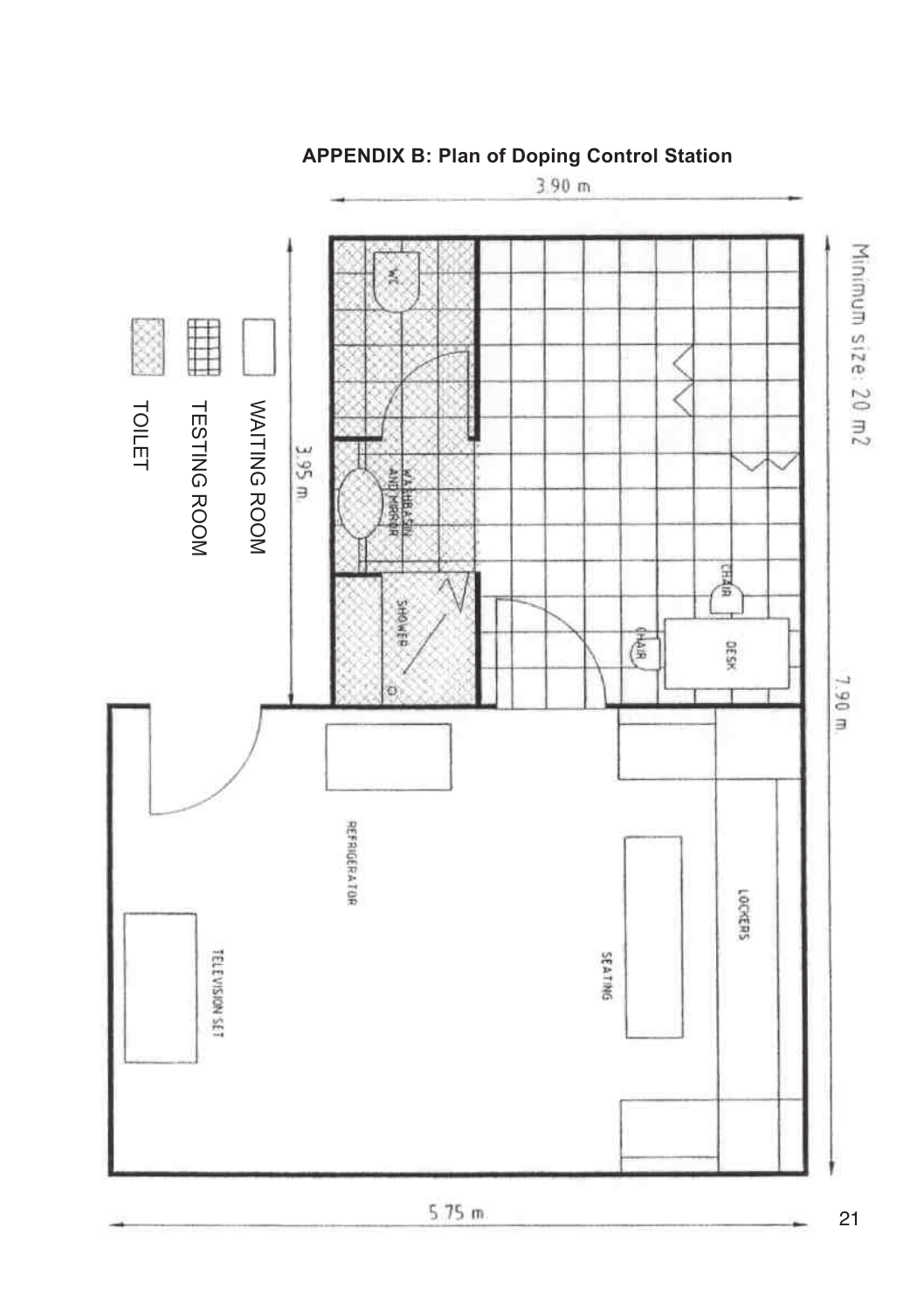#### **APPENDIX C: Definitions**

*ADAMS:* Anti-doping Administration and Management System, a web-based database management tool for data entry, storage, sharing, and reporting designed to assist stakeholders and WADA in their anti-doping operations in conjunction with data protection legislation.

*Administration (as used in 2.01h):* Providing, supplying, supervising, facilitating, or otherwise participating in the use or attempted use by another person of a prohibited substance or prohibited method. However, this definition does not include the actions of bona fide medical personnel involving a prohibited substance or prohibited method used for genuine and legal therapeutic purposes or other acceptable justification or actions involving prohibited substances which are not prohibited in out-of-competition testing unless the circumstances as a whole demonstrate that such prohibited substances are not intended for genuine and legal therapeutic purposes or are intended to enhance sporting performance.

*Adverse analytical finding:* A report from a WADA-accredited laboratory or other WADA-approved laboratory that, consistent with the International Standard for Laboratories and related technical documents, identifies in a sample the presence of a prohibited substance or its metabolites or markers (including elevated quantities of endogenous substances) or evidence of the use of a prohibited method.

*Adverse passport finding:* A report described as such in the International Standard for Testing and Investigations and the International Standard for Laboratories.

*Anti-doping organisation (ADO):* An organisation that is responsible for adopting rules for initiating, implementing or enforcing any part of a doping control. This includes, for example, FIFA and national anti-doping organisations*.*

*Athlete biological passport:* The programme and methods of gathering and collating data as described in the International Standard for Testing and Investigations and the International Standard for Laboratories.

*Attempt:* Purposely engaging in conduct that constitutes a substantial step in a course of conduct planned to culminate in the commission of an anti-doping rule violation. No anti-doping rule violation may be based solely on an attempt to commit a violation if the person renounces the attempt prior to it being discovered by a third party not involved in the attempt.

*Atypical finding:* A report from a WADA-accredited laboratory or other WADAapproved laboratory which requires further investigation under the International Standard for Laboratories or related technical documents prior to the determination of an adverse analytical finding.

*Atypical passport finding:* A report described as such in the International Standard for Testing and Investigations and the International Standard for Laboratories.

*Blood Collection Officer (BCO):* A DCO who is responsible for blood sampling and qualified to collect blood samples from players. He may not delegate the sampling procedure to his assistant(s) unless they are qualified phlebotomists.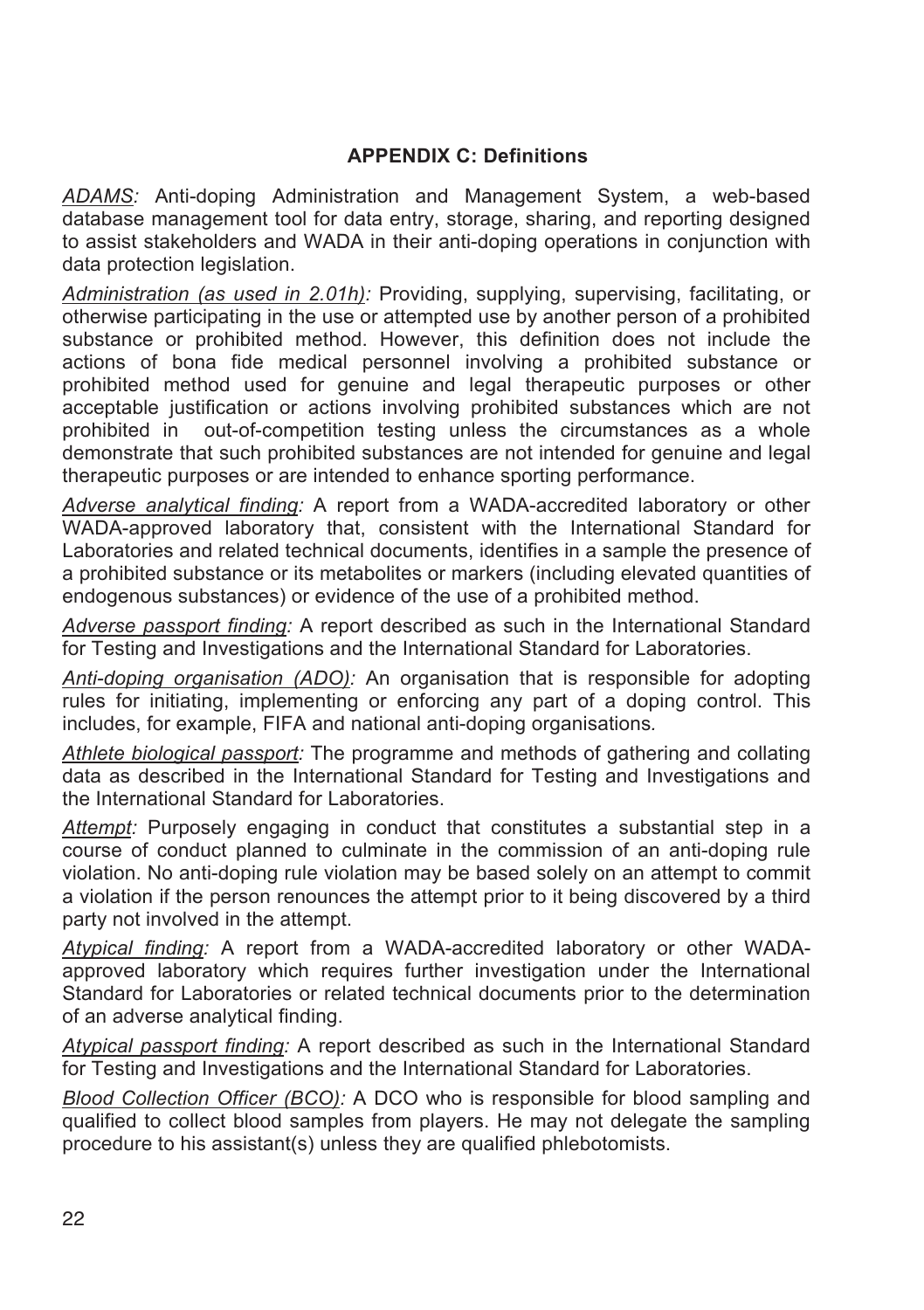*CAS:* Court of Arbitration for Sport.

*Chaperone:* A person appointed by UEFA who notifies the player assigned to him from among those selected for a doping control, accompanies that player from the time he is notified until the doping control is completed and/or observes all the players who are present in the doping control station.

*Code:* The World Anti-Doping Code, issued by WADA.

*Competition:* A series of football matches conducted under UEFA authority (e.g. the UEFA Champions League, UEFA Europa League). "Competition" in the official UEFA terminology corresponds to "Event" in the Code.

*Competition period:* The time between the beginning and the end of a competition, as established by UEFA.

*Contaminated product:* A product that contains a prohibited substance that is not disclosed on the product label or in information that can be found by means of a reasonable internet search.

*Doping control:* All steps and processes from test distribution planning, through to ultimate disposition of any appeal, including all steps and processes in between such as provision of whereabouts information, sample collection and handling, laboratory analysis, TUEs, results management and hearings.

*Doping Control Liaison Officer:* A person appointed by the home team who is at the disposal of the DCO. A description of his tasks is included in Appendix A, paragraph 1.

*Doping Control Officer (DCO):* A physician (male or female) who is appointed by the UEFA administration to conduct a doping control. The DCO is responsible for the entire doping control procedure, including the draw, the collection of samples and the transport of samples to the WADA-accredited laboratory. The DCO has the authority to take decisions on the site of the doping control within the framework of these regulations. The DCO may be assisted by a Doping Control Assistant or a chaperone. When mentioning the DCO, the singular is used. However, more than one DCO may be appointed by UEFA to conduct out-of-competition controls depending on the number of players to be tested.

*Doping Control Assistant:* A person appointed by the UEFA administration who assists the DCO in his work from the time of the latter's arrival at the stadium until completion of the doping control. His main tasks are to register all persons entering the doping control station on the Doping Control Station Register form (D4) and to supervise the working area of the doping control station. He can also be requested to act as a chaperone, i.e. to notify the player(s) assigned to him from among those selected for a doping control and accompany these player(s) from the time they are notified until the doping control is completed.

*Fault:* Any breach of duty or lack of care appropriate to a particular situation. Factors to be taken into consideration in assessing a player or other person's degree of fault include, for example, the player's or other person's experience, whether the player or other person is a minor, special considerations such as impairment, the degree of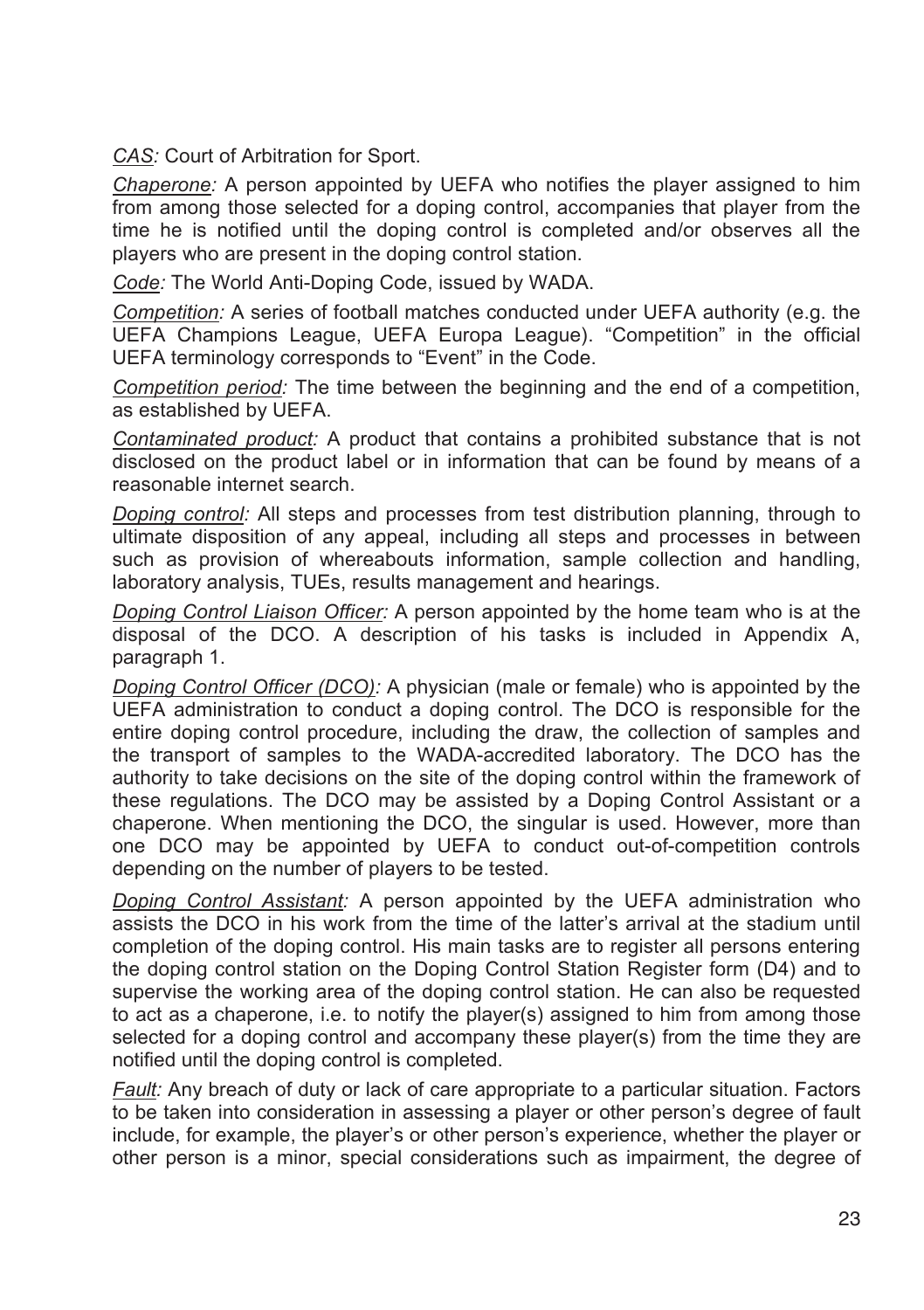risk that should have been perceived by the player and the level of care and investigation exercised by the player in relation to what should have been the perceived level of risk. In assessing the player's or other person's degree of fault, the circumstances considered must be specific and relevant to explain the player's or other person's departure from the expected standard of behaviour. Thus, for example, the fact that a player would lose the opportunity to earn large sums of money during a period of suspension, the fact that a player only has a short time left in his career, or the timing in terms of the sporting calendar would not be relevant factors to be considered in reducing the period of suspension under paragraph 10.02.

*FIFA International Registered Testing Pool (IRTP):* A pool of individual internationallevel players who are ineligible to compete in accordance with the *FIFA Anti-Doping Regulations* or are categorised as being high-risk players and who are subject to individual whereabouts requirements as defined in the *FIFA Anti-Doping Regulations*  (daily 60-minute time slot). These players are designated individually by the FIFA Medical and Anti-Doping Unit and notified via the association concerned. An explanation for the designation is not required.

*Filing failure:* A failure by a player (or by a third party to whom the player has delegated the task) to make an accurate and complete whereabouts filing that enables the player to be located for testing at the times and locations set out in the whereabouts filing or to update that whereabouts filing where necessary to ensure that it remains accurate and complete, all in accordance with Appendix E and the International Standard for Testing and Investigations.

*In-competition:* This phase starts 24 hours before a single match or the first match of a tournament and terminates 24 hours after the single match or the end of the tournament.

*International standard:* A standard adopted by WADA in support of the Code. Compliance with an international standard (as opposed to another alternative standard, practice or procedure) is sufficient to conclude that the procedures were performed properly. An international standard includes any technical documents issued pursuant to the international standard, which are available on WADA's website at wada-ama.org

*Marker:* A compound, group of compounds or biological variable(s) that indicates the use of a prohibited substance or prohibited method*.*

*Match:* An individual game of football played within the context of a competition or tournament. "Match" in the official UEFA terminology corresponds to "Competition" in the Code.

*Metabolite:* Any substance produced by a biotransformation process.

*Minor:* A natural person who has not reached the age of 18.

*Missed test:* Failure by a player to be available for testing during the 60-minute time slot and at the location specified in his whereabouts filing for the day in question.

*NADO:* National *anti-doping organisation*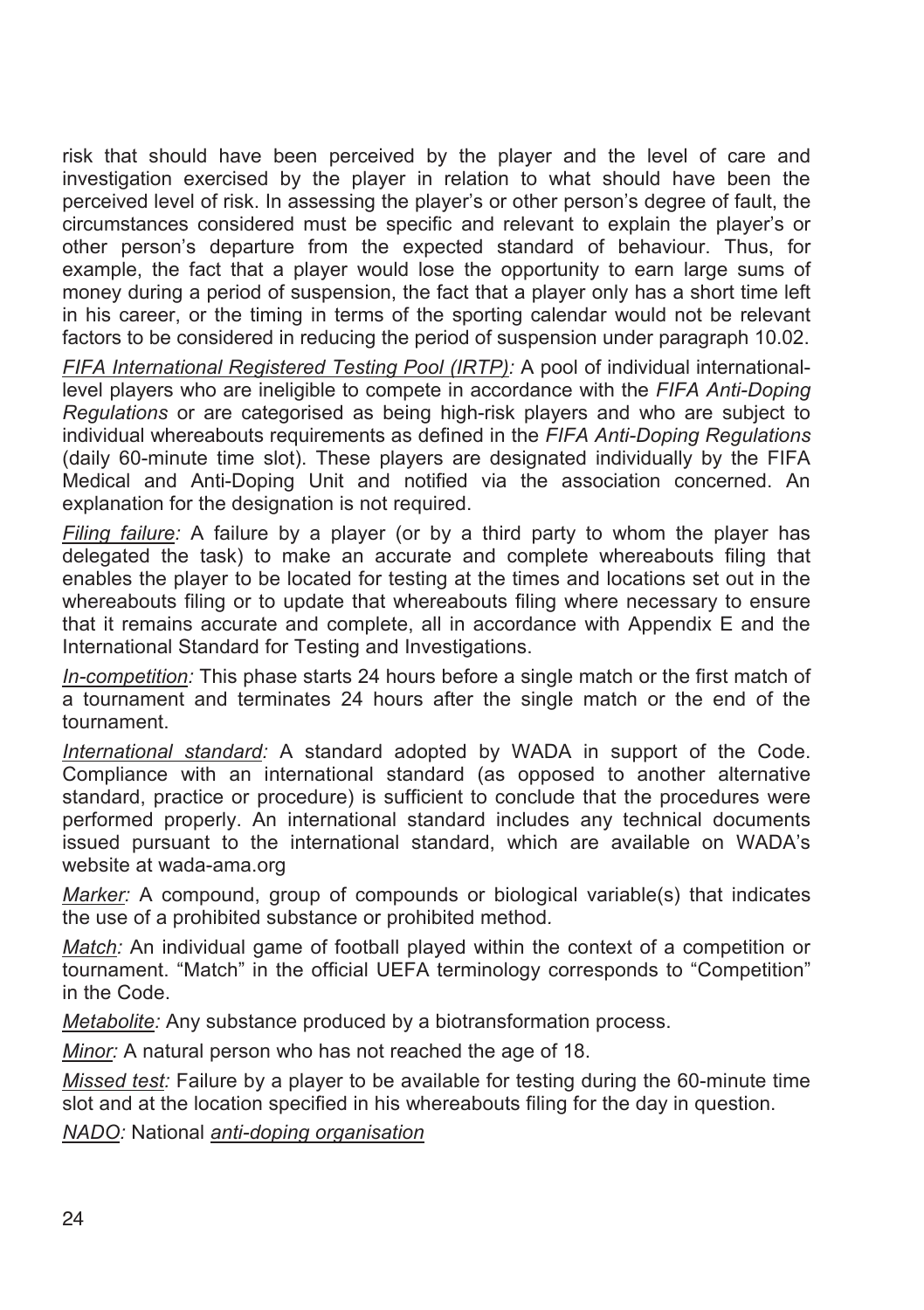*No advance notice testing:* Sample collection that takes place with no advance warning to the player, where the player is continuously chaperoned from the moment of the notification through sample provision.

*No fault or negligence:* If the player or other person establishes that he did not know or suspect, and could not reasonably have known or suspected, even with the exercise of utmost caution, that he had used or been administered a prohibited substance or prohibited method or otherwise violated an anti-doping rule. Except in the case of a minor, for any violation of paragraph 2.01a, the player must also establish how the prohibited substance entered his system.

*No significant fault or negligence:* If the player or other person establishes that his fault or negligence, when viewed in the totality of the circumstances and taking into account the no fault or negligence criteria, was not significant in relation to the antidoping rule violation. Unless he is a minor, for any violation of paragraph 2.01a the player must also establish how the prohibited substance entered his system. For cannabinoids, the player may establish that he bears no significant fault or negligence by clearly demonstrating that the use was not intended to enhance sporting performance or unrelated to sport.

*Out-of-competition:* Any time which is outside the in-competition phase.

*Partial individual whereabouts information:* Information regarding the precise 60 minute time slot and exact location where a player can be tested on any team training day when not available at the time and location specified in the team whereabouts information provided to UEFA by the player's club.

*Person:* A natural person or a legal person.

*Player:* For the purposes of doping controls, any person who participates in a UEFA competition as a player.

*Player support personnel:* Any coach, trainer, manager, agent, team staff, official, medical, paramedical personnel, parent or any other person working with, treating or assisting players participating in or preparing for sports competition.

*Possession:* The actual, physical possession of a prohibited substance or prohibited method or the constructive possession thereof which shall be found only if the person has exclusive control or intends to exercise control over the prohibited substance or prohibited method or the premises in which a prohibited substance or prohibited method exists). If the person does not have exclusive control over the prohibited substance or prohibited method or the premises in which a prohibited substance or prohibited method exists, constructive possession is found only if the person knew about the presence of the prohibited substance or prohibited method and intended to exercise control over it. No anti-doping rule violation may be based solely on possession if, prior to receiving notification of any kind that the person has committed an anti-doping rule violation, the person has taken concrete action demonstrating that he never intended to possess the prohibited substance or prohibited method and has renounced possession by explicitly declaring it to an anti-doping organisation. Notwithstanding anything to the contrary in this definition, the purchase (including by any electronic or other means) of a prohibited substance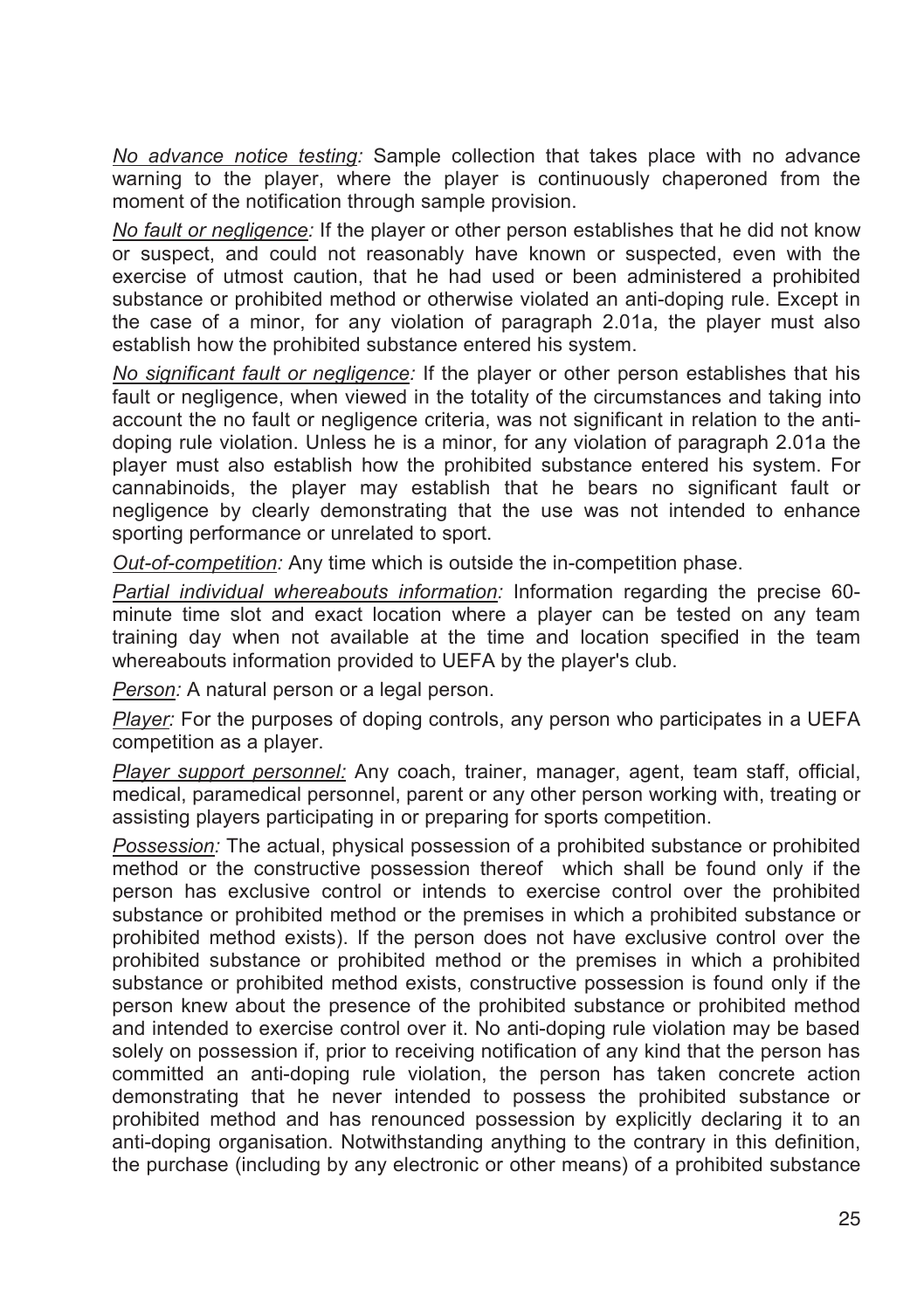or prohibited method constitutes possession by the person who makes the purchase, even if, for example, the product does not arrive, is received by someone else or is sent to a third party's address.

*Prohibited List:* The WADA list identifying prohibited substances and prohibited methods.

*Prohibited Method:* Any method so described on the Prohibited List.

*Prohibited Substance:* Any substance or class of substances so described on the Prohibited List.

*Random selection:* Selection of player for testing which is not target testing.

*Results management authority:* The organisation that is responsible for the management of test results (or other evidence of a potential anti-doping rule violation) and hearings, whether a) an anti-doping organisation (for example, FIFA, UEFA, NADO, WADA); or b) another organisation acting pursuant to the authority of and in accordance with the rules of the anti-doping organisation (for example, a national association that is a member of FIFA and/or UEFA). In respect of whereabouts failures, the results management authority is set out in Appendix E/D, paragraph 23.

*Sample:* Any biological material collected for the purposes of a doping control.

*Sample collection session:* All the sequential activities that directly involve a player selected for testing, from the point that initial contact is made until the player leaves the doping control station.

*Substantial assistance:* For the purposes of paragraph 10.03a, a person providing substantial assistance must: (i) fully disclose in a signed written statement all information he possesses in relation to anti-doping rule violations, and (ii) fully cooperate with the investigation and adjudication of any case related to that information, including, for example, testifying at a hearing if requested to do so by an anti-doping organisation or hearing panel. Further, the information provided must be credible and must comprise an important part of any case which is initiated or, if no case is initiated, must have provided a sufficient basis on which a case could have been brought.

*Suitable specific gravity:* Specific gravity measured at 1.005 or higher with a refractometer, or 1.010 or higher with test strips.

*Tampering:* Altering for an improper purpose or in an improper way; bringing improper influence to bear; interfering improperly; obstructing, misleading or engaging in any fraudulent conduct to alter results or prevent normal procedures from occurring.

*Target testing:* Selection of players for testing where specific players or groups of players are selected on a non-random basis for testing at a specified time in accordance with the International Standard for Testing and Investigations.

*Team:* The players of a club or national association registered for a UEFA competition or tournament.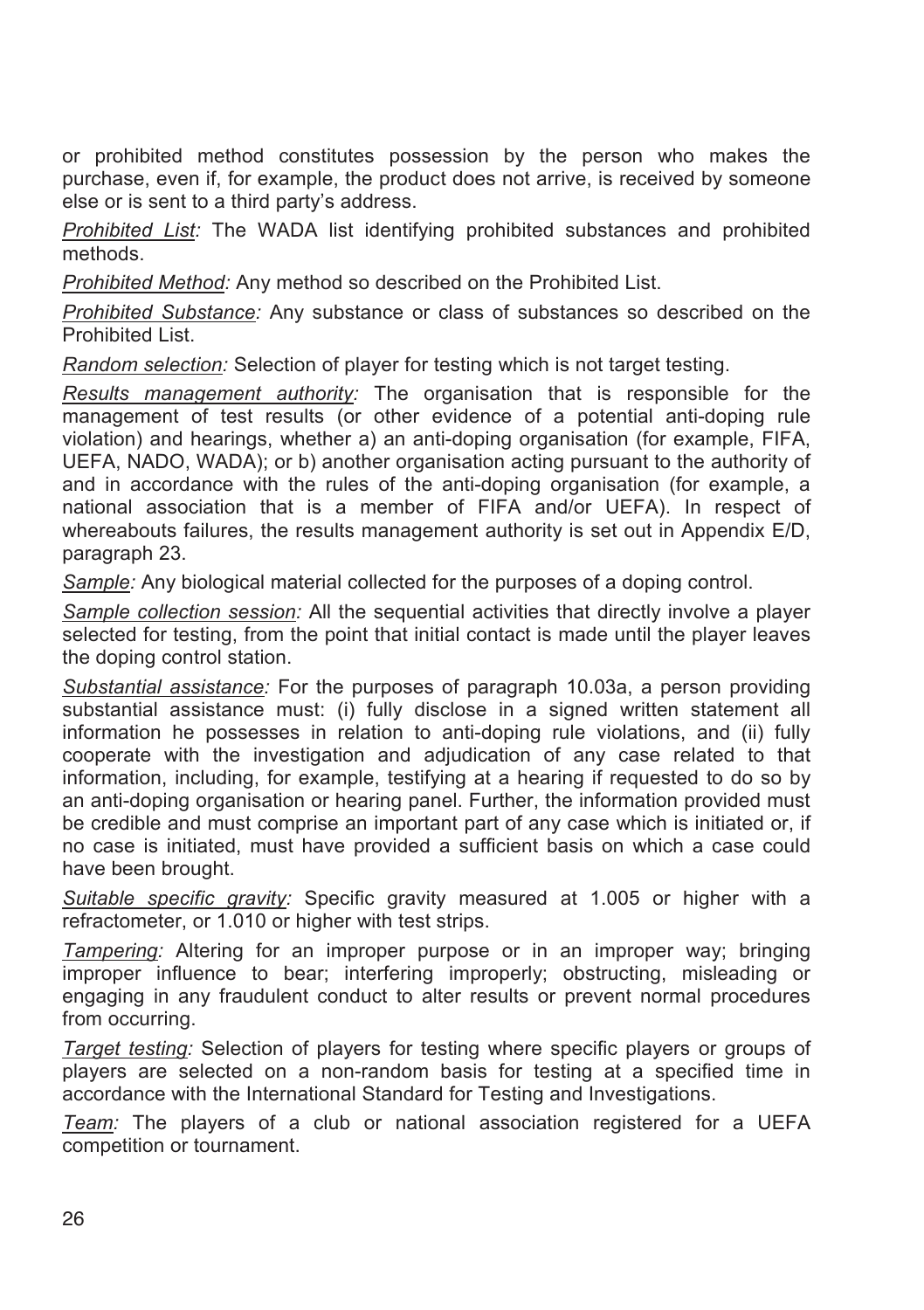*Team representative:* A person appointed by his team to act as its representative at the half-time draw, at the opening of the envelopes and when the players from his team are tested.

*Testing authority*: The organisation that has authorised a particular sample collection, whether i) an anti-doping organisation (for example, UEFA, FIFA, the national anti-doping organisation, WADA);or ii) another organisation conducting testing pursuant to the authority of and in accordance with the rules of the antidoping organisation (for example, a national federation that is member of UEFA and/or FIFA).

*TUE:* A therapeutic use exemption as described under Article 5.

*Therapeutic Use Exemption Committee* (TUE Committee)*:* This UEFA body is composed on a case by case basis to grant, review and cancel TUEs.

*Tournament:* A competition involving several (national or club) teams over a defined period of time (e.g. EURO 2016 TM, from the opening match until the final).

*Trafficking:* Selling, giving, transporting, sending, delivering or distributing (or possessing for any such purpose) a prohibited substance or prohibited method (either physically or by any electronic or other means) by a player, player support person or any other person subject to the jurisdiction of an anti-doping organisation to any third party. This does not include the actions of bona fide medical personnel involving a prohibited substance used for genuine and legal therapeutic purposes or with other acceptable justification, nor does it include actions involving prohibited substances which are not prohibited in out-of-competition testing unless the circumstances as a whole demonstrate that the prohibited substances are not intended for genuine and legal therapeutic purposes or are intended to enhance sporting performance.

*Use:* The utilisation, application, ingestion, injection or consumption by any means whatsoever of any prohibited substance or prohibited method.

*Unsuccessful attempt report:* A detailed report of an unsuccessful attempt to collect a sample from a player in a registered testing pool, setting out the date of the attempt, the location visited, the exact arrival and departure times at the location, the steps taken at the location to try to find the player (including details of any contact made with third parties), and any other relevant details about the attempt.

*WADA:* The World Anti-Doping Agency.

*Whereabouts failure:* A *filing failure* or *missed test*.

*Whereabouts filing:* Information provided by or on behalf of a player in a registered testing pool that sets out the player's whereabouts for the following quarter, in accordance with Article I.3 of the International Standard for Testing and Investigations.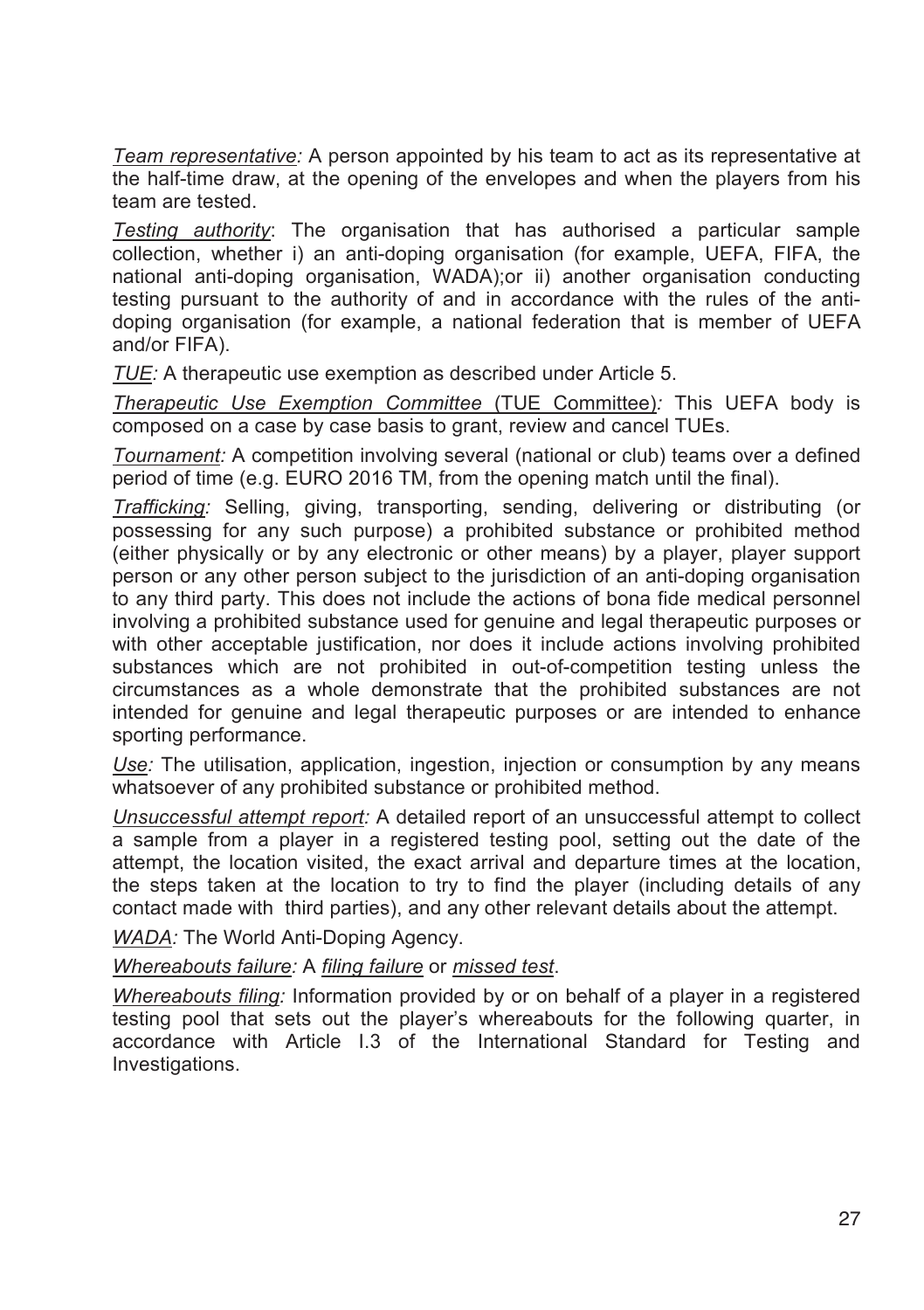## **APPENDIX D: Forms**

## **Doping Control Draw (D1)**

#### **1. Match details**

| Competition:                                                                                                                                                                           | Date:<br>D<br>D<br>M                                                                                                                                                                   |
|----------------------------------------------------------------------------------------------------------------------------------------------------------------------------------------|----------------------------------------------------------------------------------------------------------------------------------------------------------------------------------------|
| Venue:                                                                                                                                                                                 |                                                                                                                                                                                        |
| Home team:                                                                                                                                                                             | Away team:                                                                                                                                                                             |
| 2. Doping control draw: persons present                                                                                                                                                |                                                                                                                                                                                        |
| Home team representative                                                                                                                                                               | No draw conducted<br>H                                                                                                                                                                 |
| Name:                                                                                                                                                                                  | Signature:                                                                                                                                                                             |
|                                                                                                                                                                                        |                                                                                                                                                                                        |
| Away team representative<br>Name:                                                                                                                                                      | Signature:                                                                                                                                                                             |
|                                                                                                                                                                                        |                                                                                                                                                                                        |
| <b>UEFA Delegate</b>                                                                                                                                                                   |                                                                                                                                                                                        |
| Name:                                                                                                                                                                                  | Signature:                                                                                                                                                                             |
|                                                                                                                                                                                        |                                                                                                                                                                                        |
| <b>UEFA Doping Control Officer</b>                                                                                                                                                     |                                                                                                                                                                                        |
| Name:                                                                                                                                                                                  | Signature:                                                                                                                                                                             |
|                                                                                                                                                                                        |                                                                                                                                                                                        |
| 3. Players selected for doping control                                                                                                                                                 |                                                                                                                                                                                        |
| Home team                                                                                                                                                                              | Away team                                                                                                                                                                              |
| Players to be tested                                                                                                                                                                   | Players to be tested                                                                                                                                                                   |
| No:                                                                                                                                                                                    | No:                                                                                                                                                                                    |
| No:                                                                                                                                                                                    | No:                                                                                                                                                                                    |
| Reserve players                                                                                                                                                                        | Reserve players                                                                                                                                                                        |
| No:                                                                                                                                                                                    | No:                                                                                                                                                                                    |
| No:                                                                                                                                                                                    | No:                                                                                                                                                                                    |
|                                                                                                                                                                                        |                                                                                                                                                                                        |
| 4. Team representatives notified of selected players                                                                                                                                   |                                                                                                                                                                                        |
| <b>Home team</b>                                                                                                                                                                       | Away team                                                                                                                                                                              |
| Team representative name:                                                                                                                                                              | Team representative name:                                                                                                                                                              |
|                                                                                                                                                                                        |                                                                                                                                                                                        |
| I confirm that I am aware that the two players from my team<br>selected to undergo a doping control must report directly to the<br>doping control station as soon as the match is over | I confirm that I am aware that the two players from my team<br>selected to undergo a doping control must report directly to the<br>doping control station as soon as the match is over |
| Signature:                                                                                                                                                                             | Signature:                                                                                                                                                                             |
|                                                                                                                                                                                        |                                                                                                                                                                                        |
| ÷<br>Time:                                                                                                                                                                             | ÷<br>Time:                                                                                                                                                                             |
|                                                                                                                                                                                        |                                                                                                                                                                                        |
| <b>UEFA Doping Control Officer signature:</b>                                                                                                                                          |                                                                                                                                                                                        |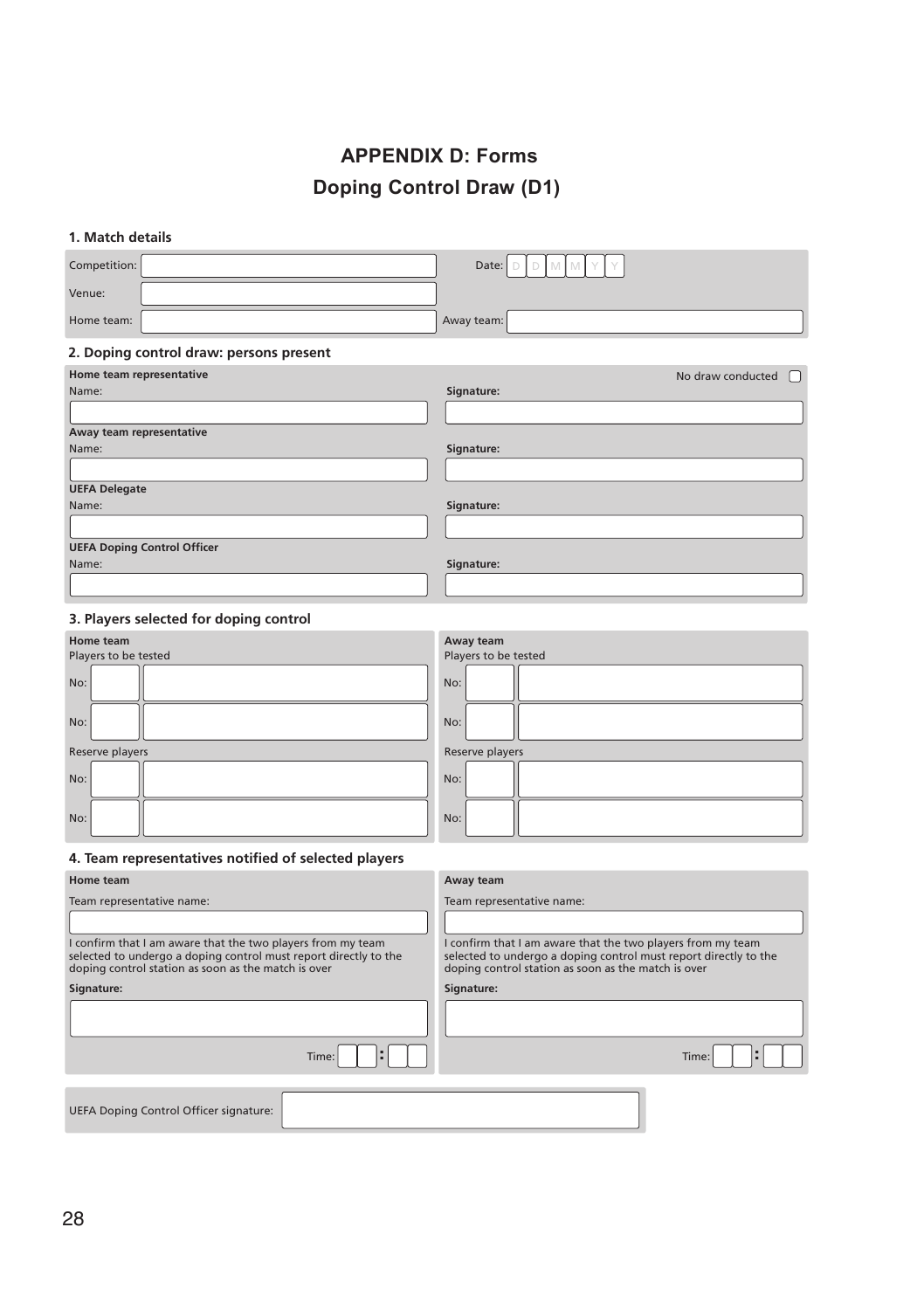## **Doping Control (D2)**

#### **1. Player information**

| Player name:                                                                                                                                                                                                                                                                               | Player number:<br>Date of birth:                           |  |  |
|--------------------------------------------------------------------------------------------------------------------------------------------------------------------------------------------------------------------------------------------------------------------------------------------|------------------------------------------------------------|--|--|
| Match/venue:                                                                                                                                                                                                                                                                               | Team:                                                      |  |  |
| 2. Notification of selected player<br>No advance notice<br>$\sqrt{2}$                                                                                                                                                                                                                      |                                                            |  |  |
| Urine $\Box$ Blood $\Box$ Date:<br>Time of notification:<br>D<br>D<br>M<br>M                                                                                                                                                                                                               | Time of arrival in Doping Control Station:                 |  |  |
| Team representative/player representative name:                                                                                                                                                                                                                                            | Team representative/player representative signature:       |  |  |
|                                                                                                                                                                                                                                                                                            |                                                            |  |  |
| Doping Control Officer/chaperone name:                                                                                                                                                                                                                                                     | Doping Control Officer/chaperone signature:                |  |  |
|                                                                                                                                                                                                                                                                                            |                                                            |  |  |
| I hereby acknowledge that I have received and read this notice,<br>and have been informed of my rights and responsibilities, and I consent<br>to provide sample(s) as requested. I understand that failure or refusal<br>to provide a sample may constitute an anti-doping rule violation. | Player signature:                                          |  |  |
| <b>3a. Information for analysis</b>                                                                                                                                                                                                                                                        |                                                            |  |  |
| Out-of-competition<br>In-competition<br>П                                                                                                                                                                                                                                                  | Male<br>П<br>Female                                        |  |  |
| <b>Blood Serum A/B</b><br>Date:                                                                                                                                                                                                                                                            | Time:                                                      |  |  |
| Whole Blood A/B<br>Date:                                                                                                                                                                                                                                                                   | Time:                                                      |  |  |
| Urine partial<br>Player<br>No.:<br>ml<br>sample<br>Initials                                                                                                                                                                                                                                | Player<br>No.:<br>ml<br>Initials                           |  |  |
| S/G<br>Urine<br>A/B<br>ml                                                                                                                                                                                                                                                                  | Time:<br>Date:                                             |  |  |
| Additional<br>A/B<br>ml<br>S/G<br>Sample                                                                                                                                                                                                                                                   | Date:<br>Time:                                             |  |  |
| 3b. Declaration of medication: List any medications or supplements taken over the past 7 days and any blood transfusions received over past 3 months                                                                                                                                       |                                                            |  |  |
| <b>Diagnosis</b><br>Substance<br>Dose                                                                                                                                                                                                                                                      | Route of administration<br>Start and duration of treatment |  |  |
|                                                                                                                                                                                                                                                                                            |                                                            |  |  |
|                                                                                                                                                                                                                                                                                            |                                                            |  |  |
|                                                                                                                                                                                                                                                                                            |                                                            |  |  |
|                                                                                                                                                                                                                                                                                            |                                                            |  |  |
| Consent for research: in order to help combat doping in sport, by signing below I agree that my sample may be used for anti-doping                                                                                                                                                         |                                                            |  |  |
| research purposes. When all analyses have been completed and my sample would otherwise be discarded, it may then be used by any                                                                                                                                                            |                                                            |  |  |
| WADA-accredited laboratory for anti-doping research of any type, provided it can no longer be identified as my sample. I accept $\bigcap$ I refuse<br>4. Confirmation of procedure for urine and/or blood testing                                                                          |                                                            |  |  |
| Remarks:                                                                                                                                                                                                                                                                                   |                                                            |  |  |
|                                                                                                                                                                                                                                                                                            | Supplementary form used                                    |  |  |
| <b>Blood Collection Officer name:</b>                                                                                                                                                                                                                                                      | <b>Blood Collection Officer signature:</b>                 |  |  |
|                                                                                                                                                                                                                                                                                            |                                                            |  |  |
| Doping Control Officer name:                                                                                                                                                                                                                                                               | Doping Control Officer signature:                          |  |  |
|                                                                                                                                                                                                                                                                                            |                                                            |  |  |
| Team representative/player representative name:                                                                                                                                                                                                                                            | Team representative/player representative signature:       |  |  |
|                                                                                                                                                                                                                                                                                            | Player signature:                                          |  |  |
| I declare that the information I have given on this document is correct. I declare<br>that, subject to remarks made above, sample collection was conducted in accordance                                                                                                                   |                                                            |  |  |
| with UEFA Anti-Doping Regulations. I accept that all information related to                                                                                                                                                                                                                | Place:                                                     |  |  |
| doping control shall be shared with relevant bodies in accordance with the World<br>Anti-Doping Code. I have read and understood the text overleaf, and I consent to                                                                                                                       |                                                            |  |  |
| the processing of my personal data through ADAMS or any other reliable means.                                                                                                                                                                                                              | ÷<br>Time:<br>Date:                                        |  |  |
|                                                                                                                                                                                                                                                                                            |                                                            |  |  |
|                                                                                                                                                                                                                                                                                            |                                                            |  |  |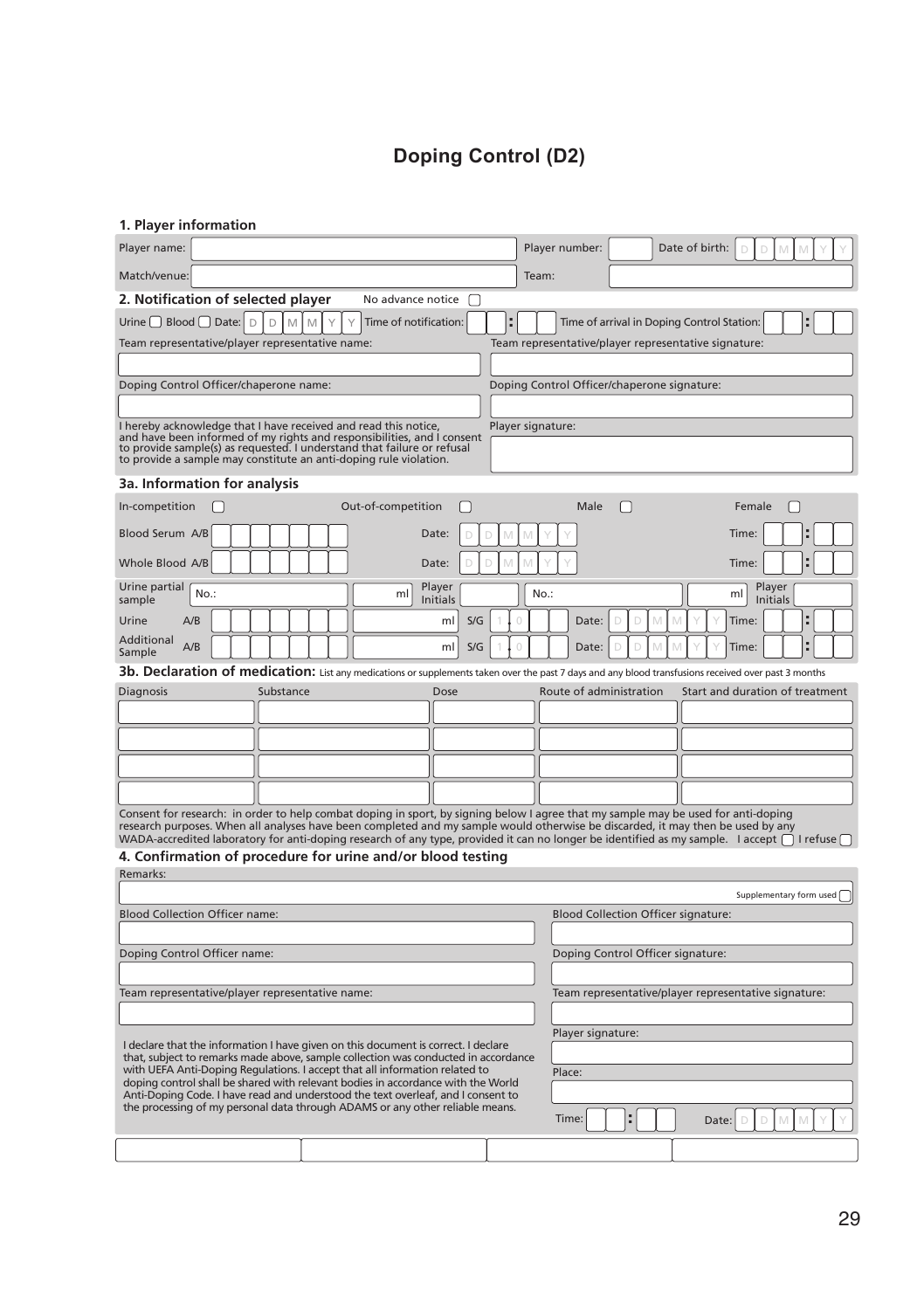#### **Player's Consent Form (D2)**

#### **Doping control-related data**

**I am being asked to acknowledge that I know and adhere to UEFA's Anti-Doping Regulations and that I undertake to abide by them. I am being asked to read the following form to ensure that I am aware that my doping control related data will be used in anti-doping programmes for detection, deterrence and prevention of doping. Signing this form will indicate that I have been so informed and that I give my express consent to such processing.**

I understand and agree that:

• My doping control-related data will be used in the context of anti-doping programmes indicated in the UEFA Anti-Doping Regulations or other information by national anti-doping organisations and on the World Anti-Doping Agency (WADA) website; • My doping control-related data will be collected by UEFA, which shall be principally responsible for ensuring the protection of my data, and which is committed to complying with the International Standard for the Protection of Privacy and Personal Information;

• UEFA will use the ADAMS data-management system or any other reliable means (e.g. email) to process and manage my doping control-related data, and disclose it to authorised recipients, (for instance, designated national anti-doping organisations, FIFA or Football Associations, major games organizers (e. g. IOC for "Olympic Games"), and WADA). WADA-accredited laboratories will also use ADAMS or any other reliable means (e.g. fax) to process my laboratory test results, but shall only have access to deidentified, key-coded data that will not disclose my identity;

• Persons or parties receiving my information may be located outside the country where I reside, including in Switzerland and Canada. In some other countries data protection and privacy laws may not be equivalent to those in my own country;

• Pursuant to the International Standard referenced above and under applicable law I have certain rights in relation to my doping control-related data, including rights to access and/or correct any inaccurate data or by contacting UEFA (antidoping@uefa.ch); and

• To the extent that I have any concerns about the processing of my doping control-related data I may consult with UEFA (antidoping@uefa.ch)and/or WADA (www.wada-ama.org), as appropriate.

#### **RELEASE**

I hereby release UEFA, WADA, as well as anti-doping organisations and accredited laboratories from all claims, demands, liabilities, damages, costs and expenses that I may have arising in connection with the processing of my doping control-related data through ADAMS or any other reliable means.

#### **WITHDRAWAL OF CONSENT**

I understand that my participation in UEFA competitions is contingent upon my voluntary participation in anti-doping procedures set forth in the UEFA Anti-Doping Regulations and the World Anti-Doping Code (hereafter "the Code") and thus the processing of my doping control-related data as described in this form.

I understand that the withdrawal of my consent to the processing of my Doping Control related data will be construed as a refusal to participate in those anti-doping procedures mandated by the UEFA Anti-Doping Regulations and the Code and could exclude me from further participation in UEFA matches / competitions and may result in disciplinary or other sanctions being imposed upon me, such as disqualification from matches and/or competitions in which I am scheduled to participate.

#### **AUTHORISATION AND CONSENT**

By signing this form, I hereby declare that I am familiar with and agree to abide by UEFA's Anti-Doping and Disciplinary Regulations and that I expressly consent to the processing of my Doping Control related data as set forth above.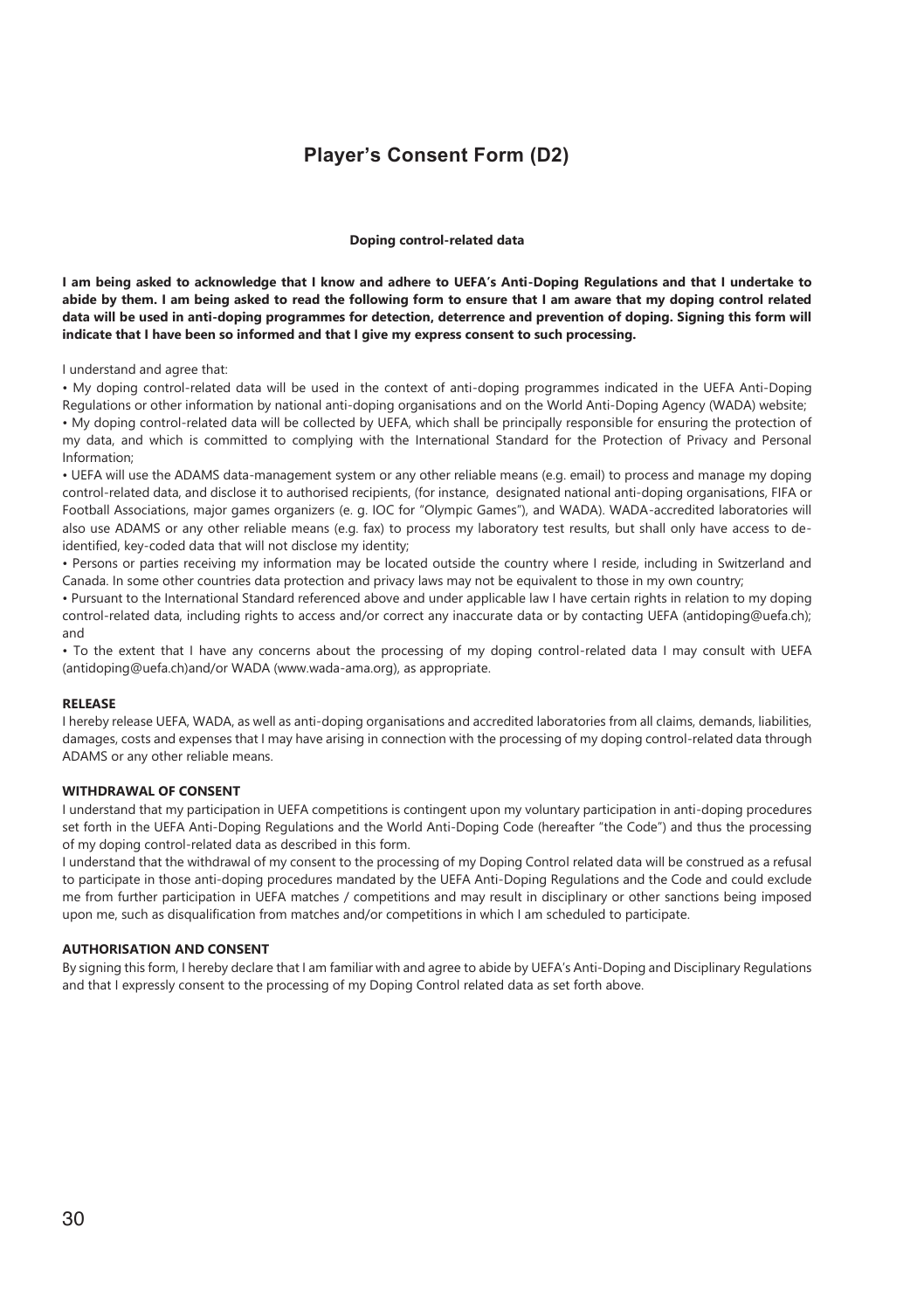#### **Doping Control Station Register (D3)**

| <b>COMPETITION</b><br><b>COMPÉTITION</b><br><b>WETTBEWERB</b> |                                                            |  |
|---------------------------------------------------------------|------------------------------------------------------------|--|
| <b>HOME TEAM</b><br>ÉQUIPE RECEVANTE<br>HEIMMANNSCHAFT        | <b>AWAY TEAM</b><br>ÉQUIPE VISITEUSE<br>AUSWÄRTSMANNSCHAFT |  |
| <b>VENUE</b><br>LIEU<br>ORT                                   | <b>DATE</b><br><b>DATE</b><br><b>DATUM</b>                 |  |

In addition to the persons mentioned in letter A in Appendix F of the UEFA Anti-Doping Regulations, the following persons were authorised by the<br>DCO to be present in the doping control station during the control conducted

En plus des personnes mentionnées à la lettre A de l'annexe F du Règlement antidopage de l'UEFA, les personnes suivantes ont reçu l'autorisation du<br>contrôleur antidopage pour accéder au local de contrôle antidopage pendant

Zusätzlich zu den in Punkt A, Anhang F des UEFA-Dopingreglements erwähnten Personen erhielten die folgenden Personen vom DK die Erlaubnis,<br>während der beim oben genannten Spiel durchgeführten Kontrolle in der Dopingkontrol

| Name of person<br>Nom de la personne<br>Name der Person | Function<br>Fonction<br>Funktion | Time of arrival<br>Heure d'arrivée<br>Ankunftszeit | Time of departure<br>Heure de départ<br>Uhrzeit beim Verlassen<br>des Raumes | Signature (on departure)<br>Signature (lors du départ)<br>Unterschrift (beim Verlassen<br>des Raumes) |
|---------------------------------------------------------|----------------------------------|----------------------------------------------------|------------------------------------------------------------------------------|-------------------------------------------------------------------------------------------------------|
|                                                         |                                  | ÷                                                  | ÷                                                                            |                                                                                                       |
|                                                         |                                  | ÷                                                  | ÷                                                                            |                                                                                                       |
|                                                         |                                  | ÷                                                  | ÷                                                                            |                                                                                                       |
|                                                         |                                  | ÷                                                  | ÷                                                                            |                                                                                                       |
|                                                         |                                  | ÷                                                  | ÷                                                                            |                                                                                                       |
|                                                         |                                  | ÷                                                  | ÷                                                                            |                                                                                                       |
|                                                         |                                  | ÷                                                  | ÷                                                                            |                                                                                                       |
|                                                         |                                  | ÷                                                  | ÷                                                                            |                                                                                                       |
|                                                         |                                  | ÷                                                  | ÷                                                                            |                                                                                                       |
|                                                         |                                  | ÷                                                  | ÷                                                                            |                                                                                                       |
|                                                         |                                  | ÷                                                  | ÷                                                                            |                                                                                                       |
|                                                         |                                  | ÷                                                  | ÷                                                                            |                                                                                                       |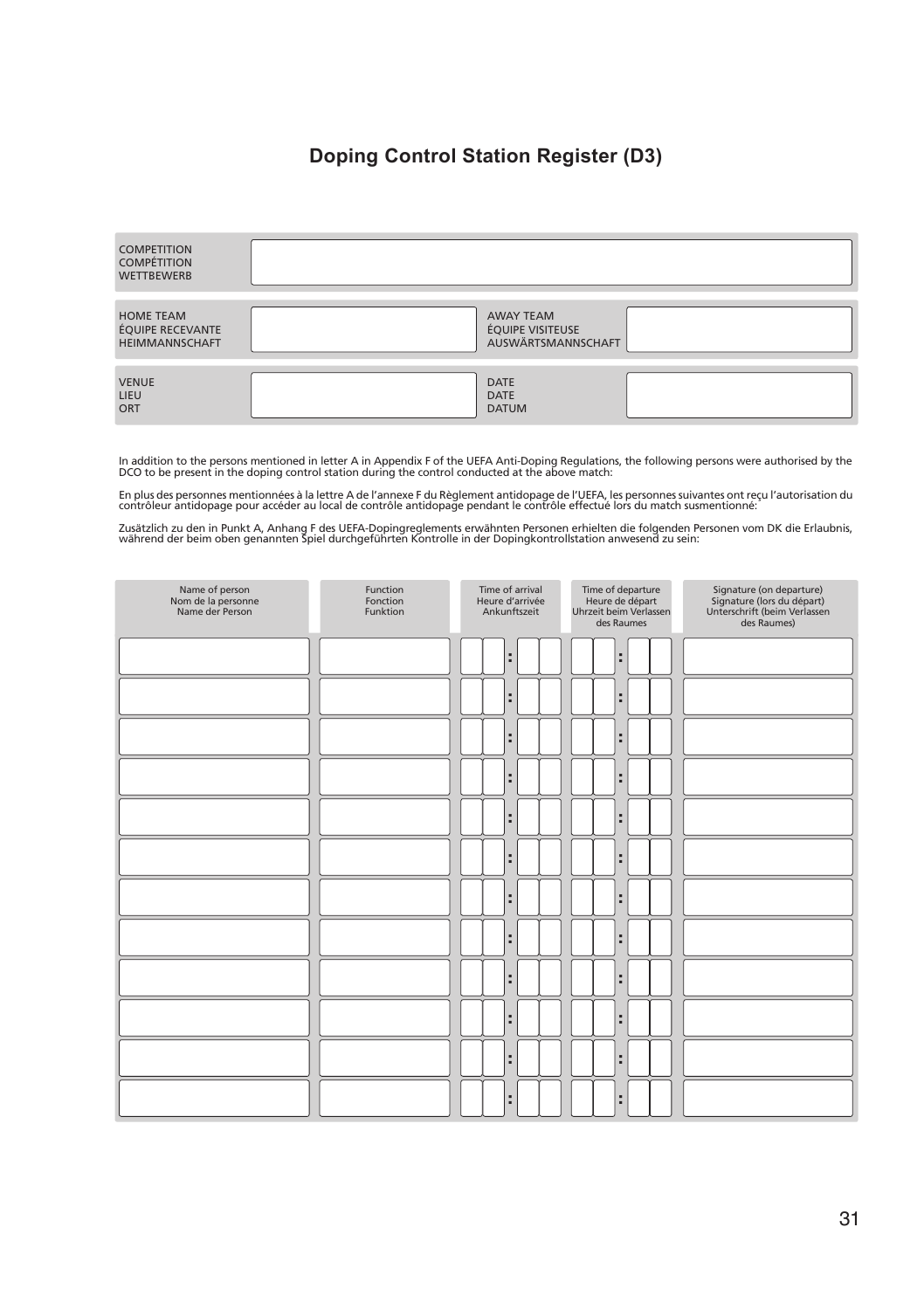## **Chain of Custody and Confirmation of Receipt by Laboratory (D4)**

| IN COMPETITION<br>EN COMPÉTITION<br>IN WETTBEWERB |    | OUT-OF-COMPETITION<br><b>HORS COMPÉTITION</b><br>AUSSERHALB VON<br><b>WETTBEWERBEN</b> |          | <b>FEMALE</b><br><b>FEMME</b><br><b>FRAU</b> |                                                                                | <b>MALE</b><br><b>HOMME</b><br><b>MANN</b>                                                                                                                                                                    |  |
|---------------------------------------------------|----|----------------------------------------------------------------------------------------|----------|----------------------------------------------|--------------------------------------------------------------------------------|---------------------------------------------------------------------------------------------------------------------------------------------------------------------------------------------------------------|--|
| EPO<br><b>IRMS</b>                                | ΓI | URINE<br><b>URINE</b><br><b>URIN</b>                                                   | П        | <b>BLUTSERUM</b>                             | <b>BLOOD SERUM</b><br><b>SERUM SANGUIN</b>                                     | <b>WHOLE BLOOD</b><br><b>SANG TOTAL</b><br><b>VOLLBLUT</b>                                                                                                                                                    |  |
|                                                   |    | Sample numbers/Numéros des échantillons/Nummern der Proben                             |          |                                              |                                                                                | If multiple samples from one player, bracket them together. Si plus d'un<br>échantillon fournis par un joueur, rassembler les échantillons. Bei mehreren<br>Proben eines Spielers sind diese zusammenzufügen. |  |
| А                                                 |    |                                                                                        | $\sf{B}$ |                                              | Order of collection.<br>Ordre de prélèvement.<br>Reihenfolge der Abgabe. (1/2) | Lab analysis required (yes / no).<br>Analyse de laboratoire requise (oui / non).<br>Laboranalyse beantragt (ja / nein)                                                                                        |  |
|                                                   |    |                                                                                        |          |                                              |                                                                                |                                                                                                                                                                                                               |  |
|                                                   |    |                                                                                        |          |                                              |                                                                                |                                                                                                                                                                                                               |  |
|                                                   |    |                                                                                        |          |                                              |                                                                                |                                                                                                                                                                                                               |  |
|                                                   |    |                                                                                        |          |                                              |                                                                                |                                                                                                                                                                                                               |  |
|                                                   |    |                                                                                        |          |                                              |                                                                                |                                                                                                                                                                                                               |  |
|                                                   |    |                                                                                        |          |                                              |                                                                                |                                                                                                                                                                                                               |  |
|                                                   |    |                                                                                        |          |                                              |                                                                                |                                                                                                                                                                                                               |  |
|                                                   |    |                                                                                        |          |                                              |                                                                                |                                                                                                                                                                                                               |  |
|                                                   |    |                                                                                        |          |                                              |                                                                                |                                                                                                                                                                                                               |  |
|                                                   |    |                                                                                        |          |                                              |                                                                                |                                                                                                                                                                                                               |  |
|                                                   |    |                                                                                        |          |                                              |                                                                                |                                                                                                                                                                                                               |  |
|                                                   |    |                                                                                        |          |                                              |                                                                                |                                                                                                                                                                                                               |  |

After collection, the above samples numbers were entrusted to the following persons:<br>Après avoir été prélevés les numéros d'échantillons ci-dessus ont été confiés aux personnes suivantes:<br>Die oben aufgeführten Proben wurde

| Number of samples<br>Nombre d'échantillons<br>Anzahl der Proben | Name of person receiving samples<br>Nom de la personne qui recoit les échantillons<br>Name der Person, die die Proben erhält | Reason (e.g. transport to the laboratory, etc.)<br>Motif (ex. transport au laboratoire, etc.)<br>Begründung (z.B. Transport zum Labor usw.) | Signature<br>Signature<br>Unterschrift | Date/Time<br>Date/Heure<br>Datum/Uhrzeit |
|-----------------------------------------------------------------|------------------------------------------------------------------------------------------------------------------------------|---------------------------------------------------------------------------------------------------------------------------------------------|----------------------------------------|------------------------------------------|
|                                                                 |                                                                                                                              |                                                                                                                                             |                                        |                                          |
|                                                                 |                                                                                                                              |                                                                                                                                             |                                        |                                          |

The above samples numbers were entrusted to the following laboratory:<br>Les numéros d'échantillons ci-dessus ont été confiés au laboratoire suivant:<br>Die oben aufgeführten Proben wurden an das folgende Labor weitergeleitet:

| Name of Laboratory<br>Nom du laboratoire<br>Name des Labors                                                                         |  |
|-------------------------------------------------------------------------------------------------------------------------------------|--|
| Name of person receiving samples<br>Nom de la personne qui reçoit les échantillons<br>Name der Person, die die Proben entgegennimmt |  |
| Signature<br>Signature<br>Unterschrift                                                                                              |  |
| Place/Date/Time<br>Lieu/Date/Heure<br>Ort/Datum/Uhrzeit                                                                             |  |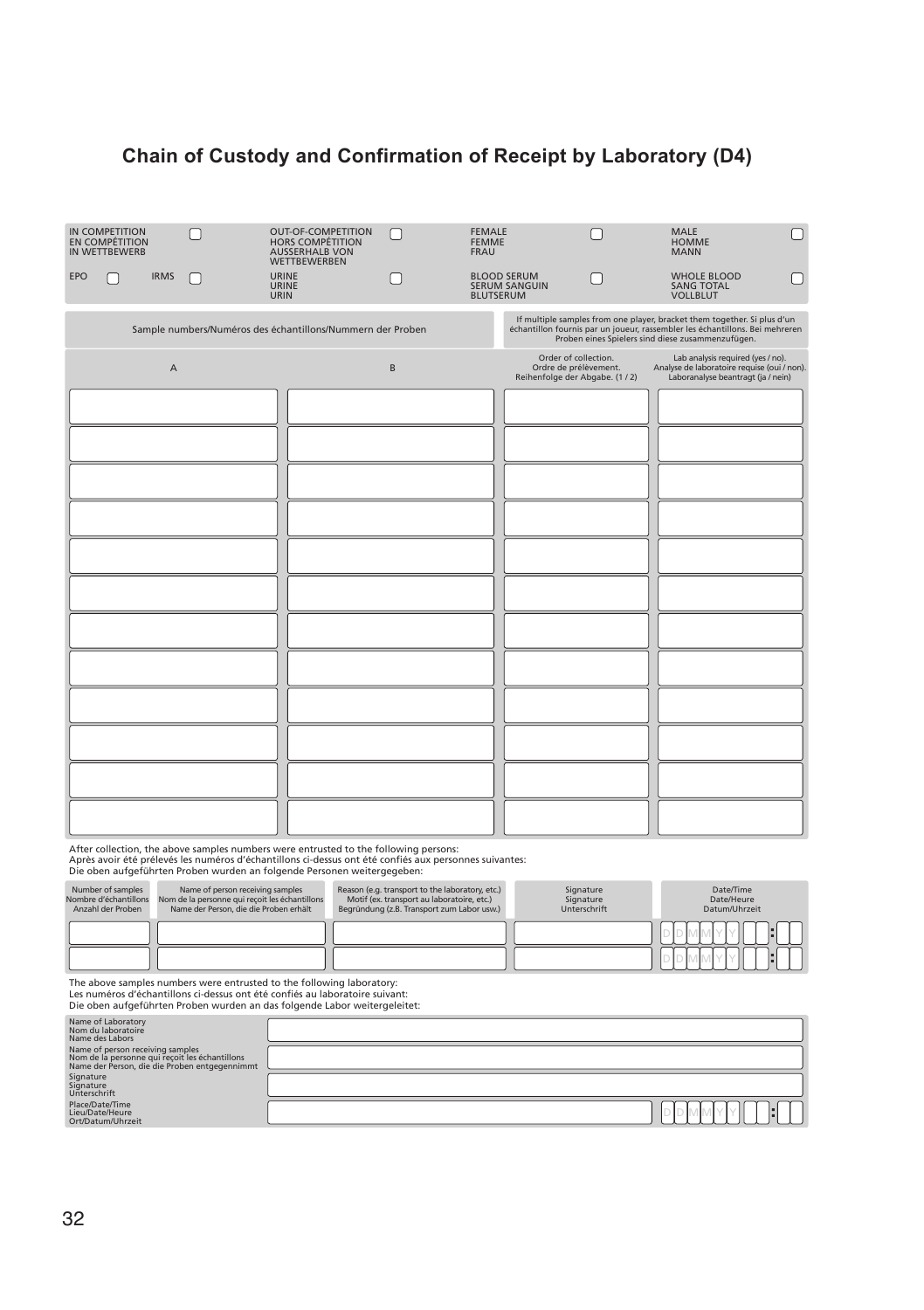#### **APPENDIX E: Whereabouts rules**

#### **A. UEFA testing pool**

- 1. UEFA defines a UEFA out-of-competition testing pool (hereinafter: UEFA testing pool) of those teams and players required to provide up-to-date whereabouts information to UEFA. In principle, the UEFA testing pool is defined at the start of each season and/or prior to a specific competition stage, and may be revised from time to time.
- 2. UEFA notifies teams and players in the UEFA testing pool in writing that they have been included in the pool and that they must provide accurate whereabouts information in accordance with any instructions that UEFA may issue from time to time.

In its notification, UEFA sets the deadline for submission of whereabouts information by the team and players and indicates any additional information to be provided by the team or player(s).

- 3. Teams and players remain in the UEFA testing pool and continue to be required to provide up-to-date whereabouts information to UEFA until they have been informed otherwise by UEFA.
- 4. Players included in the UEFA testing pool who are transferred to a team that is not in the UEFA testing pool or have given notice of their retirement from football may be required to continue to provide whereabouts information and to remain available for out-of-competition testing as instructed by UEFA.

#### **B. Teams**

- 5. When a team is part of the UEFA testing pool, it is responsible for collecting and forwarding to UEFA the whereabouts information of all its players registered to participate in the UEFA competition.
- 6. Each player who is on a team that is part of the UEFA testing pool and who is registered to participate in a UEFA competition is responsible for informing his team if he will not participate in any team activity and for providing his team with complete and accurate whereabouts information. Notwithstanding the team's responsibility, the player is personally responsible for ensuring that complete and accurate whereabouts information is forwarded in time by the team to UEFA.
- 7. Teams and their players must be present and available for testing at the times and locations indicated in the whereabouts information provided to UEFA.
- 8. Whereabouts information must be accurate and up to date at all times. Should a team's or player's plans change from those originally indicated in their whereabouts information, the team must immediately send updates of all information required.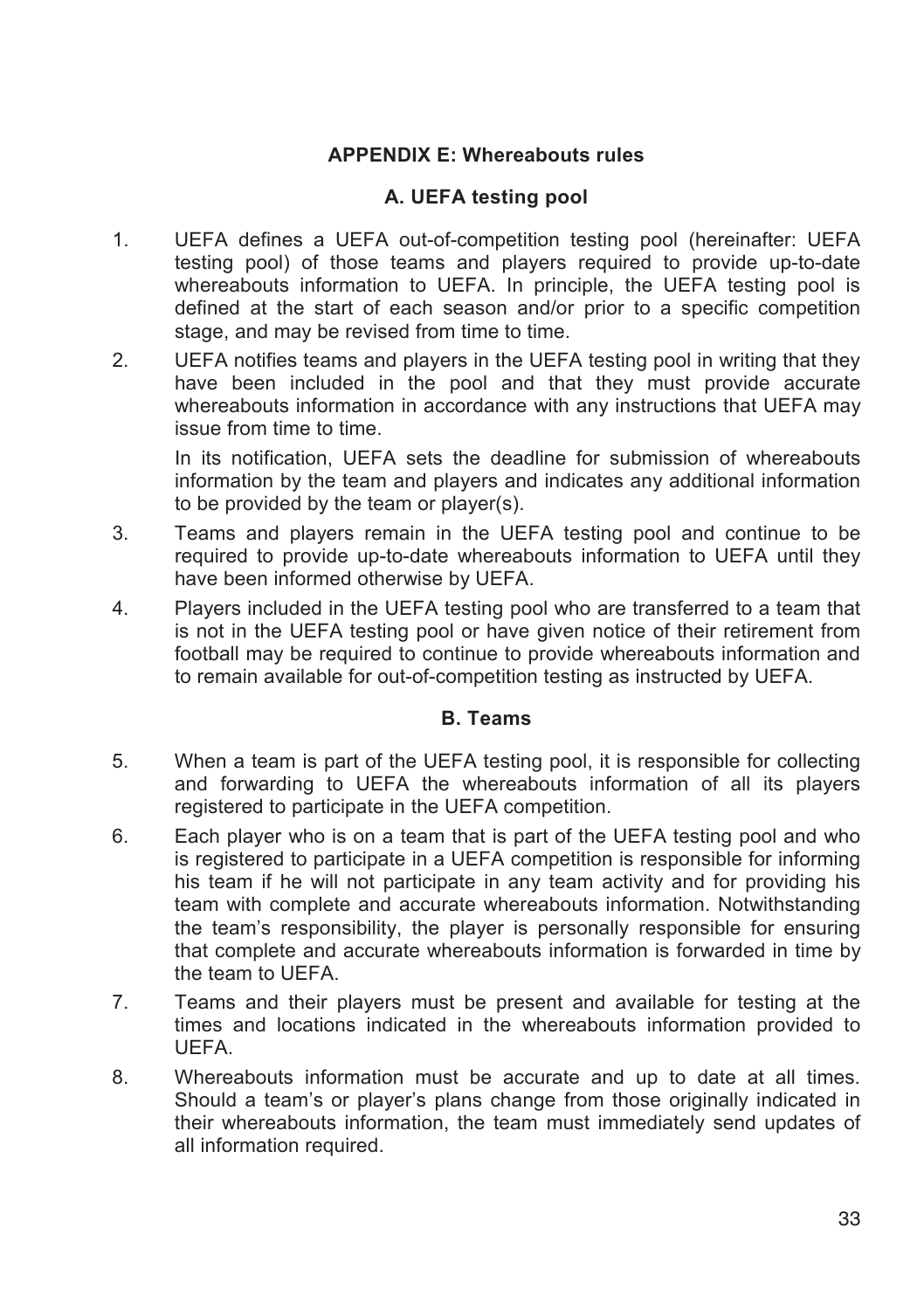- 9. Each of the following constitutes a team whereabouts violation:
	- a) Late, incomplete or inaccurate whereabouts information;
	- b) Absence of one to five players from a doping control conducted on the team;
	- c) Absence of six or more players from a doping control conducted on the team.
- 10. UEFA notifies teams of any team whereabouts violation and states the consequences, which are as follows:
	- a) First team whereabouts violation: a warning is sent to the team.
	- b) Second team whereabouts violation: target testing is systematically conducted on the team and its players.
	- c) Third team whereabouts violation: all the team's players are included individually in UEFA's testing pool and must provide partial individual whereabouts information to UEFA.
	- d) Fourth and further team whereabouts violations: UEFA may ask FIFA to include some or all of the team's players in the FIFA International Registered Testing Pool (IRTP). However, if included in FIFA's IRTP, the team and player(s) concerned remain in UEFA's testing pool and continue to be required to provide whereabouts information to UEFA accordingly.
	- e) All team whereabouts violations are referred to the UEFA disciplinary bodies, which will take a decision in accordance with the *UEFA Disciplinary Regulations*.
- 11. Team whereabouts violations expire after five years.
- 12. Any team that provides fraudulent information in its whereabouts filings commits a violation of paragraph 7.01 of these regulations and disciplinary measures will be imposed accordingly.

#### **C. Players**

- 13. Players are required to provide accurate and complete whereabouts information and updates to their team as stipulated under paragraph 6 above and to be available for testing as stipulated under paragraph 7 above.
- 14. A player's absence from a doping control conducted on his team constitutes a non-compliance by the player with his whereabouts obligations.
- 15. UEFA notifies players of any non-compliance and states the consequences, which are as follows:
	- a) First non-compliance: a warning is sent to the player.
	- b) Second non-compliance: target testing is systematically conducted on the player.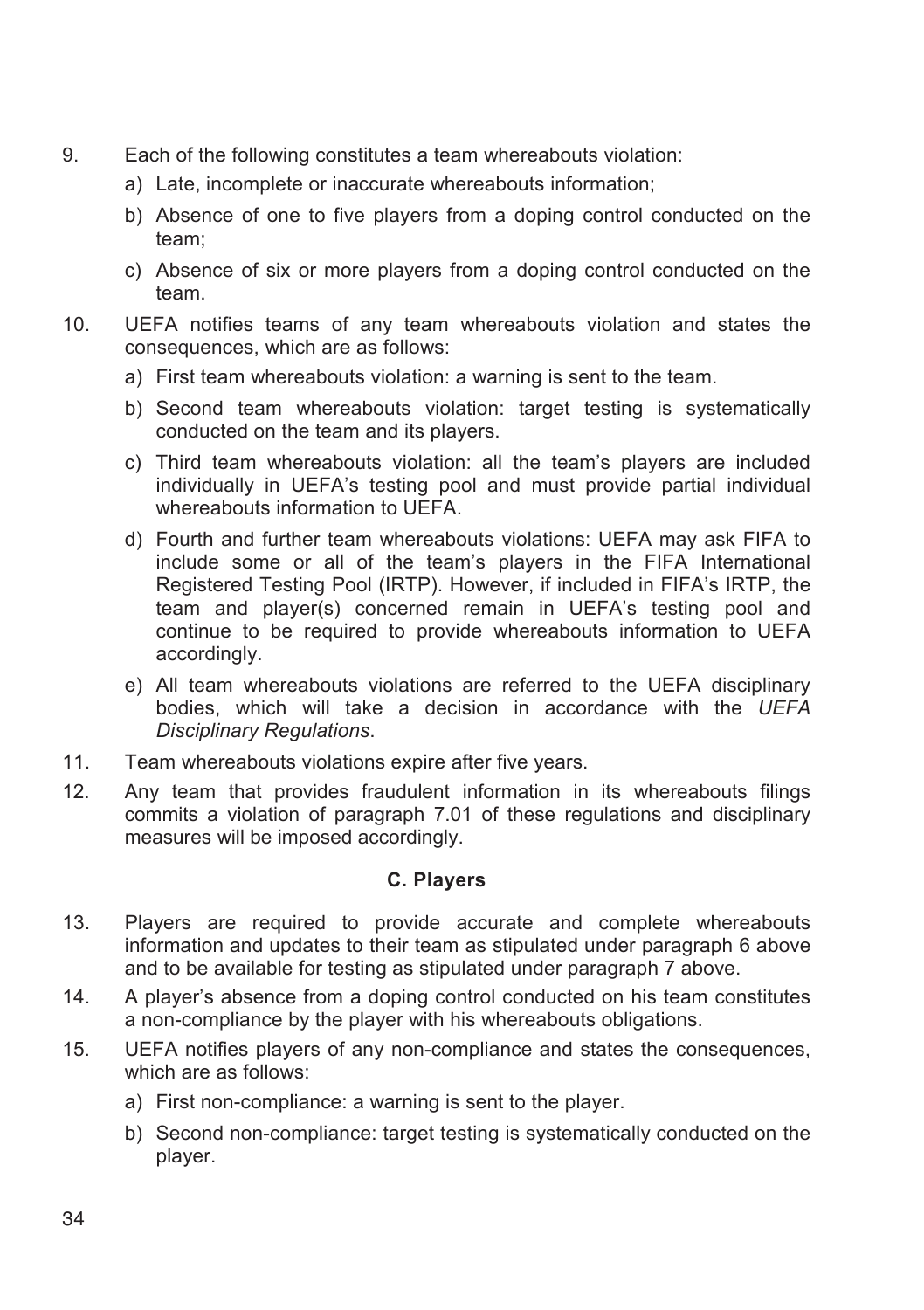c) Third non-compliance: the player is included individually in UEFA's testing pool and must provide partial individual whereabouts information to UEFA (if not already required to do so following three non-compliances by his team).

The above-mentioned non-compliances are not subject to any review or justification. The above consequences are administrative measures, not disciplinary sanctions.

- 16. A fourth non-compliance is treated as a whereabouts failure (filing failure or missed test) in accordance with paragraph 2.01d of these regulations and sections D and E of this appendix. In addition, UEFA may ask FIFA to include the player in the FIFA IRTP. However, if included in FIFA's IRTP, the player remains in UEFA's testing pool and continues to be required to provide whereabouts information to UEFA accordingly.
- 17. Player's non-compliances expire after five years.
- 18. Notwithstanding paragraph 15(c) of this appendix, UEFA may include players individually in UEFA's testing pool at such time and on such grounds as UEFA deems appropriate.
- 19. A player individually included in UEFA's testing pool and therefore required to provide partial individual whereabouts information will be informed thereof by UEFA. Whenever he will not be present and available for a doping control for the full duration of any of his team's activities, he must, in advance of the team activity, provide UEFA with a location and a 60-minute time slot (between 06:00 and 23:00 local time) when he will be available for a doping control at that location. Further instructions and requirements will be provided by UEFA in accordance with paragraph 2 of this appendix.
- 20. Partial individual whereabouts information submitted to UEFA must remain accurate and up to date at all times. Should a player's plans change from those originally submitted in his partial individual whereabouts information, the player must send an update immediately.
- 21. Any player who provides fraudulent information in his whereabouts filing, whether in relation to his location during the specified daily 60-minute time slot, his whereabouts outside that time slot or otherwise, commits an antidoping rule violation under paragraph 2.01c or 2.01e of these regulations and disciplinary measures will be imposed accordingly.

#### **D. Whereabouts failure management process**

22. The results management authority in relation to potential whereabouts failures is UEFA, FIFA or the NADO with which the player in question files his whereabouts information.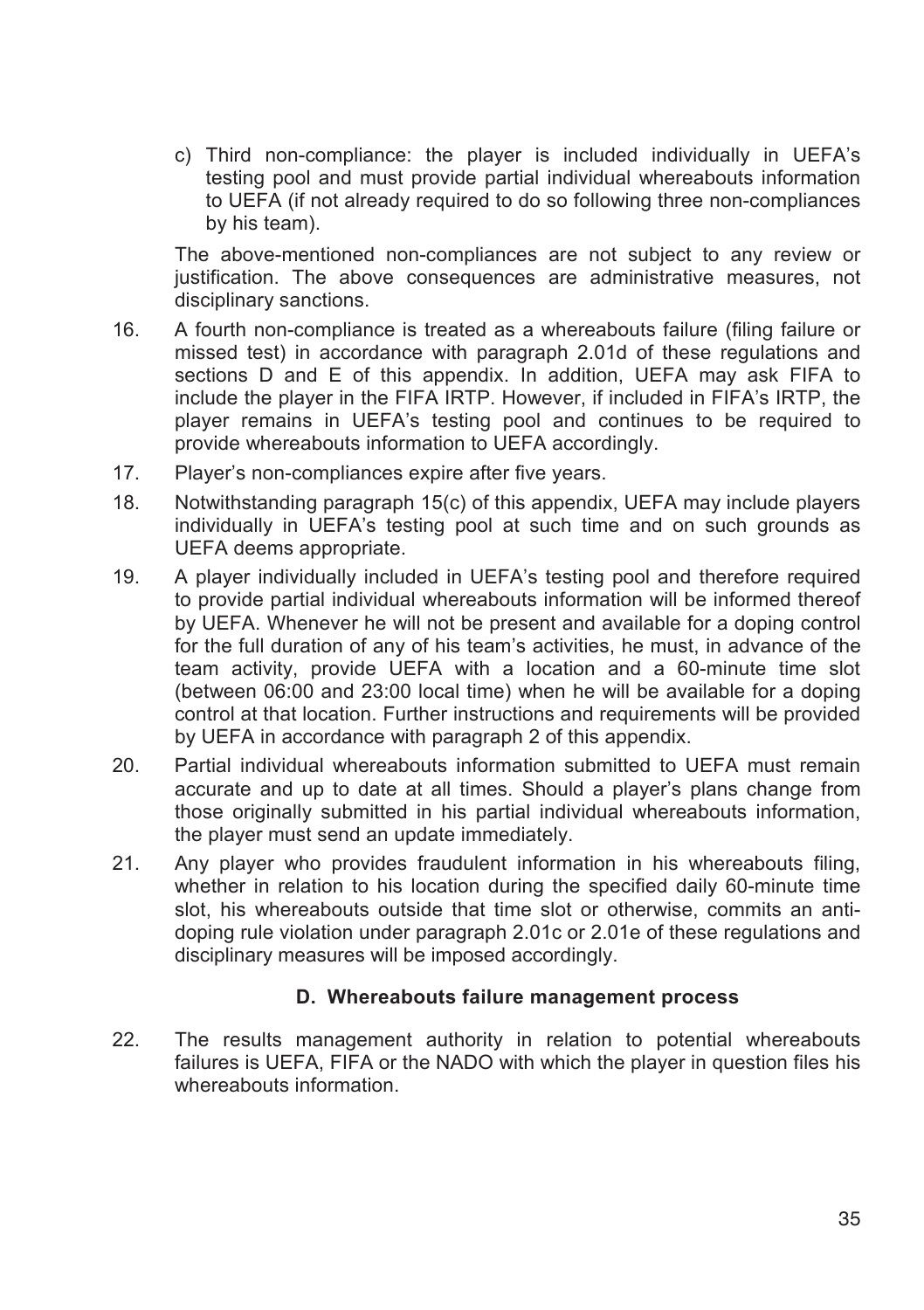- 23. When a whereabouts failure appears to have occurred, the results management process is as follows:
	- a) If the apparent whereabouts failure has been uncovered by an attempt to test the player, the testing authority obtains an unsuccessful attempt report from the DCO. If the testing authority is different from the results management authority, it forwards the unsuccessful attempt report to the results management authority within seven days and assists the results management authority as necessary in obtaining information from the DCO in relation to the apparent whereabouts failure.
	- b) The results management authority reviews the file (including any unsuccessful attempt report filed by the DCO) to determine whether all of the requirements (in the case of a missed test)for recording a whereabouts failure have been met, gathering information from third parties as necessary (e.g., the DCO whose test attempt uncovered the filing failure or triggered the missed test).
	- c) If the results management authority concludes that any of the requirements for recording a whereabouts failure have not been met, it advises UEFA, FIFA, WADA or the NADO (as applicable), and the antidoping organisation that uncovered the apparent whereabouts failure, giving reasons for its decision.
	- d) If the results management authority concludes that all of the requirements for recording a whereabouts failure have been met, it notifies the player within 14 days of the date of the apparent whereabouts failure. The notice must include sufficient details of the apparent whereabouts failure to enable the player to respond and give the player a reasonable deadline by which to respond. It must also indicate whether the player has had any other whereabouts failures recorded against him in the previous 12 months. In the case of a failing failure, the notice must advise the player that in order to avoid a further filing failure, he must file the missing whereabouts information by the deadline specified in the notice (no less than 24 hours after receipt of the notice and no later than the end of the month in which the notice is received).
	- e) If the player does not respond by the deadline, the results management authority records the notified whereabouts failure against him. If the player does respond by the deadline, the results management authority considers, on the basis of this response, whether or not to change its original decision that all of the requirements for recording a whereabouts failure have been met.
		- i) If so, it advises UEFA, FIFA, WADA or the NADO (as applicable), and the anti-doping organisation that uncovered the apparent whereabouts failure, giving reasons for its decision.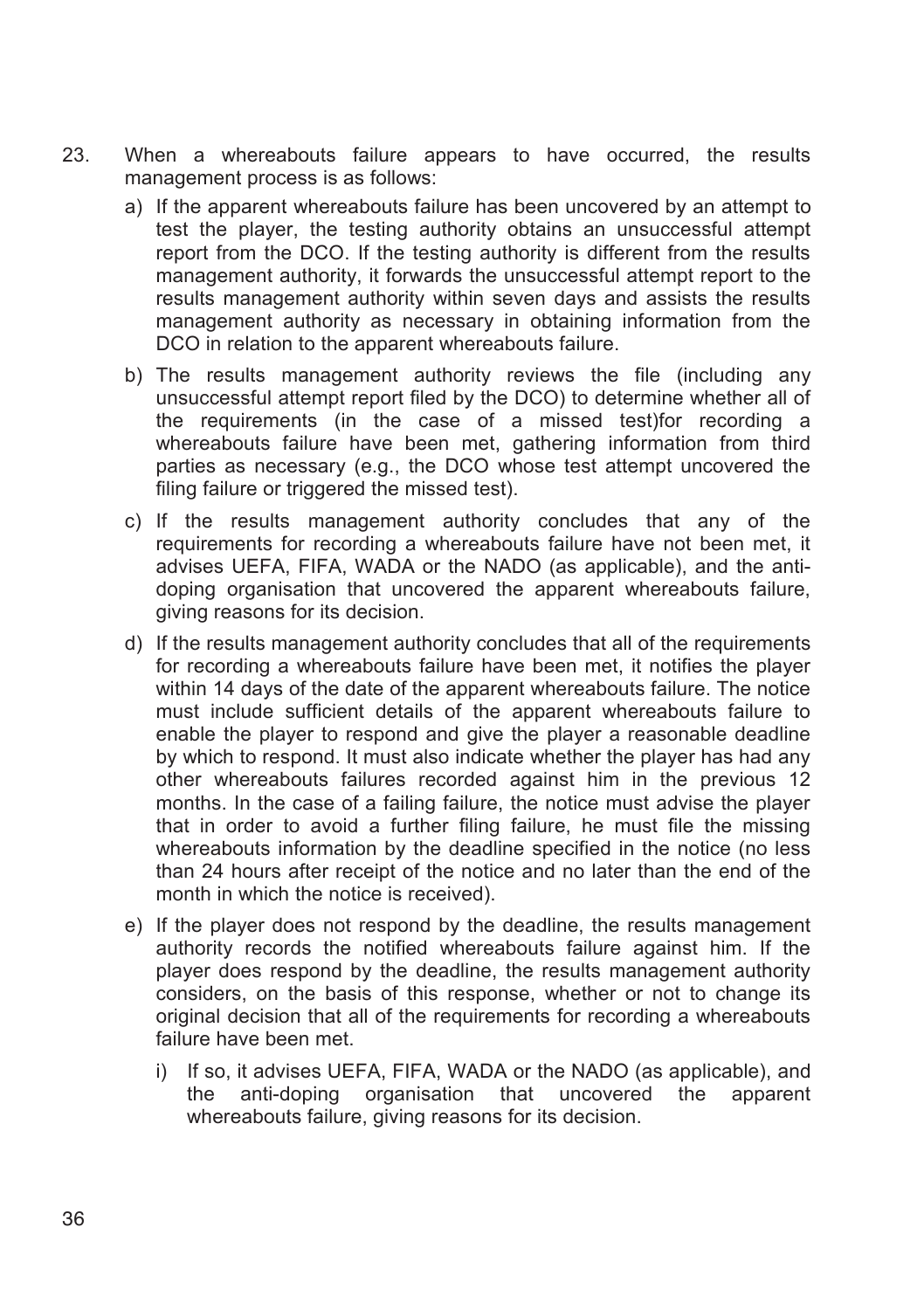- ii) If not, it advises the player, giving reasons for its decision and a reasonable deadline by which the player may request an administrative review. The unsuccessful attempt report is also given to the player at this point if it has not already been provided.
- f) If the player does not request an administrative review by the deadline, the results management authority records the notified whereabouts failure against him. If the player does request an administrative review by the deadline, that review is carried out, based on documents only, by one or more individuals from the results management authority not previously involved in the assessment of the apparent whereabouts failure. The purpose of the administrative review is to determine anew whether or not all of the relevant requirements for recording a whereabouts failure have been met.
- g) If the administrative review determines that not all of the requirements for recording a whereabouts failure have been met, the results management authority advises WADA, FIFA or the NADO (as applicable), and the antidoping organisation that uncovered the whereabouts failure, giving reasons for its decision. On the other hand, if the administrative review confirms that all of the requirements for recording a whereabouts failure have been met, it notifies the player and records the notified whereabouts failure against him.
- 24. The results management authority reports a decision to record a whereabouts failure against a player to WADA and all other relevant antidoping organisations, on a confidential basis, via ADAMS or any other reliable means.
- 25. If three whereabouts failures are recorded against a player within any 12 month period, the results management authority brings proceedings against the player alleging a violation of paragraph 2.01d of these regulations. If the results management authority fails to bring such proceedings against a player within 30 days of WADA receiving notice of the player's third whereabouts failure in any 12-month period, then the results management authority is deemed to have decided that no anti-doping rule violation was committed.
- 26. A player alleged to have committed an anti-doping rule violation under paragraph 2.01d of these regulations has the right to a full evidentiary hearing. The hearing panel is not bound by any conclusions from the results management process, whether as to the adequacy of any explanation offered for a whereabouts failure or otherwise. Instead, the burden is on the anti-doping organisation bringing the proceedings to establish all of the requisite elements of each alleged whereabouts failure to the comfortable satisfaction of the hearing panel. If the hearing panel decides that one (or two) whereabouts failure(s) have been established to the required standard, but that the other alleged whereabouts failure(s) has/have not, then no anti-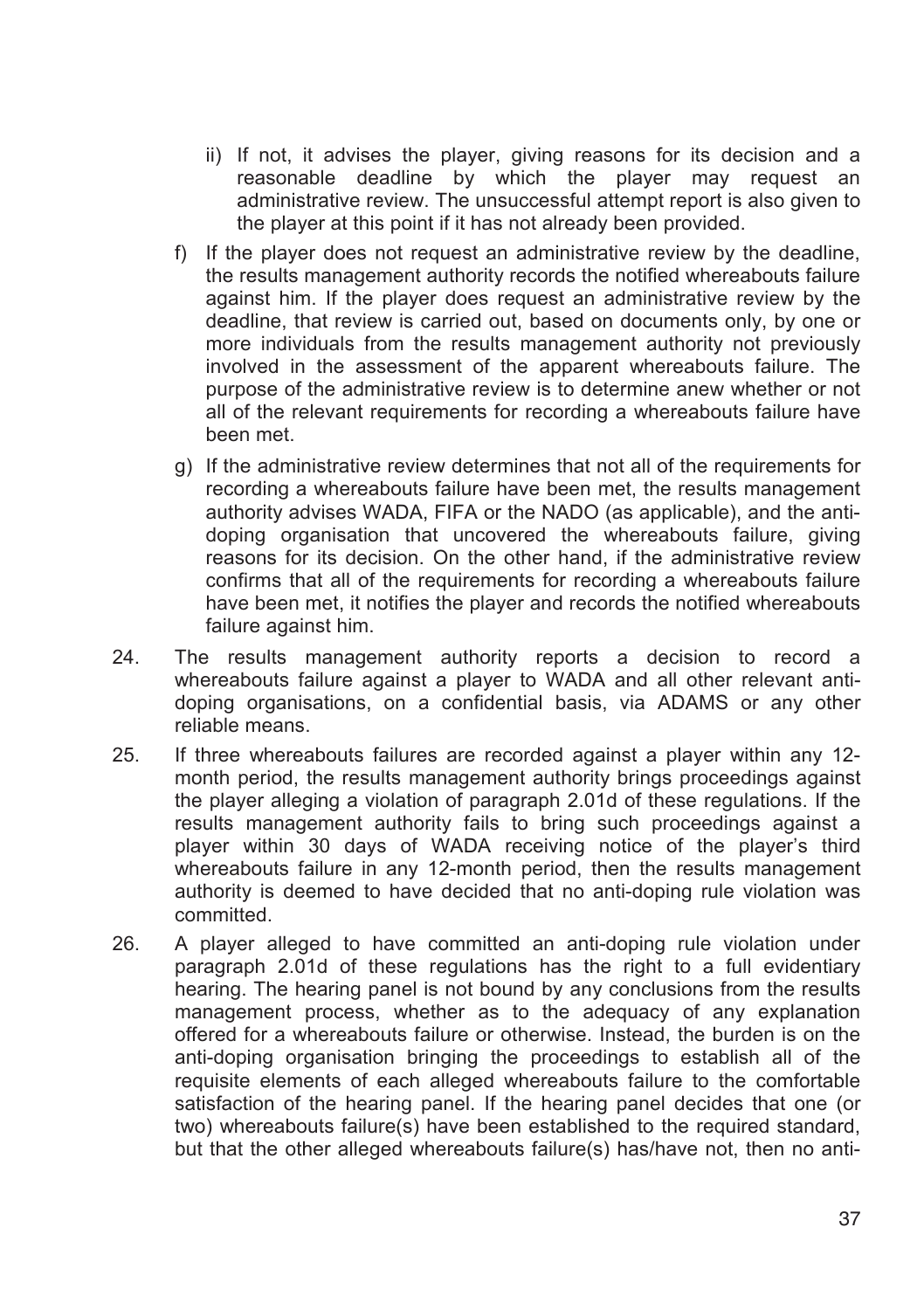doping rule violation is found to have occurred under paragraph 2.01d of these regulations. However, if the player then commits one (or two, as applicable) further whereabouts failure(s) within the relevant 12-month period, new proceedings may be brought based on a combination of the whereabouts failure(s) established to the satisfaction of the hearing panel in the previous proceedings and the whereabouts failure(s) subsequently committed by the player.

#### **E. Coordination with other anti-doping organisations**

- 27. UEFA may also collect whereabouts information from the national associations, WADA and other anti-doping organisations.
- 28. UEFA may make the list of teams and/or players in the UEFA testing pool available to WADA and other anti-doping organisations.
- 29. UEFA may submit all whereabouts information to WADA, which may make such information accessible to other anti-doping organisations having authority to test the team and/or player in accordance with the Code.
- 30. UEFA may supply whereabouts information to other anti-doping organisations having authority to test the team and/or player in accordance with the Code.
- 31. A player's whereabouts failures under the present regulations may be combined with whereabouts failures recorded by another anti-doping organisation, provided that:

(i) the anti-doping organisation had authority under the Code;

(ii) UEFA was informed in time; and

(iii) the facts recorded by the anti-doping organisation constitute, to the satisfaction of UEFA, a whereabouts failure in accordance with the present regulations.

32. The responsibility for conducting proceedings against a player who has three whereabouts failures recorded against him lies with the anti-doping organisation who has recorded the majority of failures. If the whereabouts failures are issued by three different anti-doping organisations, then the responsible organisation is the one whose registered testing pool the player was in at the time of the third whereabouts failure. If the player was in both the FIFA International Registered Testing Pool and the national registered testing pool at the time, the responsible organisation is FIFA. If the player was in both the UEFA testing pool and the national registered testing pool at the time, the responsible organisation is UEFA.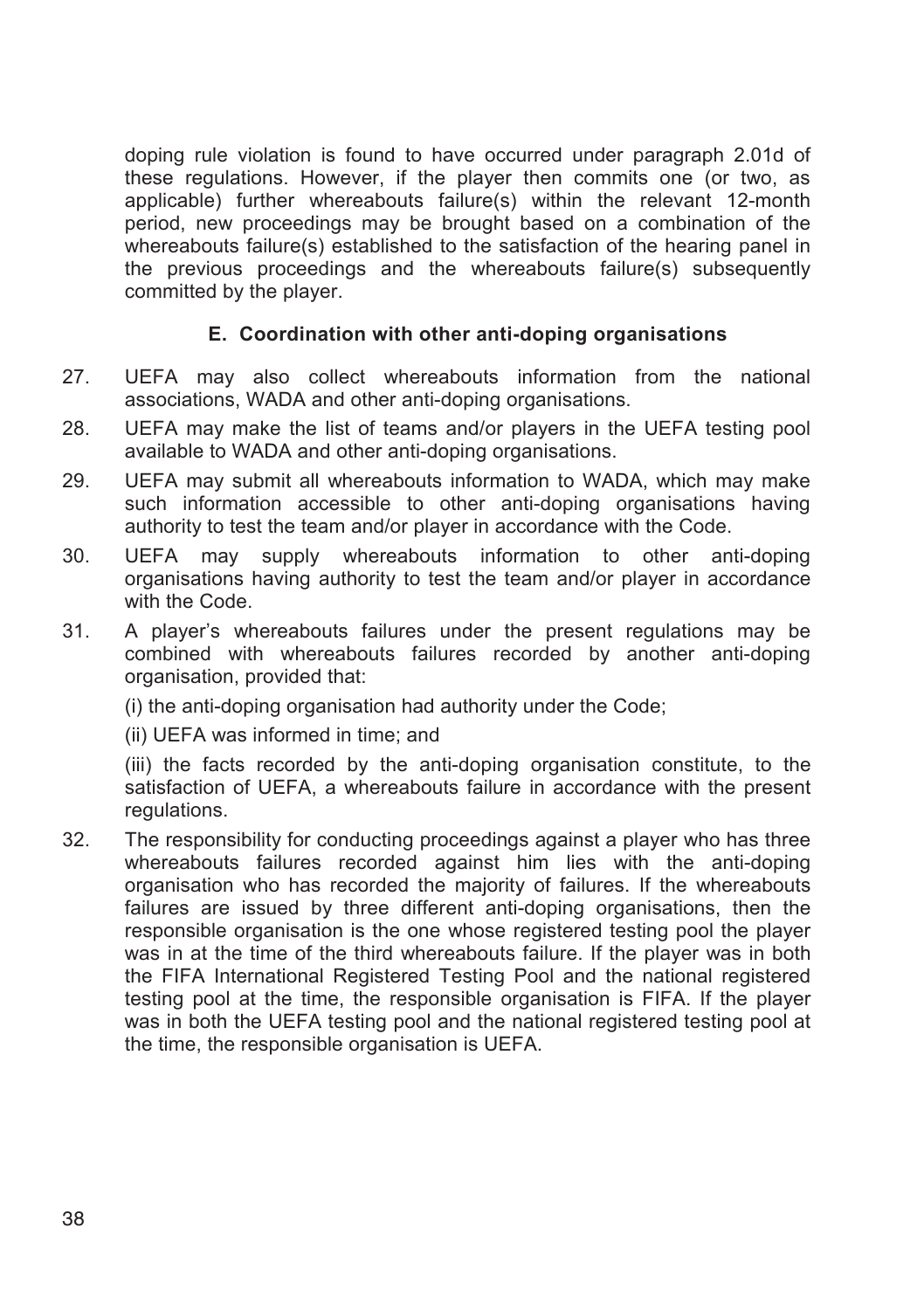#### **F. Involvement of UEFA disciplinary bodies**

- 33. The UEFA disciplinary bodies are only involved if a third whereabouts failure (any combination of missed tests and/or filing failures) is committed by a player within a rolling period of 12 months. They are not bound by any determination made beforehand during the filing failure and/or missed test management process as to the adequacy of any explanation offered for a whereabouts failure or otherwise. Instead, the burden is on the anti-doping organisation responsible for bringing the proceedings to establish all of the requisite elements of each alleged whereabouts failure.
- 34. If the UEFA disciplinary bodies decide that two alleged whereabouts failures have been established to the required standard of proof, but that the third has not, then no violation under paragraph 2.01d of these regulations is found to have occurred. However, if the player then commits one or two further whereabouts failures within the relevant 12-month period, new proceedings may be brought based on a combination of the whereabouts failure(s) established to the satisfaction of the disciplinary body in the previous proceedings and the alleged whereabouts failure(s) subsequently committed by the player.
- 35. If UEFA fails to bring proceedings against a player for an anti-doping rule violation under paragraph 2.01d of these regulations within 30 days of WADA receiving notice of that player's third alleged whereabouts failure in any 12 month period, then it is assumed by WADA that UEFA has decided no such violation was committed and WADA is therefore entitled to appeal against this assumed decision.

#### **G. Confidentiality**

- 36. UEFA handles whereabouts information as strictly confidential at all times and uses it exclusively for the purposes of planning, coordinating and conducting tests or managing possible anti-doping rule violations. UEFA destroys whereabouts information when it is no longer relevant for these purposes.
- 37. WADA and all anti-doping organisations that have accepted the Code are bound by the same obligations concerning the confidentiality of whereabouts information. UEFA is not liable for any use that WADA or any other antidoping organisation makes of whereabouts information, even if the information was provided by UEFA. Teams and/or players have no claim against UEFA in this respect.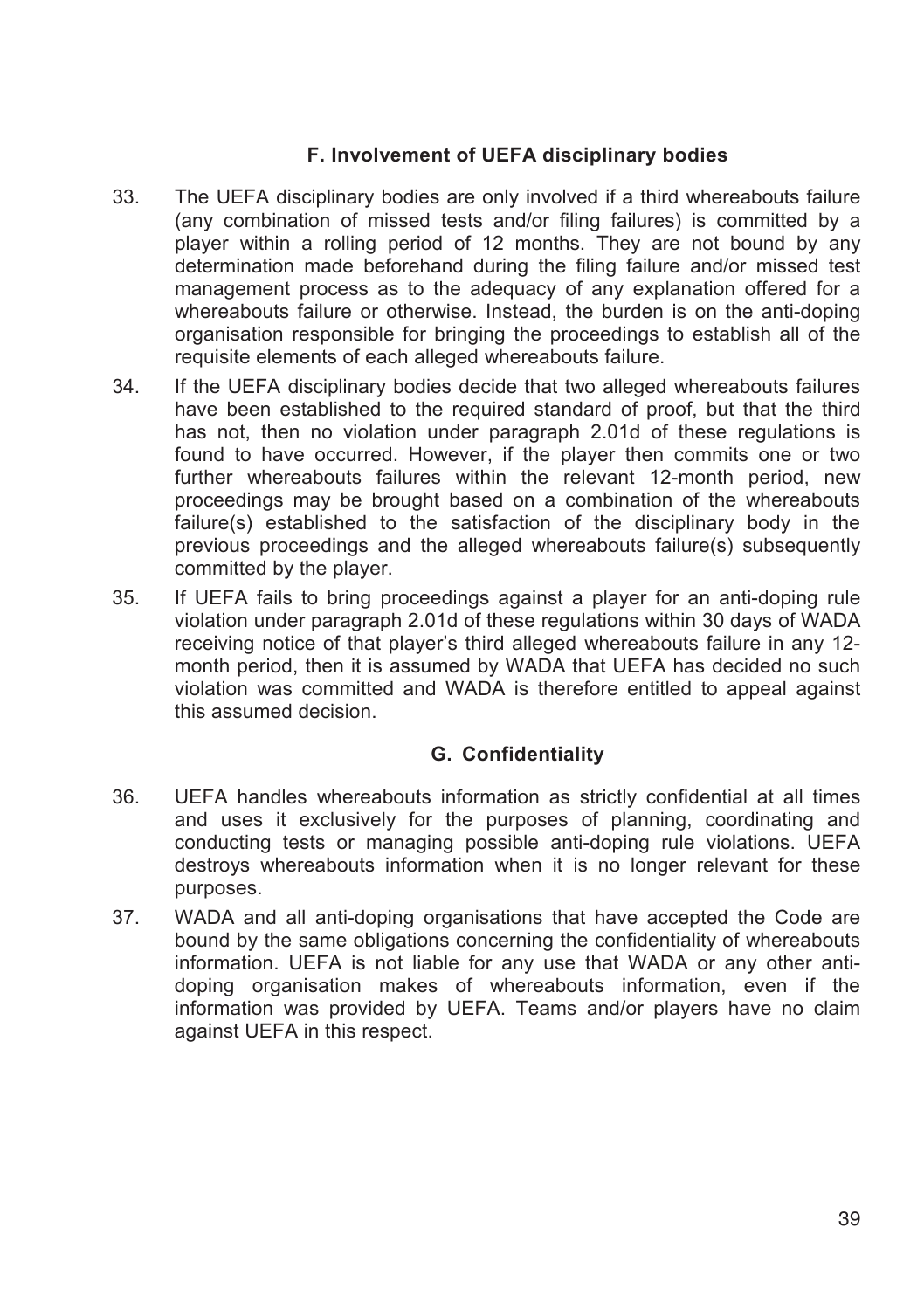## **APPENDIX F: Testing procedure**

#### **A. Doping control station**

- 1. The doping control station must comply with the requirements set out in Appendices A and B of the present regulations.
- 2. Apart from the players drawn to undergo a doping control and the team representative and/or chaperone accompanying them, only the following persons are allowed access to the doping control station:
	- a) the DCO;
	- b) the doping control liaison officer of the home team;
	- c) the local doping control officer(s) (if applicable);
	- d) the UEFA match delegate or another UEFA match officer;
	- e) an interpreter approved by the DCO (if necessary);
	- f) the doping control assistant.

Anyone else authorised by the DCO to enter the doping control station must record their arrival and departure by signing the Doping Control Station Register form (D3) provided by the DCO.

- 3. The DCO may order security officers or stewards to ensure that no unauthorised persons enter the doping control station.
- 4. The players selected remain in the doping control station until they are ready to provide a sample.
- 5. Drinks that are free of prohibited substances and non-alcoholic are made available to the players in the form of original, unopened and sealed bottles or cans in a refrigerator in the doping control station. If a player wishes to take his own food and drinks (except alcohol) to the doping control station, it is entirely at his own risk.
- 6. Smoking and alcohol are not permitted in the doping control station.

#### **B. Procedure for in-competition controls**

- 7. Two players plus two reserves from each team are drawn by lot to undergo a doping control at the doping control station. The Medical and Anti-Doping Unit may instruct the DCO on players to be tested.
- 8. At all matches where doping controls are to be conducted, the DCO informs the team representatives on his arrival at the match venue. He also explains the procedure for drawing the players to be tested.
- 9. The draw is carried out during the half-time interval at a place designated by the DCO, usually in the doping control station. If for any reason the draw cannot take place at half time, the DCO contacts the team representatives and informs them where and when the open draw will take place.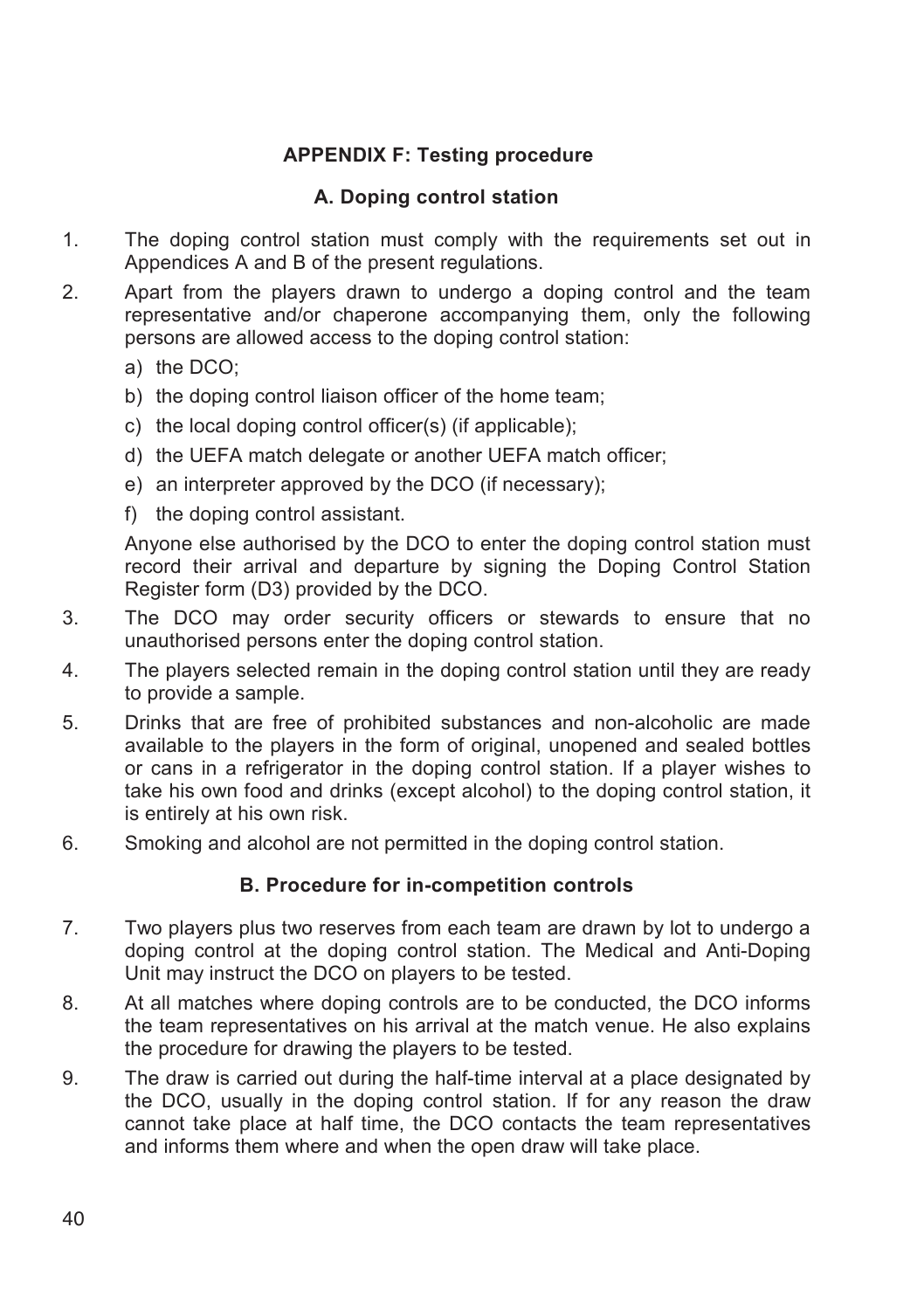- 10. The team representatives must be present at the draw. However, should either or both of them not be present on time, the DCO may proceed with the draw.
- 11. In addition to the DCO and the team representatives, the UEFA match delegate may be present. If the UEFA match delegate is unable to attend, the DCO may appoint a witness.
- 12. For the draw, the DCO places numbered counters that correspond to the shirt numbers of all players of each team into two separate receptacles (one envelope or bag per team). The DCO carefully checks that all the players listed on the match sheet are included before placing the counters into the receptacles.
- 13. The DCO draws two counters from each receptacle, plus two counters from each receptacle as reserves. Without looking at them, the DCO places the first four counters drawn into four separate envelopes (one for each player drawn) and the four reserve counters into four separate envelopes marked "reserve" (again, one for each player). The DCO then seals the envelopes, puts these into one big envelope and keeps the rest of the counters in his possession. The DCO then signs the big envelope, which should be countersigned by the team representatives as well as the UEFA match delegate, if present.
- 14. The DCO opens the envelopes 15 minutes before the end of the match. At futsal matches, the DCO opens the envelopes after 10 minutes of effective playing time in the second half.
- 15. The team representatives must be present when the envelopes are opened. However, should either or both of them not be present on time, the DCO may proceed with the opening of the envelopes.
- 16. The DCO completes the Doping Control Draw form (D1) and the Doping Control form (D2) with the names and numbers of the players drawn and hands over copies of the D1 form to the team representatives, who must then inform their respective team doctors.
- 17. The clubs or national associations concerned are responsible for ensuring that the players drawn to undergo doping controls are taken by the respective team representatives to the doping control station straight from the pitch as soon as the match is over. This applies even when chaperones are appointed by UEFA.
- 18. The team doctor or his representative completes the declaration of medication section of the Doping Control form (D2) for each player selected to undergo a doping control. If a selected player has taken or been administered any medication, prohibited substance or prohibited method in the seven days preceding the doping control, this must be declared on the form by the team doctor, giving details of the name of the product, the diagnosis, the dosage, when and for how long the product was prescribed, as well as the method and frequency of administration.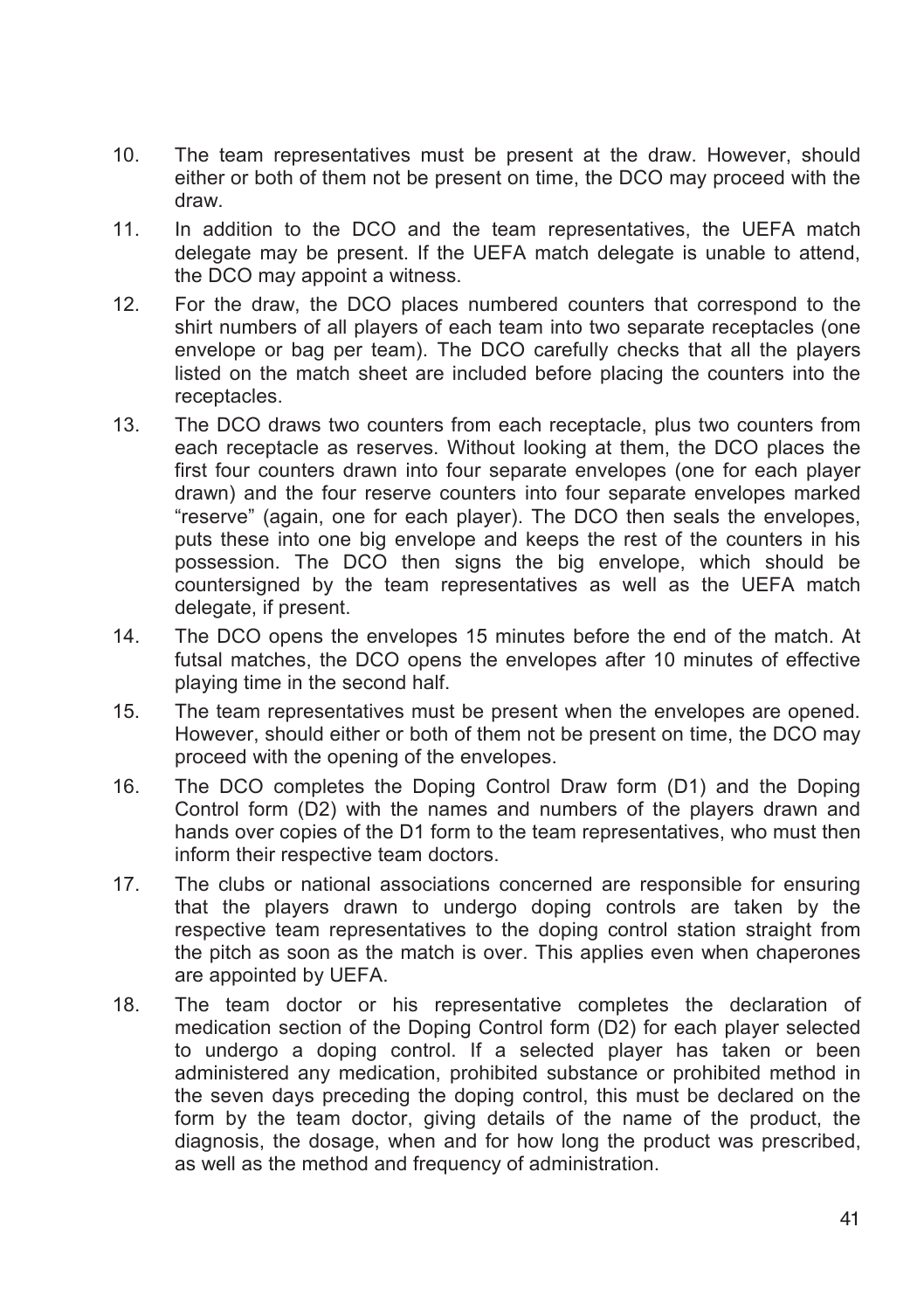- 19. If a selected player sustains a serious injury requiring hospital treatment after the draw or is unable to undergo a doping control for any other compelling reason, the first reserve number is used and the corresponding player is summoned for the doping control. If this player is also seriously injured or unable to undergo a doping control for any other compelling reason, the second reserve number is used. Since it is the responsibility of the DCO to judge a player's inability to undergo a doping control, the team doctor must inform the DCO of any such cases.
- 20. If a player is shown a red card at any time during the match, the player must remain available to undergo a doping control after the match if he has been drawn or designated in addition to the draw.

#### **C. Procedure for out-of-competition controls during team activities**

- 21. The appointed DCO identifies himself to the head or deputy head of delegation of the relevant team and explains the doping control procedure to him, the team doctor and, if applicable, the coach.
- 22. The DCO checks the players present against the list provided by UEFA and reports to UEFA if any players are absent. The reasons for such absences must be provided by the team and are then entered on the players' list by the DCO.
- 23. If the players' list has not been registered with UEFA at the time of the control, the head of delegation gives the DCO an up-to-date list of players, including any who are absent. The reasons for such absences must be provided by the team and are then entered on the players' list by the DCO.
- 24. The DCO conducts the draw and/or nominates the players to be tested as decided by the Medical and Anti-Doping Unit.
- 25. Should a draw take place, the DCO conducts it as follows:
	- a) Referring to the players' list mentioned under paragraph 21 or 22 above, he checks the names and shirt numbers of the players.
	- b) He spreads out on a table the counters containing the numbers of all the players, including the players not present.
	- c) He makes sure that none of the numbers is missing before placing them in an envelope, bag or similar receptacle.
	- d) He then draws as many counters from his envelope, bag or similar receptacle as instructed by the Medical and Anti-Doping Unit.
	- e) For each drawn and/or nominated player not present at the time of the draw, the DCO draws a reserve player.
- 26. The DCO indicates on the players' list the players drawn and/or nominated for a doping control, the reserve players and any other relevant information, and completes the Doping Control form (D2) with the names and numbers of the players drawn, including the reserve players.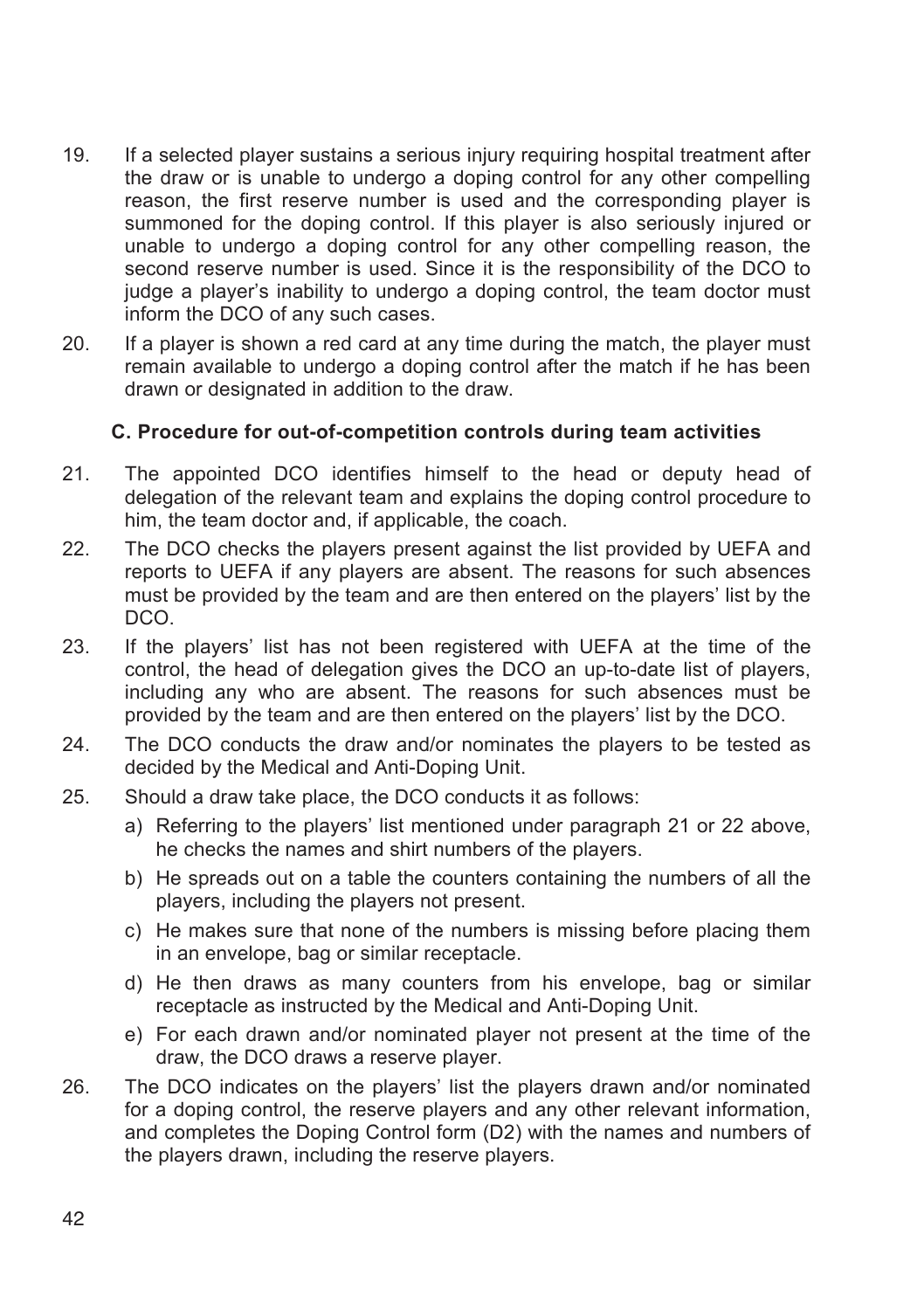- 27. The team doctor or his representative completes the declaration of medication section of the Doping Control form (D2) for each player selected to undergo a doping control. If a selected player has taken or been administered any medication, prohibited substance or prohibited method in the seven days preceding the doping control, this must be declared on the form by the team doctor, giving details of the name of the product, the diagnosis, the dosage, when and for how long the product was prescribed, and the method and frequency of administration.
- 28. The club or national association concerned is responsible for ensuring that the players drawn to undergo a doping control are informed and instructed to report to the doping control station within 60 minutes of being notified or as otherwise instructed by the DCO.
- 29. A reserve player is only tested if a selected player fails to report within 60 minutes of being notified, unless the reserve player offers to provide a sample beforehand. By so doing, the reserve player concerned agrees that his sample is valid for testing by UEFA even if the selected player reports in time and provides his sample.
- 30. Should a player drawn for testing fail to report to the doping control station in time, the DCO reports to UEFA. In such cases, the first reserve player drawn is summoned for the doping control. Should a second player drawn for testing fail to report to the doping control station in time, the second reserve player drawn is summoned, and so on.

#### **D. Procedure for out-of-competition controls on individual players**

- 31. The appointed DCO makes reasonable attempts to notify the player of his selection for sample collection. The DCO records all notification attempts that he makes during such period.
- 32. When the player is a minor, the Medical and Anti-Doping Unit instructs the DCO as to whether a third party must be notified prior to notification of the player.
- 33. The DCO asks the player to produce identification, to ensure that the player who is to be notified is the same player who has been selected for doping control.
- 34. The DCO informs the player of the doping control procedure, and notifies him of his rights and responsibilities, namely:
	- a) to have a representative present;
	- b) to report for sample collection within 60 minutes;
	- c) to remain within direct observation of the DCO until the end of the sample collection process.
- 35. If the player cannot be contacted by the DCO after reasonable attempts have been made using the whereabouts information provided by the player and/or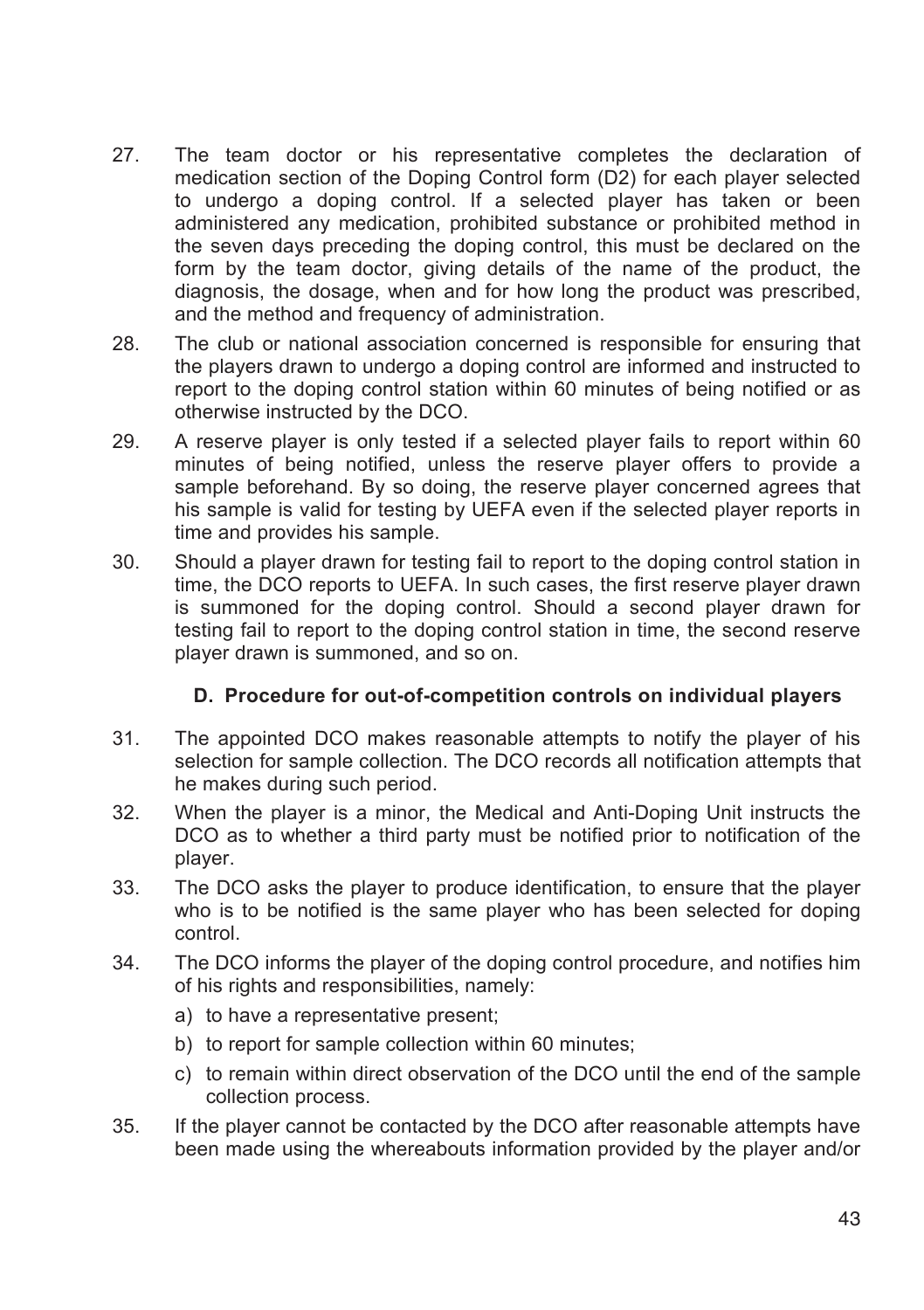his representative, the matter is reported to the Medical and Anti-Doping Unit.

#### **E. Suspicion of doping**

36. If doping is suspected, the UEFA match delegate and/or the referee and/or the DCO are entitled to summon additional players to be tested.

#### **F. Sample collection procedure for urine samples**

- 37. The DCO supervises the doping control procedure. He asks the player to identify himself. The DCO also identifies himself and explains the procedure for the collection of samples. He informs the player of his rights and obligations.
- 38. The player first selects a clean and previously unused urine collection beaker for the samples.
- 39. The player then selects two clean and previously unused transparent glass bottles (one for the A sample and the other the B sample). Each bottle bears the same code number. The player compares the code numbers on both bottles and the bottle caps.
- 40. The player urinates into the collection beaker under the strict supervision of the DCO, who must be of the same sex as the player.
- 41. The volume of urine must be at least 90ml (A 60ml, B 30ml).
- 42. The player decides whether he or the DCO will pour the urine into bottles A and B. If the player decides to do so himself, the DCO explains the procedure to him.
- 43. A sufficient volume of urine should be left in the collection beaker to allow the DCO to test the specific gravity (S/G) of the sample. This is then recorded on the Doping Control form (D2). If the requirement for suitable S/G for analysis is not met, the DCO continues to collect additional samples until the requirement for suitable S/G for analysis is met. Players who are required to provide additional samples must follow the instructions of the DCO. The DCO may determine that there are exceptional circumstances which mean that, for logistical reasons, it is impossible to continue with the sample collection session. Such exceptional circumstances must be documented accordingly by the DCO.
- 44. The player and the DCO check that the bottles are in good and proper condition. The urine sample is poured into bottles A and B and the player or the DCO closes them tightly. The player ensures that no urine can leak out and compares the code numbers on both bottles, the bottle caps and the Doping Control form (D2) once again.
- 45. The DCO then completes the Doping Control form (D2), which must be signed by the player, the team representative accompanying him and the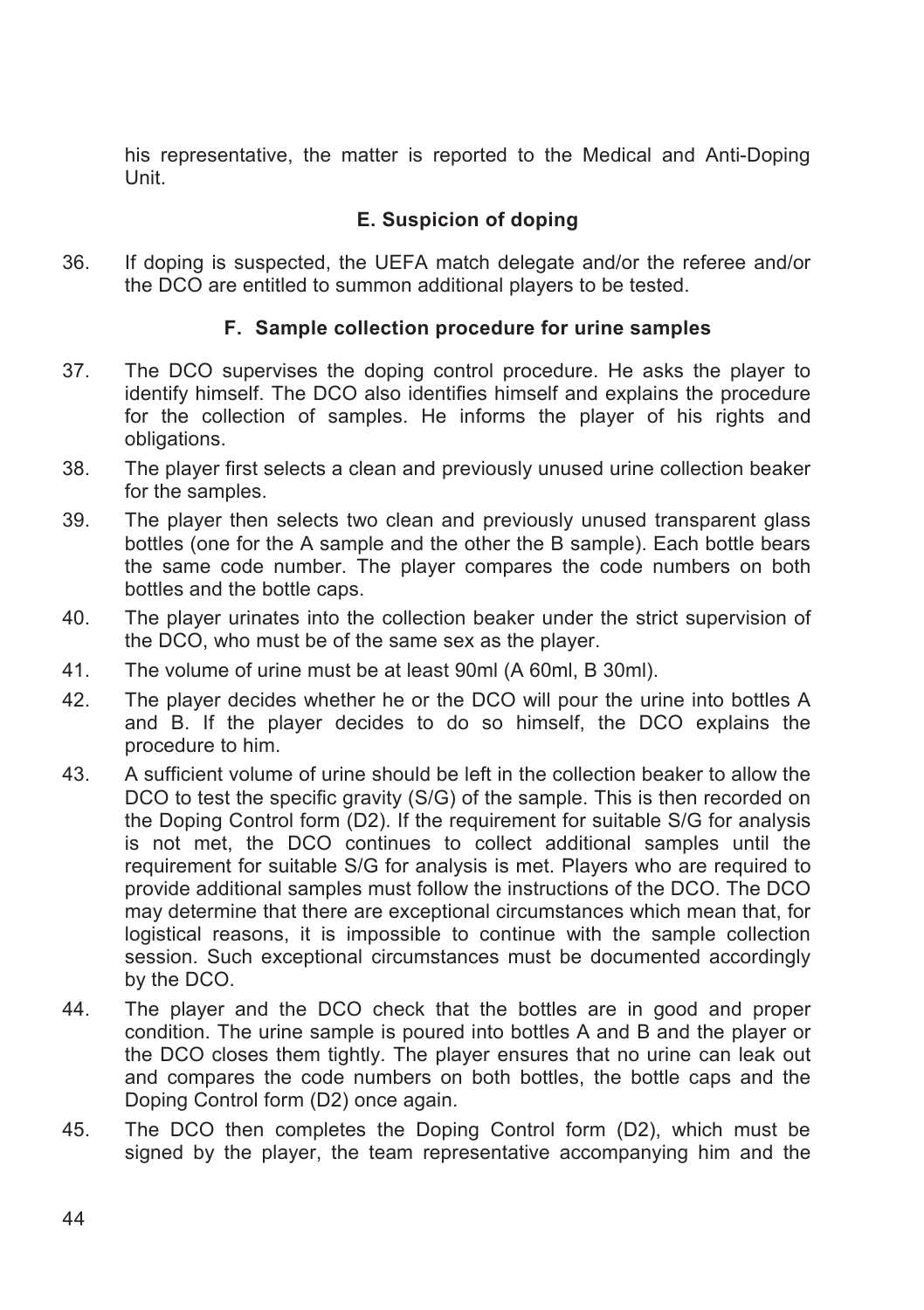DCO. On this same form, the player should also clearly indicate the name and address to which he wishes the test result to be sent. If there is no indication or the writing is not legible, the test result is sent to the club or national association's address. The signatures of the player and the DCO are legally binding. One copy of this form is retained by the UEFA administration, one by the player, and one by the laboratory. By signing the Doping Control form (D2), the player confirms that, subject to any concerns recorded by the player in the "Remarks" section, the testing was conducted in accordance with the present regulations and no subsequent complaint is possible.

46. The A and B samples of all the players tested and the corresponding copies of the forms are delivered to the laboratory.

#### **G. Procedure if the stipulated urine volume of 90ml is not obtained**

- 47. If the urine sample provided is less than 90ml, the player or the DCO pours the volume of urine already collected into bottle A and seals this bottle with the interim sealing device before replacing the cap on the bottle. Next, bottle A is placed back in the cardboard packaging, which also contains bottle B, and all components are then sealed inside the plastic security bag.
- 48. The number of the security bag and the quantity of urine collected (in ml) must be written on the Doping Control form (D2). The player's initials must be written on the form.
- 49. When the player is able to provide an additional sample, he must identify his initial sample by checking the code number on the security bag against the number on the Doping Control form (D2). The DCO double-checks this as well.
- 50. The player and the DCO check together that the security bag has not been tampered with.
- 51. The player then urinates again into a clean, unused beaker.
- 52. Under the supervision of the DCO, the player himself opens bottle A by unscrewing the interim sealing device.
- 53. The partial sample in bottle A is added to the second sample in the collection beaker to ensure that both samples are properly mixed.
- 54. If the volume is still insufficient, the steps outlined under paragraphs 47 to 48 above are repeated. Once the required volume is obtained, testing can continue as from paragraphs 41 to 45 above.
- 55. Urine samples collected under the present regulations become the property of UEFA upon collection.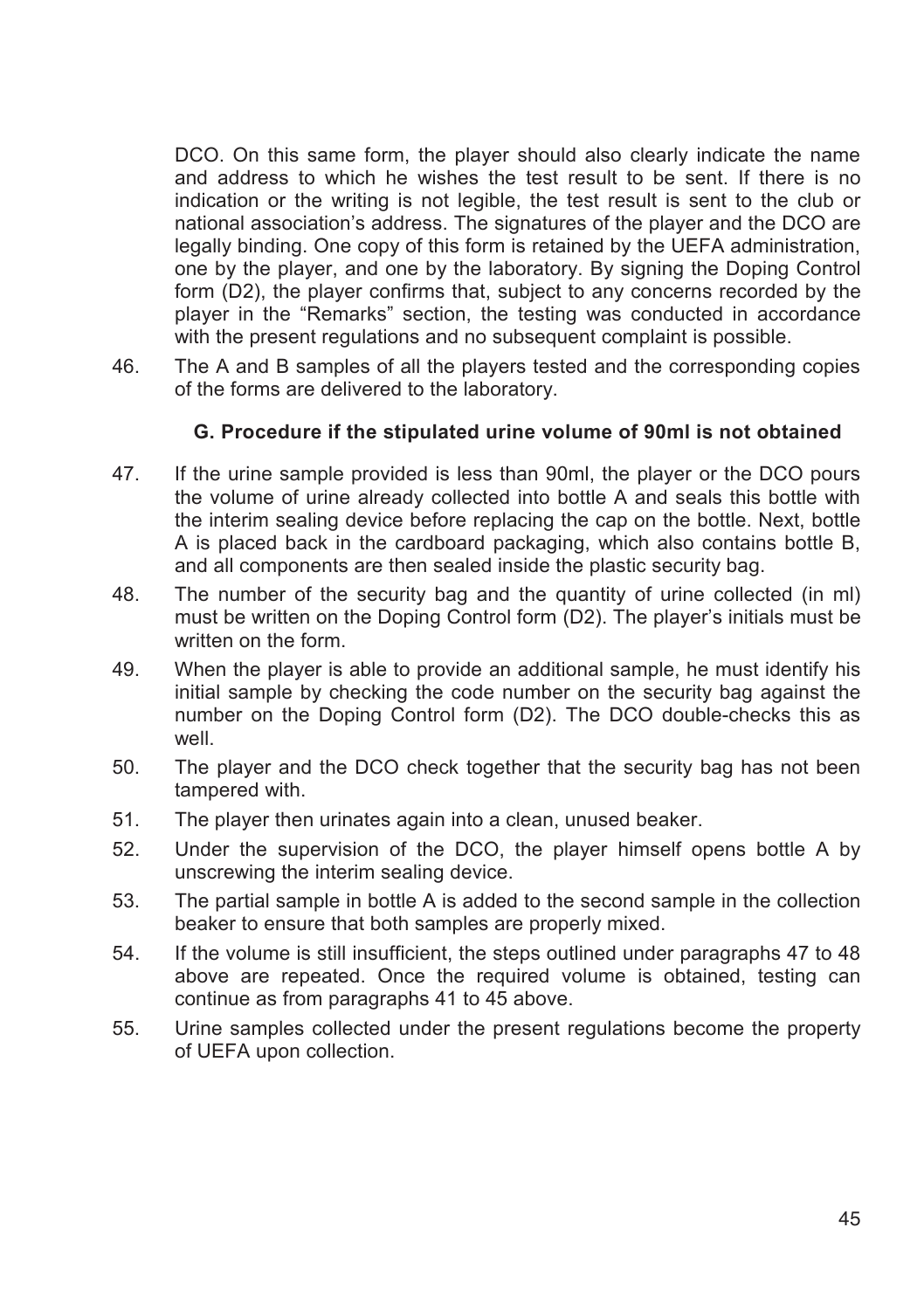#### **H. Sample collection procedure for blood samples**

- 56. The Blood Collection Officer (BCO) draws players in accordance with the procedure set out in section B or C above, depending on whether the control is in- or out-of-competition. A player may have to provide a urine sample in addition to the blood samples.
- 57. If a urine sample is also required, the collection of the blood samples from the player is, in general, carried out first, before the player provides a urine sample.
- 58. If a urine sample is also required, part of the doping control station is partitioned off to carry out the blood sampling procedure.
- 59. Blood is drawn from the player's vein, preferably from the inner part of the lower arm, while the player is sitting on a chair and resting his arm on a suitable support.
- 60. Blood samples are taken by means of a proficient (lege artis) intravenous punction, which entails no health risk, except of possible local haematomas.
- 61. The player is allowed to select the required blood sample kit.
- 62. At the beginning of the doping control procedure, the BCO explains the blood collection procedure to the selected player with the help of the team doctor.
- 63. Medical declarations are required for:
	- a) medication that may affect the venepuncture procedure (particularly those that affect clotting), e.g. aspirin, non-steroidal anti-inflammatory agents;
	- b) any bleeding disorder which may have an effect on clotting time;
	- c) any blood transfusions in the last six months (to be declared on the Doping Control form (D2)).

Prior to the blood samples being taken, the player is asked if he has understood the procedure and purpose of sampling. If he has taken medication which could affect clotting time, extra care is taken with regard to haemostasis.

- 64. The BCO is responsible for the:
	- a) hygiene and sterility of the procedure:
	- b) handling of blood-sampling equipment:
	- c) handling of blood samples, e.g. mixing anti-coagulants;
	- d) after-care for the players.

The BCO or his assistant(s) wear(s) sterile gloves during the procedure and only the BCO, his assistant(s) and the players are allowed to handle the samples.

65. The player decides whether he or the BCO will seal the blood samples into the special bottles once the BCO or his assistant(s) has (have) completed the blood-collection procedure. The BCO then places the coded, sealed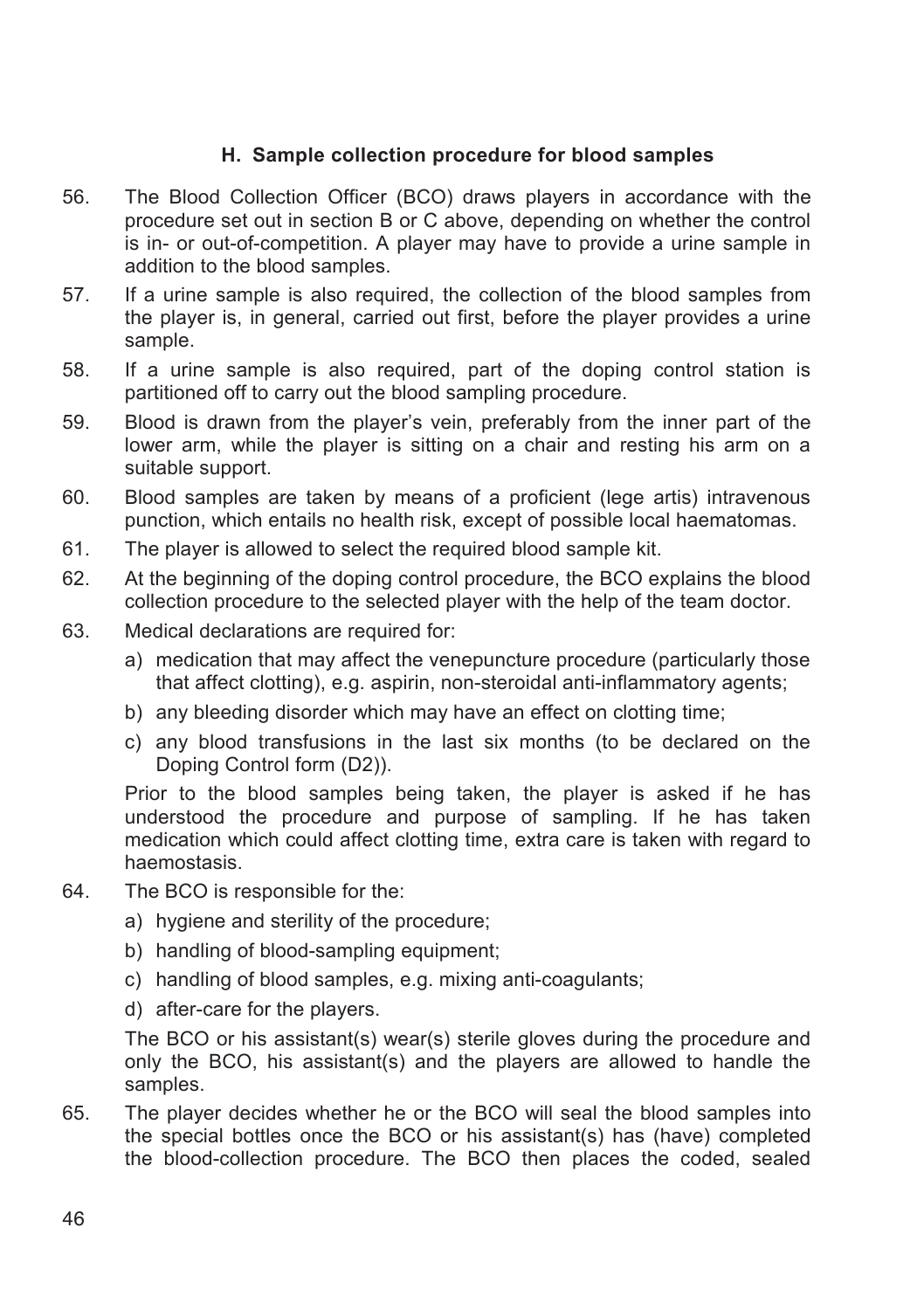glass bottles containing the player's blood samples into the transport cool bag.

- 66. Blood samples are taken following the usual clinical procedure for blood collection. At least 3ml or 5ml of blood is collected in each of two venepuncture tubes (3ml or 5ml as the A sample; 3ml or 5ml as the B sample), or in a single sample tube if it is connected to the athlete biological passport. If required, the procedure is repeated and more blood is collected from the same punction in 3ml or 5ml venepuncture tubes, or in a single sample tube, but no more than three attempts are made.
- 67. If a player's vein collapses after a small amount of blood has been collected, the procedure is repeated on the other arm to obtain a sufficient volume.
- 68. Blood samples are analysed only in laboratories accredited or otherwise approved by WADA. Results are communicated in the same way as urine test results.
- 69. Blood samples collected under the present regulations become the property of UEFA upon collection.

#### **I. Analysis of samples**

- 70. Samples are sent for analysis only to laboratories accredited or otherwise approved by WADA. A list of WADA-accredited laboratories is available on WADA's website at www.wada-ama.org.
- 71. Samples are delivered to the UEFA-designated laboratory by the DCO or by courier service. The head of the Medical and Anti-Doping Unit or their nominee decides on the appropriate means of transport. The Chain of Custody and Confirmation of Receipt by Laboratory form (D4) must be completed by the DCO and signed by the laboratory.
- 72. Samples must be analysed to detect prohibited substances and prohibited methods identified on the Prohibited List and other substances as may be directed by WADA, or to assist UEFA in profiling relevant parameters in a player's urine, blood or other matrix, including DNA or genomic profiling, or for any other legitimate anti-doping purpose. Samples may be collected and stored for future analysis.
- 73. The laboratory proceeds with the analysis of the A sample and stores the B sample in conformity with the International Standard for Laboratories. To ensure effective testing, the technical document will establish risk assessment-based sample analysis menus appropriate for particular sports and sport disciplines, and laboratories analyse samples in conformity with those menus, except as follows:
	- a) UEFA may request that laboratories analyse their samples using more extensive menus than those described in the technical document.
	- b) UEFA may request that laboratories analyse their samples using less extensive menus than those described in the technical document only if it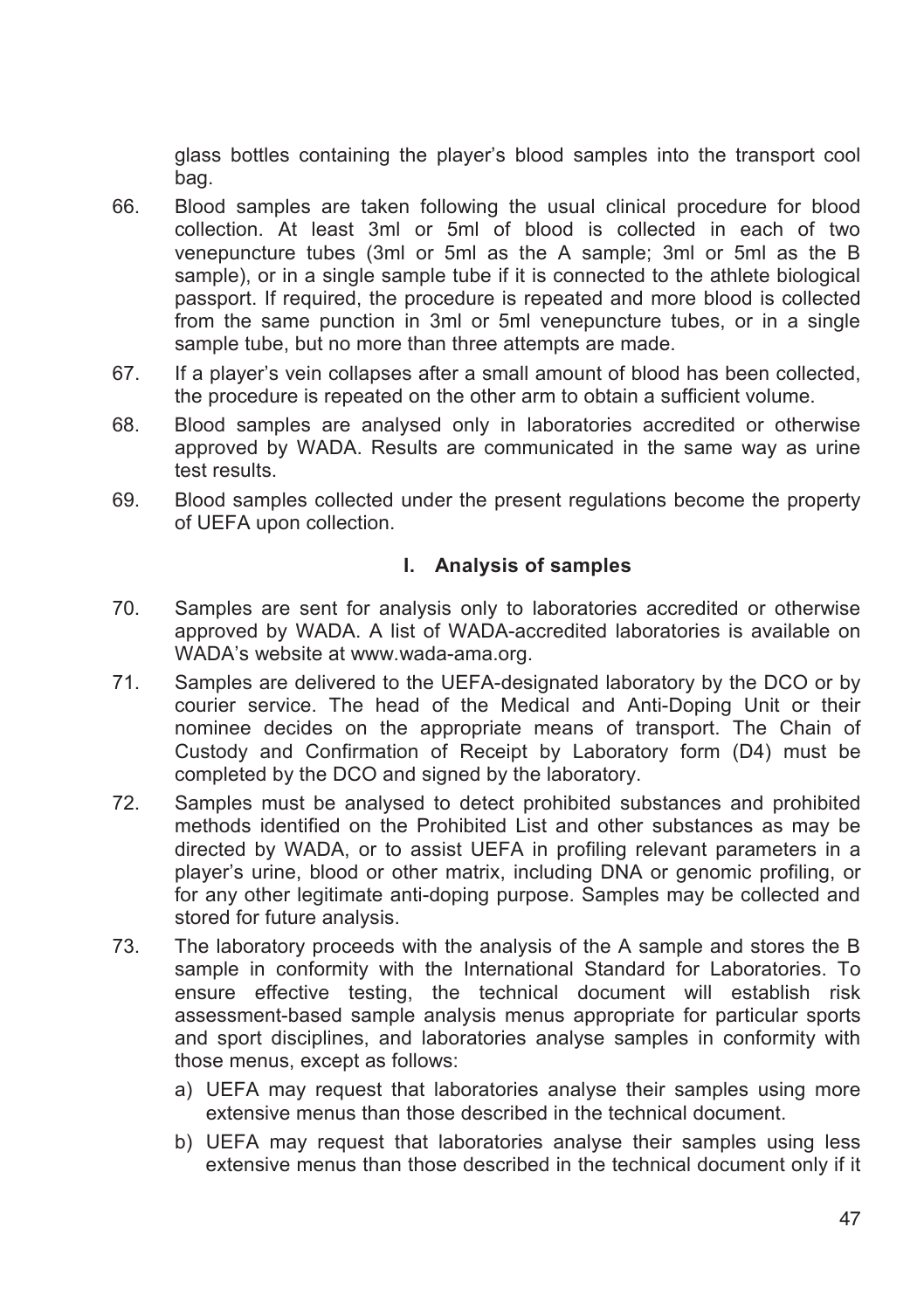has satisfied WADA that, because of the particular circumstances of its sport, as set out in its test distribution plan, less extensive analysis would be appropriate.

- c) As provided in the International Standard for Laboratories, at their own initiative and expense laboratories may analyse samples for prohibited substances or prohibited methods not included on the sample analysis menu described in the technical document or specified by UEFA. Results from any such analysis shall be reported and have the same validity and consequence as any other analytical result.
- 74. Any sample may be subject to further analysis by UEFA at any time before both the A and the B sample analytical results (or A sample result where B sample analysis has been waived or will otherwise not be performed) have been communicated by UEFA to the player as the asserted basis for a paragraph 2.01 anti-doping rule violation of these regulations.
- 75. UEFA endeavours to ensure that the analysis of A samples is carried out as soon as possible after their arrival at the designated laboratory.
- 76. The laboratory communicates all negative test results to the Medical and Anti-Doping Unit as soon as these results are known.
- 77. If the analysis of the A sample produces a negative result, the B sample is disposed of by the laboratory within the time limit specified in the International Standard for Laboratories, unless the UEFA administration instructs otherwise in writing.
- 78. Samples may be stored and subjected to further analyses for the purpose of paragraph 72 at any time exclusively at the direction of UEFA or WADA. Any sample storage or further analysis initiated by WADA is at WADA's expense. Further analysis shall conform with the requirements of the International Standard for Laboratories and the International Standard for Testing and Investigations.

#### **J. Procedure if A sample produces an adverse analytical finding**

- 79. Upon receipt of an adverse analytical finding, UEFA conducts a review to determine whether: (a) an applicable TUE has been granted or will be granted as provided in the International Standard for Therapeutic Use Exemptions, or (b) there is any apparent departure from the International Standard for Testing and Investigations or International Standard for Laboratories that caused the adverse analytical finding.
- 80. If the head of the Medical and Anti-Doping Unit or his nominee decides not to bring forward the adverse analytical finding as an anti-doping rule violation, he notifies the player, the relevant NADO, FIFA and WADA accordingly.
- 81. If, after review, the head of the Medical and Anti-Doping Unit or his nominee decides to bring forward the adverse analytical finding as an anti-doping rule violation, he confidentially informs the general secretary of the national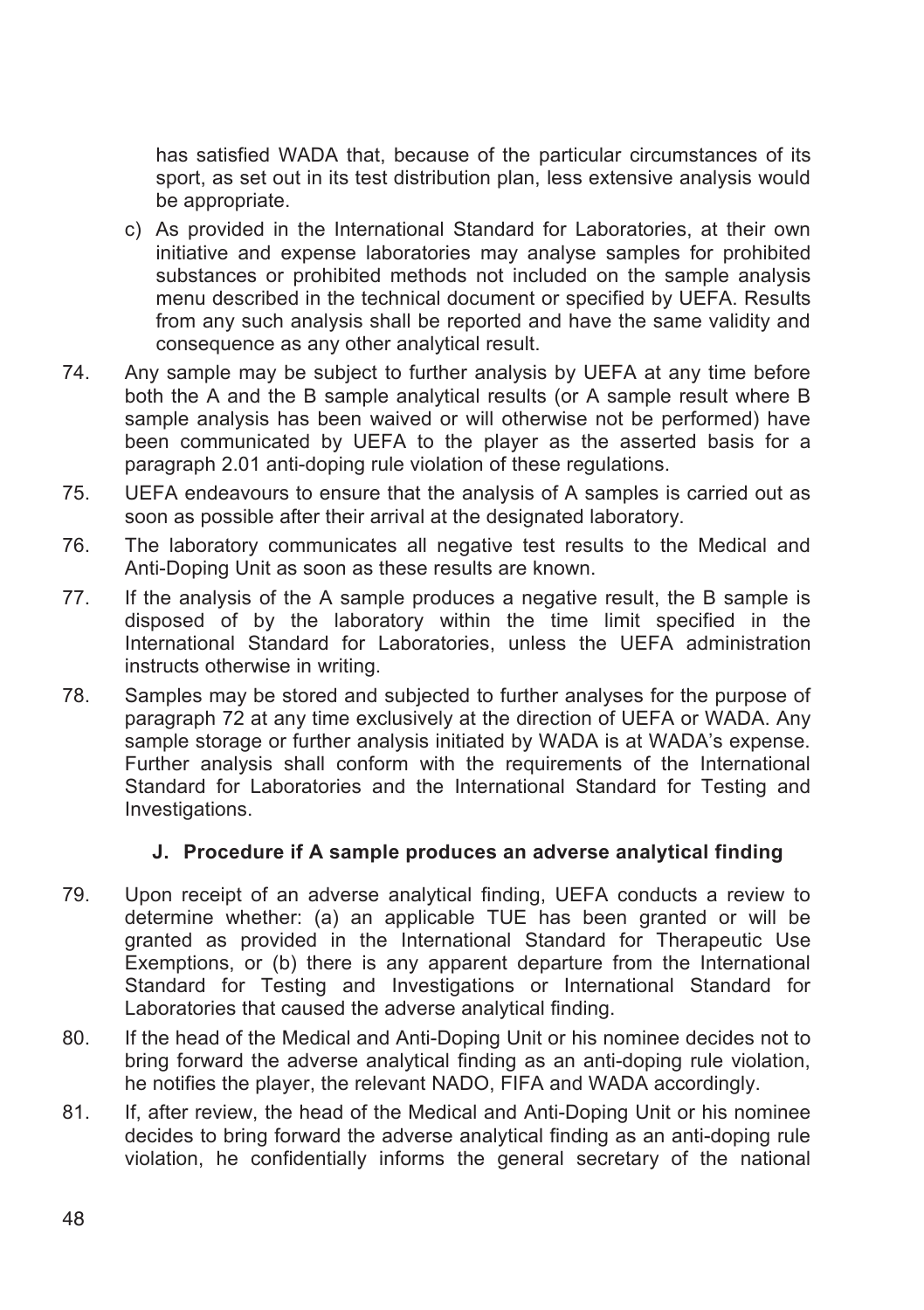association or club concerned or any other qualified representative by telephone in due course. The general secretary of the national association or club concerned or any other qualified representative must immediately inform the player. The head of the Medical and Anti-Doping Unit or his nominee then informs the player about the results in writing (by fax or email to the national association's or club's address, unless another address is indicated on the Doping Control form (D2)). A copy of the laboratory's findings is enclosed. The general secretary or other qualified representative of the national association or club concerned receives a copy of this fax or email.

#### **K. Right to request a B sample analysis**

- 82. If the A sample produces an adverse analytical finding, the player is entitled to request an analysis of the B sample within 48 hours of receiving the fax or email from UEFA. At UEFA European Championship final tournaments, the 48-hour deadline may be reduced. The participating national associations are informed by means of a circular letter before the start of the tournament.
- 83. Requests for analysis of the B sample must be submitted in writing. If the player does not request analysis of the B sample by the relevant deadline, he is considered to have fully recognised and accepted the results of the A sample analysis.
- 84. If analysis of the B sample is requested, UEFA communicates this request immediately to the head of the laboratory where the B sample is being stored. The B sample analysis takes place at the same laboratory as soon as possible. Both the player and the general secretary (or other authorised representative) of the national association or club concerned are informed of the time at which the B sample is to be opened.
- 85. In accordance with the International Standard for Laboratories, the chairman of the UEFA Anti-Doping Panel or his nominee, as well as the player or his appointed representative, may be present at the laboratory when the bottle containing the B sample is opened and analysed. All costs incurred as a result of the presence of the player or his representative at the laboratory when the B sample is opened and/or analysed must be covered by the player, his club or his national association.
- 86. The results of the B sample analysis must be communicated to head of the Medical and Anti-Doping Unit or his nominee immediately and confidentially by telephone. The original analytical report on the B sample must be sent to the head of the Medical and Anti-Doping Unit or his nominee by recorded delivery marked "private and confidential".
- 87. Unless the UEFA administration requests otherwise in writing, the laboratory must destroy the B sample the day following the minimum period for which the laboratory is required to keep the sample under the International Standard for Laboratories.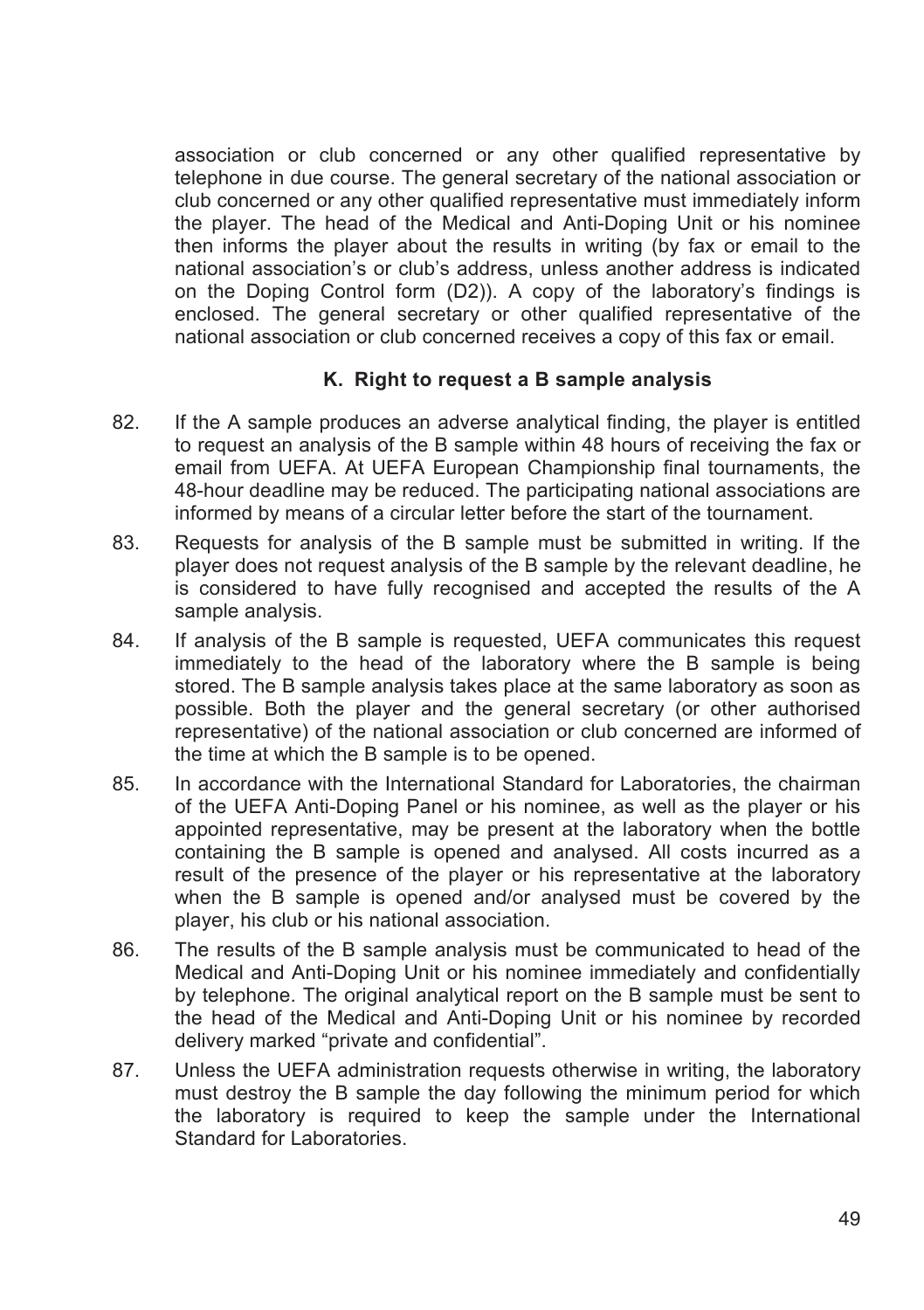#### **L. Procedure if B sample confirms the A sample analysis**

- 88. If the laboratory report reveals the presence of the same prohibited substance or the use of the same prohibited method in the B sample as was detected in the player's A sample, an anti-doping rule violation is deemed to have been committed. The same conclusion applies in the event of the player admitting to having committed a doping offence or waiving his right to a B sample analysis.
- 89. UEFA is not liable for any consequences of a B sample analysis that does not confirm the adverse analytical finding of the A sample and is therefore declared negative.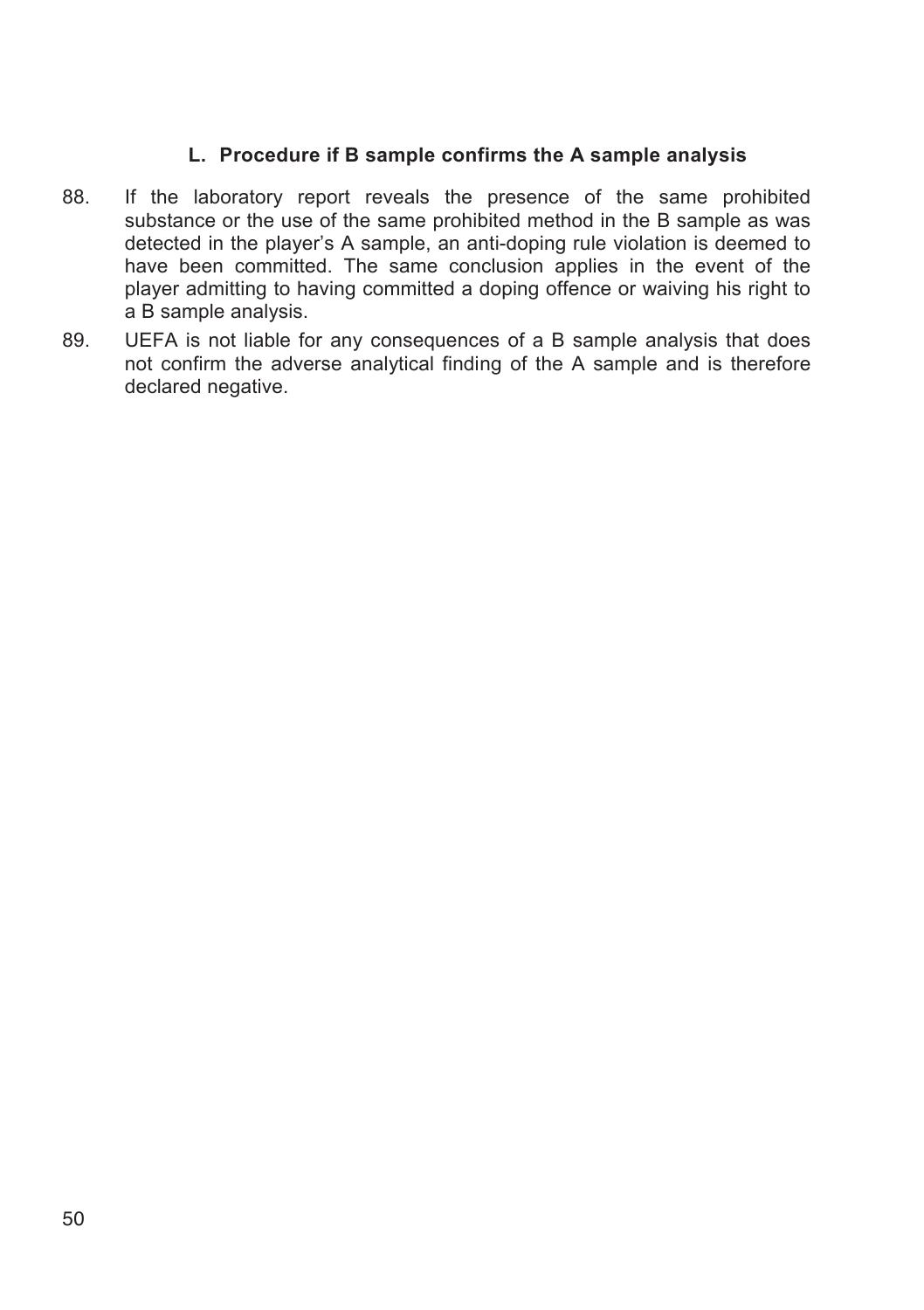#### **APPENDIX G: Acknowledgement and Agreement**

The undersigned player agrees to comply with the *UEFA Anti-Doping Regulations* and the applicable UEFA competition regulations, which he has read and understood. In particular, he acknowledges that he must refrain from using substances and methods prohibited by the *UEFA Anti-Doping Regulations*.

The undersigned player recognises that failure to comply with the said regulations may result in investigation and imposition of sanctions by UEFA. He acknowledges and agrees that UEFA has the jurisdiction to impose sanctions as provided for in the *UEFA Disciplinary Regulations* and the *UEFA Anti-Doping Regulations*.

The undersigned player agrees to undergo doping controls at any time (in and out of competition).

The undersigned player agrees that any dispute that remains unresolved after the legal remedies established by UEFA have been exhausted shall be submitted exclusively to the Court of Arbitration for Sport (CAS) for final and binding arbitration, in accordance with the relevant provisions of the *UEFA Statutes*.

The undersigned has/have read and understood the present Acknowledgment and Agreement.

\_\_\_\_\_\_\_\_\_\_\_\_\_\_ **Date** 

\_\_\_\_\_\_\_\_\_\_\_\_\_\_\_\_\_\_\_\_\_\_\_\_\_ \_\_\_\_\_\_\_\_\_\_\_\_ \_\_\_\_\_\_\_\_\_\_\_\_\_\_\_\_\_\_\_\_\_ Name of player **Date of birth Signature of player** (surname, first name) (day/month/year)

\_\_\_\_\_\_\_\_\_\_\_\_\_\_\_\_\_\_\_\_\_\_\_\_\_ \_\_\_\_\_\_\_\_\_\_\_\_\_\_\_\_\_\_\_\_\_\_\_\_\_\_\_ (surname, first name)

Name of parent/legal guardian Signature of parent/legal guardian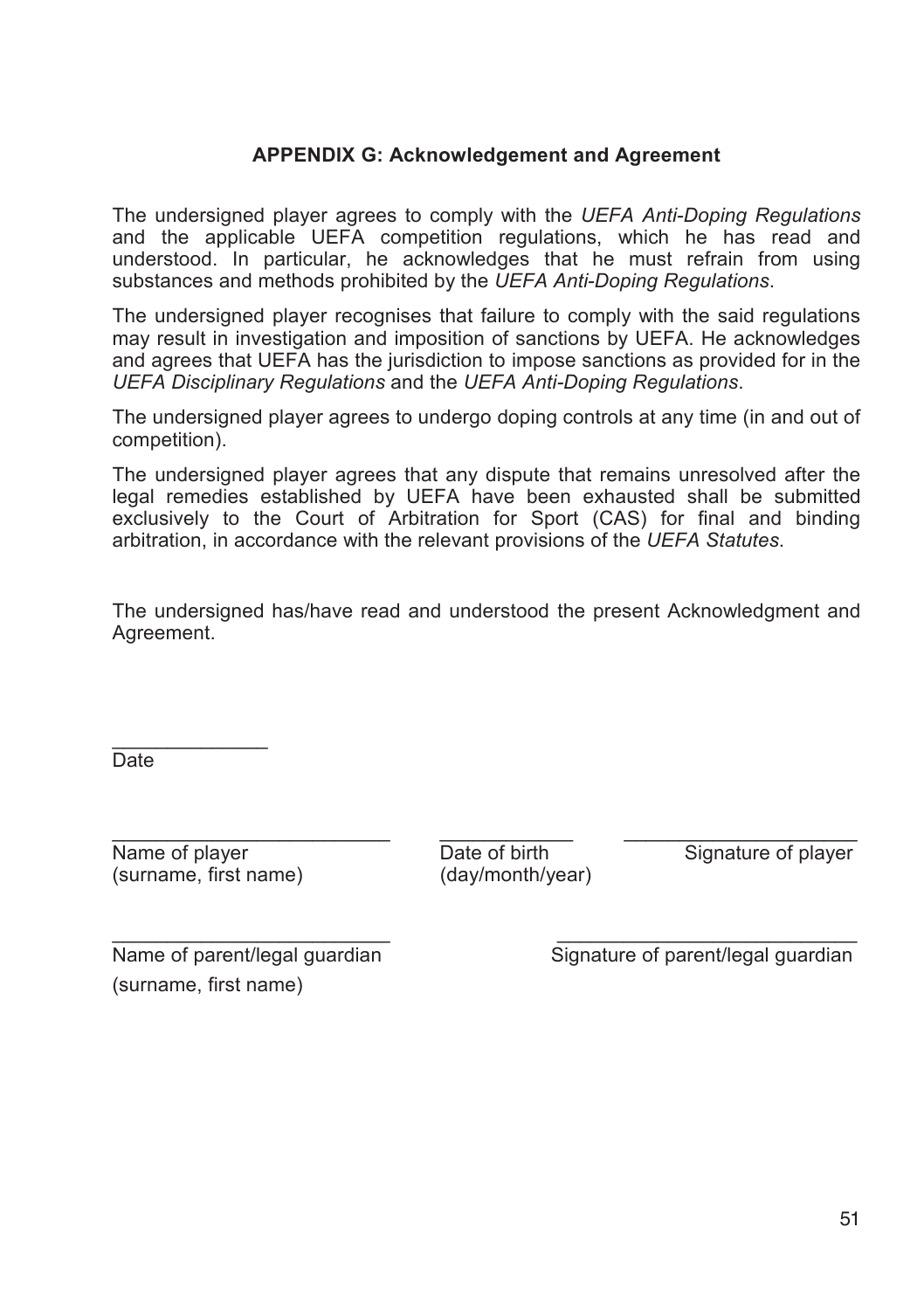## **INDEX**

| Acknowledgement and                |  |
|------------------------------------|--|
|                                    |  |
| Anti-doping rule violations 1      |  |
|                                    |  |
| Chain of Custody and               |  |
| Confirmation of Receipt by         |  |
| Laboratory (D4)  32                |  |
|                                    |  |
| Coordination with other anti-      |  |
| doping organisations  38           |  |
| Court of Arbitration for Sport  18 |  |
|                                    |  |
| Disciplinary procedure in the      |  |
| event of anti-doping rule          |  |
|                                    |  |
| Doping and scope of application  1 |  |
| Doping Control (D2)  29            |  |
| Doping Control Draw (D1) 28        |  |
| Doping Control Station Register    |  |
|                                    |  |
| Further provisions  18             |  |
| General provisions  11             |  |
| Instructions to organisers of      |  |
| UEFA matches  19                   |  |
| Involvement of UEFA disciplinary   |  |
|                                    |  |
| Lifting, reducing, or suspending a |  |
|                                    |  |
| Methods of establishing facts      |  |
| and presumptions  4                |  |
| Multiple violations 16             |  |

| Obligations of national                         |  |
|-------------------------------------------------|--|
| associations, clubs and                         |  |
|                                                 |  |
| Plan of Doping Control Station  21              |  |
| Player's Consent Form (D2) 30                   |  |
| Procedure for out-of-competition                |  |
| controls on individual players 43               |  |
| Procedure if A sample produces                  |  |
| an adverse analytical finding 48                |  |
| Procedure if B sample confirms                  |  |
| the A sample analysis 50                        |  |
| Procedure if the stipulated urine               |  |
| volume of 90ml is not                           |  |
|                                                 |  |
| Prohibited substances and                       |  |
|                                                 |  |
| Right to request a B sample                     |  |
|                                                 |  |
| Sample collection procedure for                 |  |
| blood samples  46                               |  |
| Sample collection procedure for                 |  |
| urine samples  44                               |  |
| Suspicion of doping 44                          |  |
| Testing procedure  40                           |  |
| Therapeutic Use Exemption                       |  |
|                                                 |  |
| UEFA competencies  8                            |  |
| UEFA testing pool  33                           |  |
| Whereabouts failure                             |  |
|                                                 |  |
| management process  35<br>Whereabouts rules  33 |  |
|                                                 |  |